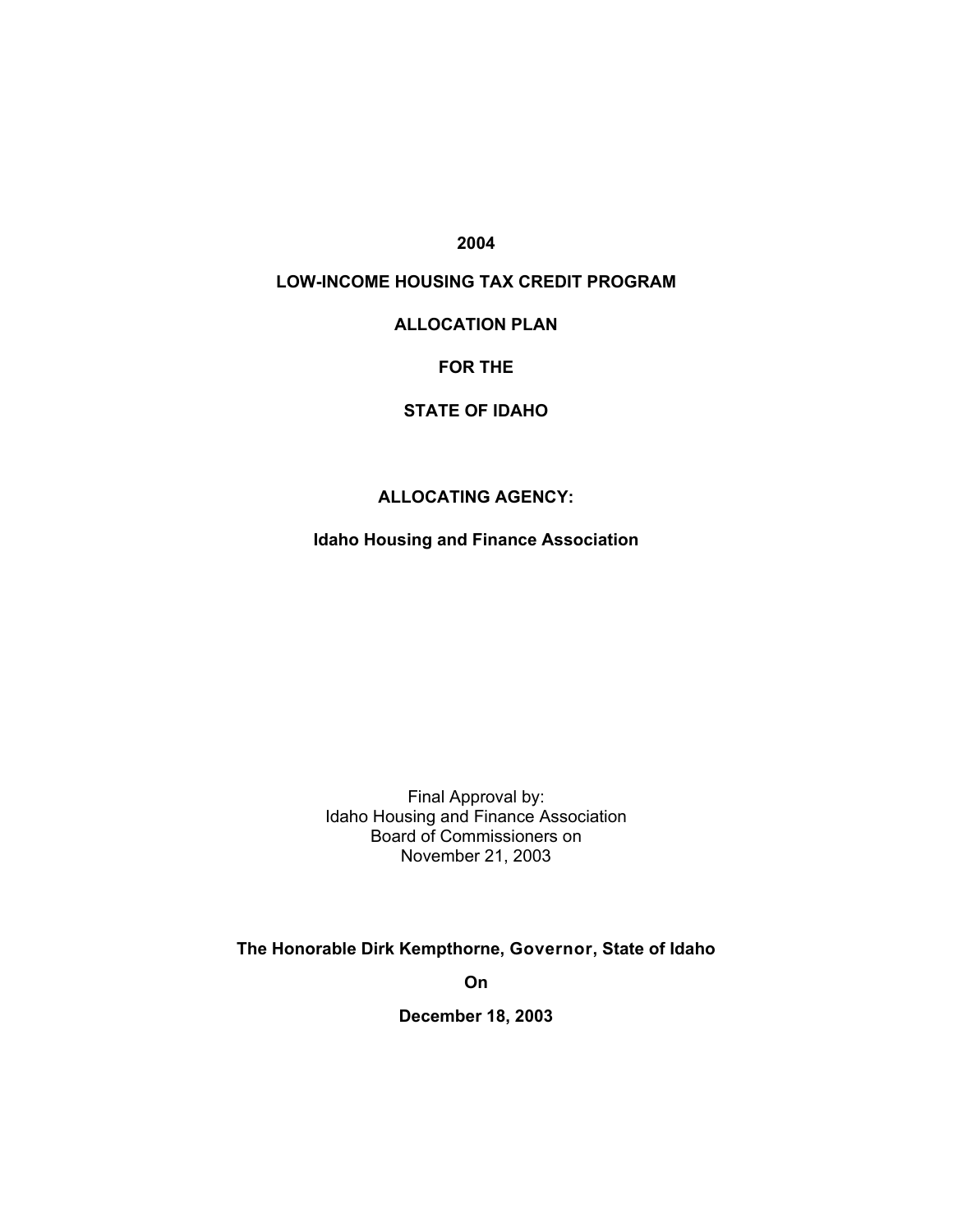# **TABLE OF CONTENTS**

| 1.1 |                                                                  |  |
|-----|------------------------------------------------------------------|--|
| 1.2 |                                                                  |  |
| 1.3 |                                                                  |  |
| 1.4 |                                                                  |  |
|     |                                                                  |  |
| 2.1 |                                                                  |  |
| 2.2 |                                                                  |  |
| 2.3 |                                                                  |  |
| 2.4 |                                                                  |  |
| 2.5 |                                                                  |  |
| 2.6 |                                                                  |  |
| 2.7 |                                                                  |  |
| 2.8 |                                                                  |  |
| 2.9 |                                                                  |  |
|     |                                                                  |  |
| 3.1 |                                                                  |  |
| 3.2 |                                                                  |  |
|     | 3.2.1                                                            |  |
|     | 3.2.3                                                            |  |
| 3.3 |                                                                  |  |
| 3.4 |                                                                  |  |
|     |                                                                  |  |
| 4.1 |                                                                  |  |
| 4.2 |                                                                  |  |
|     | 4.2.1                                                            |  |
|     |                                                                  |  |
| 4.4 |                                                                  |  |
| 4.5 |                                                                  |  |
| 4.6 |                                                                  |  |
| 4.7 | REQUIREMENTS FOR DEVELOPMENTS PREVIOUSLY RELINQUISHING CREDIT  6 |  |
| 4.8 |                                                                  |  |
| 4.9 |                                                                  |  |
|     | 4.9.1<br>4.9.2                                                   |  |
|     | 4.9.3                                                            |  |
|     | 4.9.4                                                            |  |
|     | 4.9.5                                                            |  |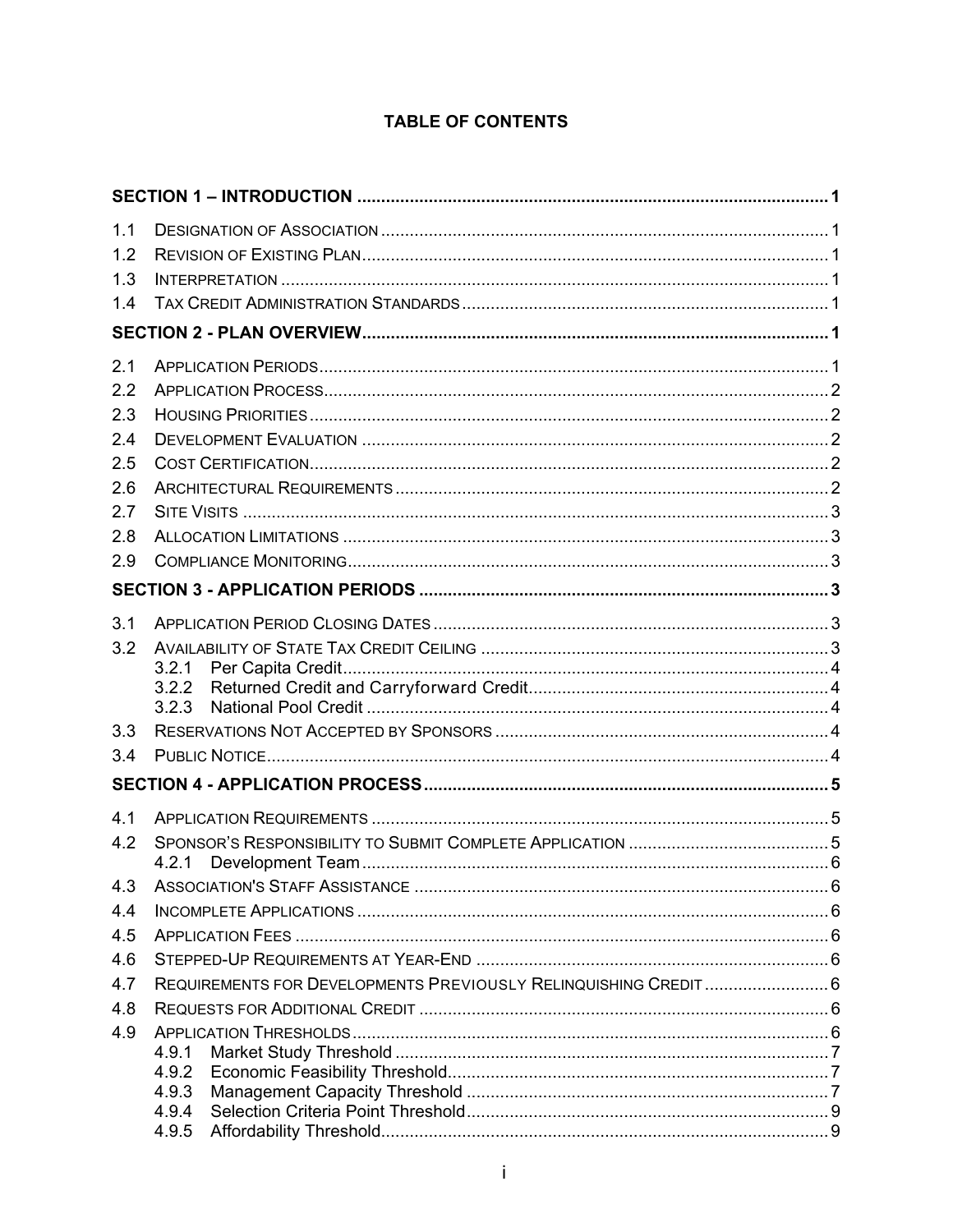| 5.1 |                |  |
|-----|----------------|--|
| 5.2 |                |  |
|     | 5.2.1          |  |
|     | 5.2.2<br>5.2.3 |  |
|     |                |  |
| 5.3 |                |  |
| 5.4 |                |  |
|     |                |  |
| 6.1 |                |  |
| 6.2 |                |  |
| 6.3 |                |  |
| 6.4 |                |  |
| 6.5 |                |  |
|     |                |  |
|     |                |  |
|     |                |  |
| 7.1 |                |  |
| 7.2 |                |  |
|     |                |  |
| 8.1 |                |  |
| 8.2 |                |  |
| 8.3 |                |  |
|     | 8.3.1          |  |
|     | 8.3.2          |  |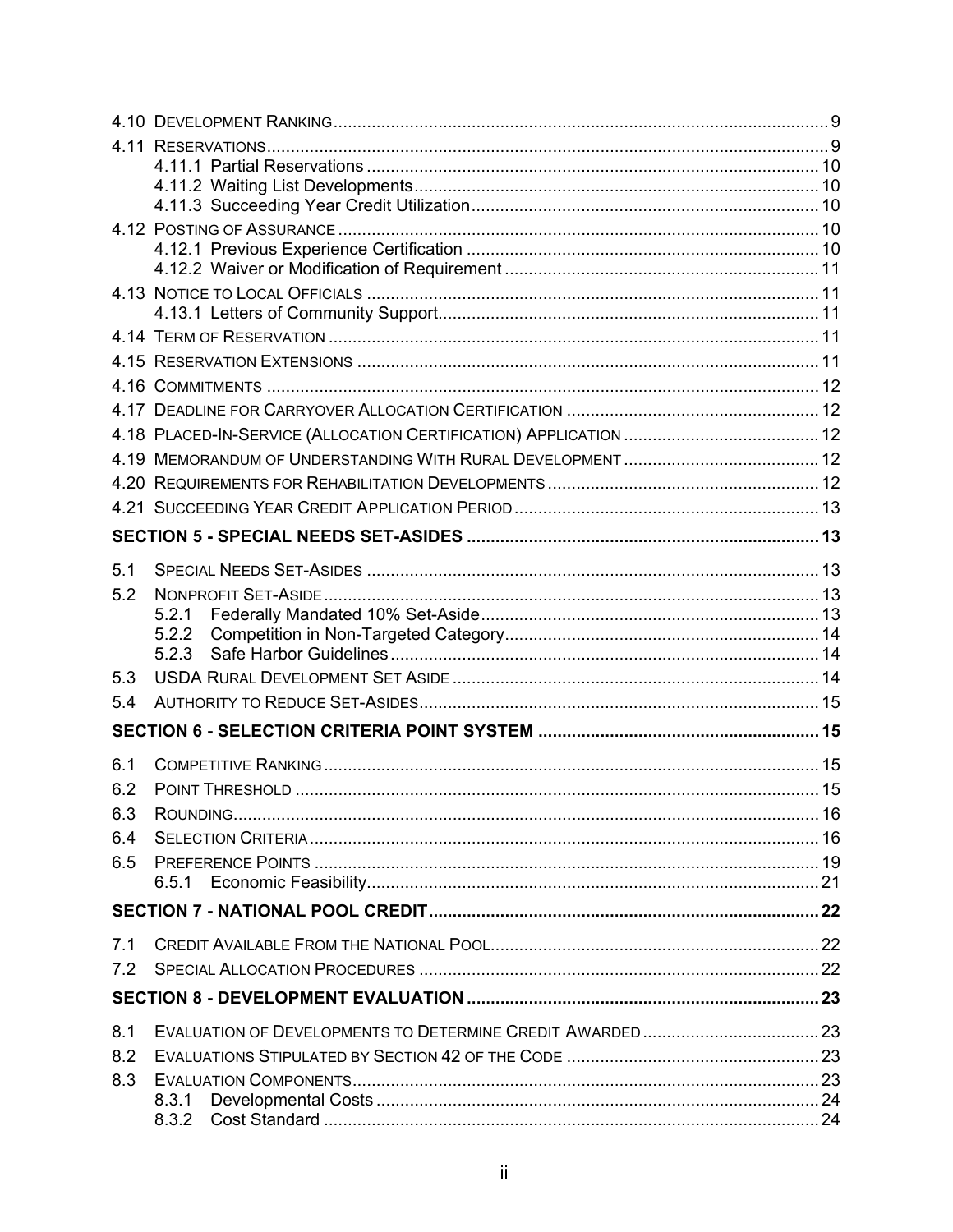|     | 8.3.3<br>8.3.4<br>8.3.5                                                             |    |
|-----|-------------------------------------------------------------------------------------|----|
|     | 8.3.6<br>8.3.7                                                                      |    |
|     | 8.3.8<br>8.3.9                                                                      |    |
|     | 8.3.11 Operating Expenses, Replacement Reserves and Debt Service Coverage 27        |    |
| 8.4 |                                                                                     |    |
| 8.5 |                                                                                     |    |
| 8.6 |                                                                                     |    |
|     |                                                                                     |    |
| 9.1 |                                                                                     |    |
| 9.2 |                                                                                     |    |
| 9.3 |                                                                                     |    |
| 9.4 |                                                                                     |    |
|     |                                                                                     |    |
|     |                                                                                     |    |
|     |                                                                                     |    |
|     |                                                                                     |    |
|     |                                                                                     |    |
|     | SECTION 12 - DEVELOPMENTS FINANCED BY TAX-EXEMPT BONDS 31                           |    |
|     |                                                                                     |    |
|     | 12.2 PROCESSING                                                                     | 31 |
|     |                                                                                     |    |
|     |                                                                                     |    |
|     | 13.1.1 Limitation on the Amount of Credit Awarded to Any One Sponsor or Developer32 |    |
|     |                                                                                     |    |
|     |                                                                                     |    |
|     |                                                                                     |    |
|     |                                                                                     |    |
|     |                                                                                     |    |
|     |                                                                                     |    |
|     |                                                                                     |    |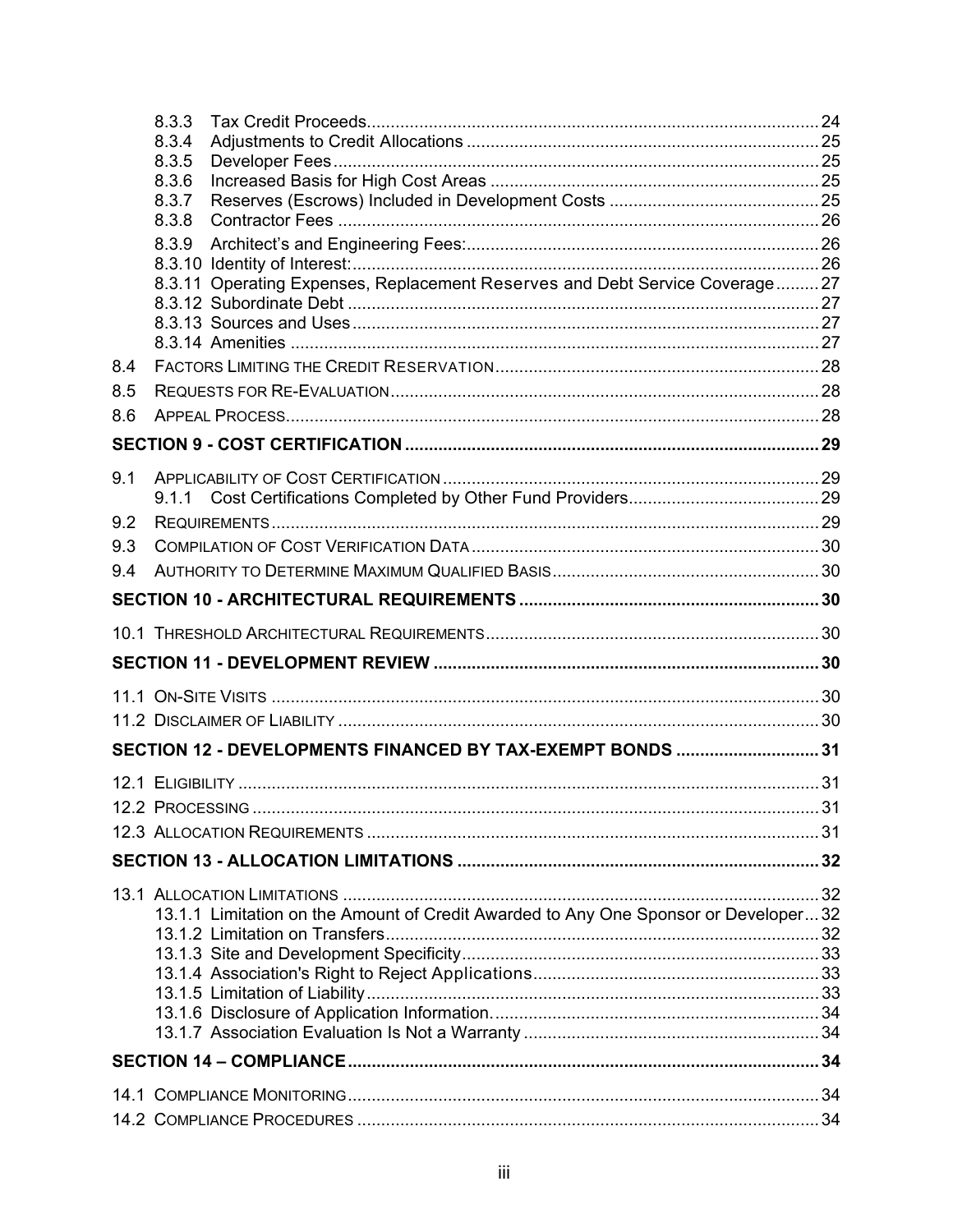| SECTION 15 - AMENDMENTS TO ALLOCATION PLAN; MISCELLANEOUS 35                |  |
|-----------------------------------------------------------------------------|--|
|                                                                             |  |
|                                                                             |  |
| 16.1 REDUCTIONS OF CREDIT REQUIRED BY SUBSIDY LAYERING REQUIREMENTS  35     |  |
|                                                                             |  |
|                                                                             |  |
|                                                                             |  |
| <b>EXHIBIT E: CONSTRUCTION SPECIFICATION INSTITUTE'S UNIFORM SYSTEM  45</b> |  |
| EXHIBIT F: TEN PERCENT LETTER FOR CARRYOVER ALLOCATION  46                  |  |
|                                                                             |  |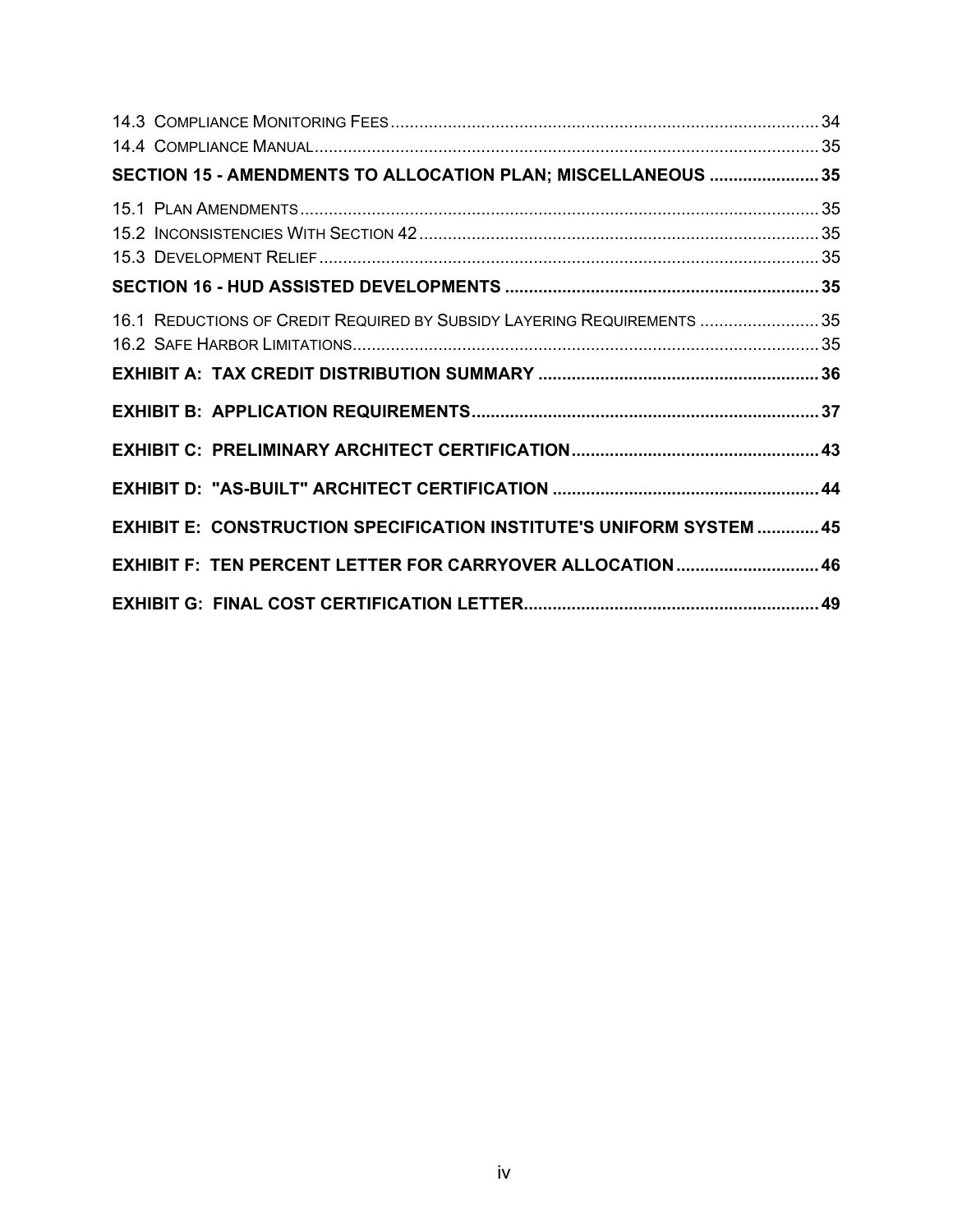# **SECTION 1 – INTRODUCTION**

# <span id="page-5-0"></span>**1.1 Designation of Association**

The Low-Income Housing Tax Credit was created under the provisions of the Tax Reform Act of 1986 to encourage the development of rental housing for low-income households. The Idaho Housing and Finance Association as the Allocating Agency (hereinafter referred to as the "Association") by Executive Order from the Governor, is the designated administrator of the tax credit with the responsibility of allocating the state's annual credit ceiling in accordance with an approved, qualified Allocation Plan. Section (§) 42 of the Internal Revenue Code, as amended, specifies the requirements of a qualified plan. For developments financed by tax exempt bonds where the development owner seeks tax credits, a separate set of requirements is provided in Section 12.

## **1.2 Revision of Existing Plan**

This revised plan was approved by the Association's Board of Commissioners on November 21, 2003, and subsequently by the Honorable Dirk Kempthorne on December 18, 2003, following a public hearing in Boise, Idaho, on October 14, 2003, after appropriate notice as required by law. This revised Plan is to be effective January 1, 2004.

### **1.3 Interpretation**

Reference Sections and other subdivisions are to the designated Sections and other subdivisions of the Plan. The headings of this Plan are for convenience only and do not define or limit the provisions hereof. Words of any gender shall be deemed and construed to include correlative words of the other genders. Words importing the singular number shall include the plural number and vice versa unless the context shall otherwise indicate.

#### **1.4 Tax Credit Administration Standards**

In June 1992 a Tax Credit Task Force was established to examine the administration of Tax Credits on a nationwide basis. The Tax Credit Task Force was charged with the responsibility to develop a common set of standards whereby all HFA's would adopt and apply these standards in evaluating applications for housing credits. In April 1993 the Task Force recommended a set of standards which were adopted by the National Council of State Housing Agencies (NCSHA), and have been incorporated in the Idaho Housing and Finance Association's Qualified Allocation Plan and underwriting analysis of Tax Credit Applications.

#### **SECTION 2 - PLAN OVERVIEW**

## **2.1 Application Periods**

Idaho's Tax Credit Allocation Plan establishes a competitive process, whereby lowincome housing tax credits may be awarded to developments which address low-income housing priorities throughout the state. The state's tax credit ceiling, \$1.75 per capita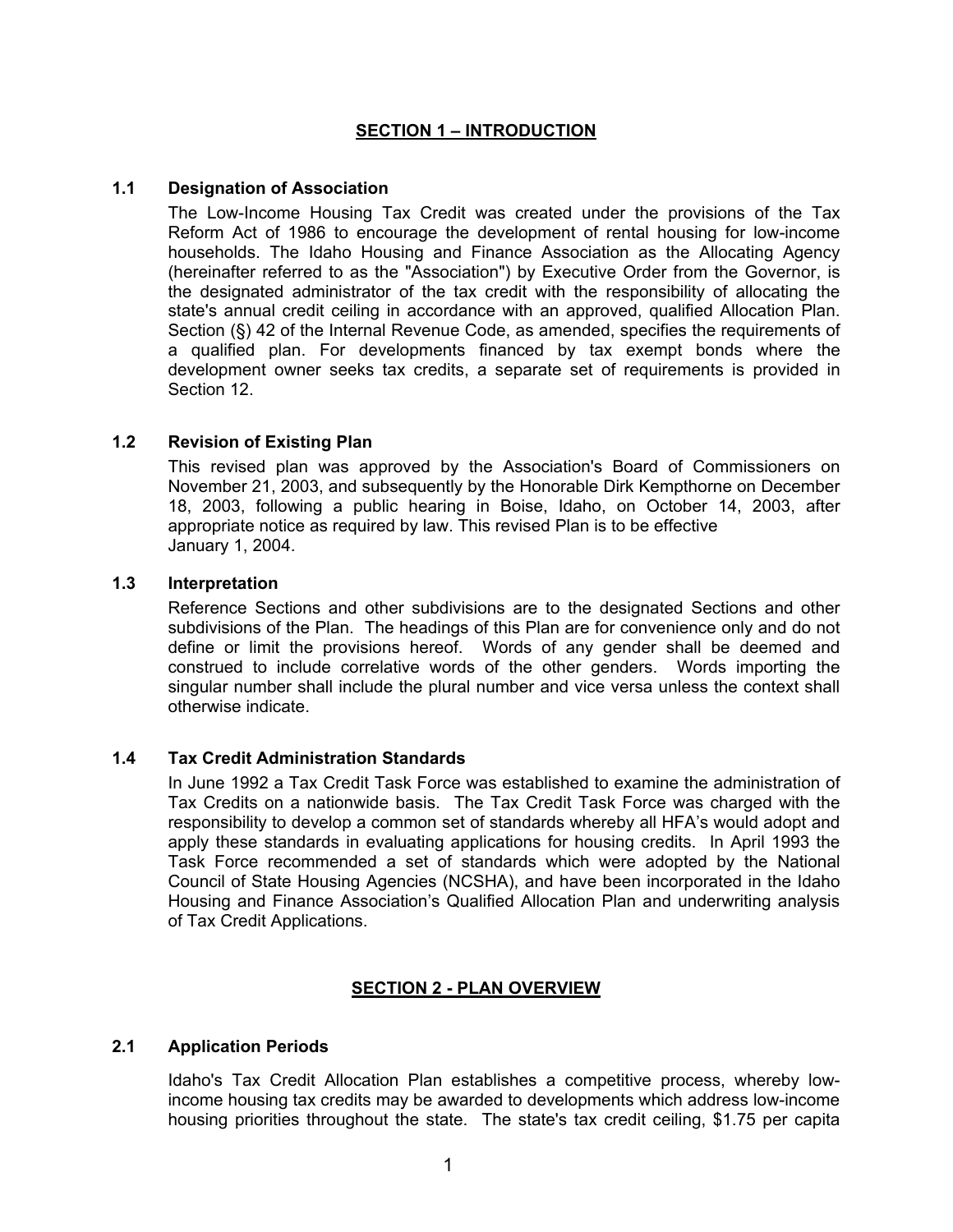<span id="page-6-0"></span>plus a cost-of-living adjustment, and any amounts carried forward or returned to the Association from a prior year, will be available during three Application Periods. Tax credit will be available for reservation in Periods I, II and III. In Period II, certain unreserved set-aside credits and any unreserved non-targeted credit will be available.

# **2.2 Application Process**

During the Application Process, sponsors competing for tax credit reservations must supply documentation in accordance with specific application requirements, and tax credit reservation recipients must qualify for and make application for tax credit commitments and tax credit allocation certifications or carryover allocations in accordance with the Association's requirements and timetables. Refer to Section 4 for additional requirements.

## **2.3 Housing Priorities**

The Allocation Plan utilizes Special Needs Set-Asides and a Selection Criteria Point System to target specific low-income housing priorities pertinent to Idaho as designated by Idaho's housing needs assessment and to comply with the selection criteria and preference categories mandated by the amended federal program regulations. Applications will be ranked under the point system with tax credit reservations being granted to those developments receiving the highest number of points. Developments will be disqualified if they do not meet a minimum threshold of 200 points, fail to provide evidence of (1) management capacity and (2) affordability for low-income households, or are deemed by the Association, at its sole discretion, to be (1) economically infeasible or (2) located in a market area which does not support the proposed development.

# **2.4 Development Evaluation**

Pursuant to §42 of the Internal Revenue Code, as amended, credits reserved for a development may not exceed the amount necessary for the financial feasibility of the development and its viability throughout the credit period. As mandated by Congress, a Development Evaluation will be made for each complete application received by the Association, and further evaluations will be conducted for reservation recipients as they move through the allocation process.

#### **2.5 Cost Certification**

Final allocation of credit shall be conditioned upon receipt of Cost Certification or the owner's submission of information verifying costs dependent upon the size and circumstances of the development.

# **2.6 Architectural Requirements**

All developments which receive Low-Income Housing Tax Credit Allocations shall be constructed in accordance with the Association's minimum Architectural Requirements as well as all applicable local, state, and federal laws. Federal law includes the Fair Housing Act Amendments of 1988 which provide specific guidelines for multifamily dwellings in regard to minimum handicapped accessibility and adaptability. Sponsors shall obtain a certification from their architect which shall be included in the development's architectural drawings indicating that the development meets said local, state, and federal laws as well as the minimum requirements set forth in this Plan.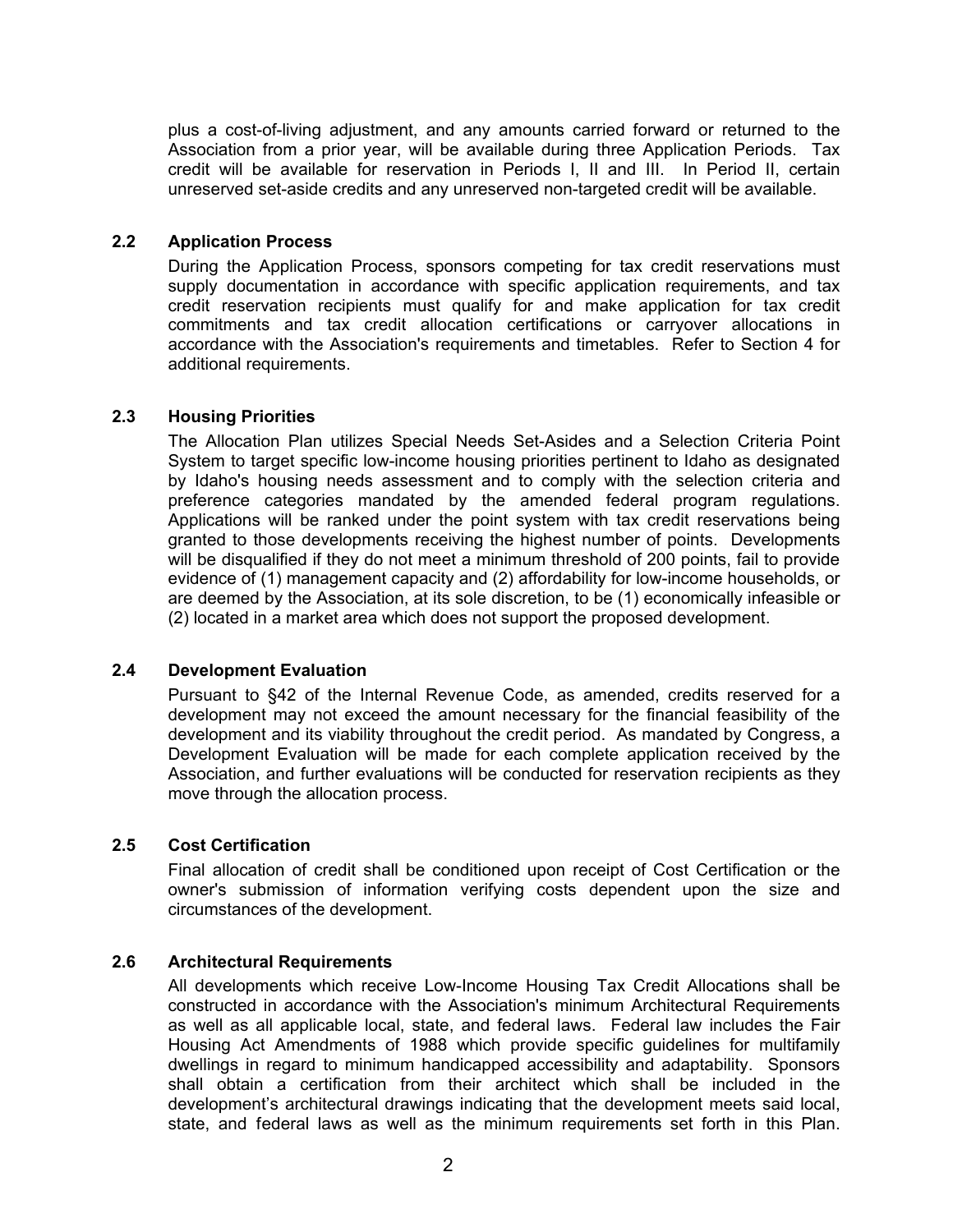<span id="page-7-0"></span>Additionally, an Architect Certification confirming that the development has been built in accordance with the drawings must be submitted to the Association with the Owner's application for a Placed-in-Service Tax Credit Allocation Certification. Certification formats are provided in Exhibits C and D. The Association assumes no responsibility to inspect developments for compliance with said laws.

### **2.7 Site Visits**

Association staff and their consulting architect have the right to visit developments during the construction period and development sponsors shall grant access to the development upon 24-hour notification.

# **2.8 Allocation Limitations**

Allocation Limitations have been provided to promote effective utilization of the tax credit resource.

# **2.9 Compliance Monitoring**

In accordance with federal regulations, all developments receiving tax credit allocations beginning in 1987 are subject to Compliance Monitoring that will be conducted by the Association. Noncompliance will be reported to the Internal Revenue Service as required by §42 of the Internal Revenue Code.

# **SECTION 3 - APPLICATION PERIODS**

#### **3.1 Application Period Closing Dates**

Sponsors must submit a complete Application for Low-Income Housing Tax Credit Reservation during the following specified application periods.

| <b>APPLICATION PERIODS</b><br><b>CURRENT YEAR CREDIT</b> | <b>APPLICATION DEADLINE</b>                                                                                                       |  |  |
|----------------------------------------------------------|-----------------------------------------------------------------------------------------------------------------------------------|--|--|
|                                                          | FEBRUARY 16, Monday                                                                                                               |  |  |
| Ш                                                        | Application periods will be announced as<br>deemed necessary to effectively utilize the<br>housing credit giving a 30-day notice. |  |  |
| SUCCEEDING YEAR CREDIT                                   |                                                                                                                                   |  |  |
| Ш                                                        | September 10, Friday. (Allocation<br>ot -<br>succeeding year credit is subject to all current<br>year credit being allocated.)    |  |  |

# **3.2 Availability of State Tax Credit Ceiling**

The state's credit ceiling consists of per capita credit, returned credit, unallocated credit carried forward from previous years and credit received from the National Pool. This credit ceiling is made available during scheduled application periods each year.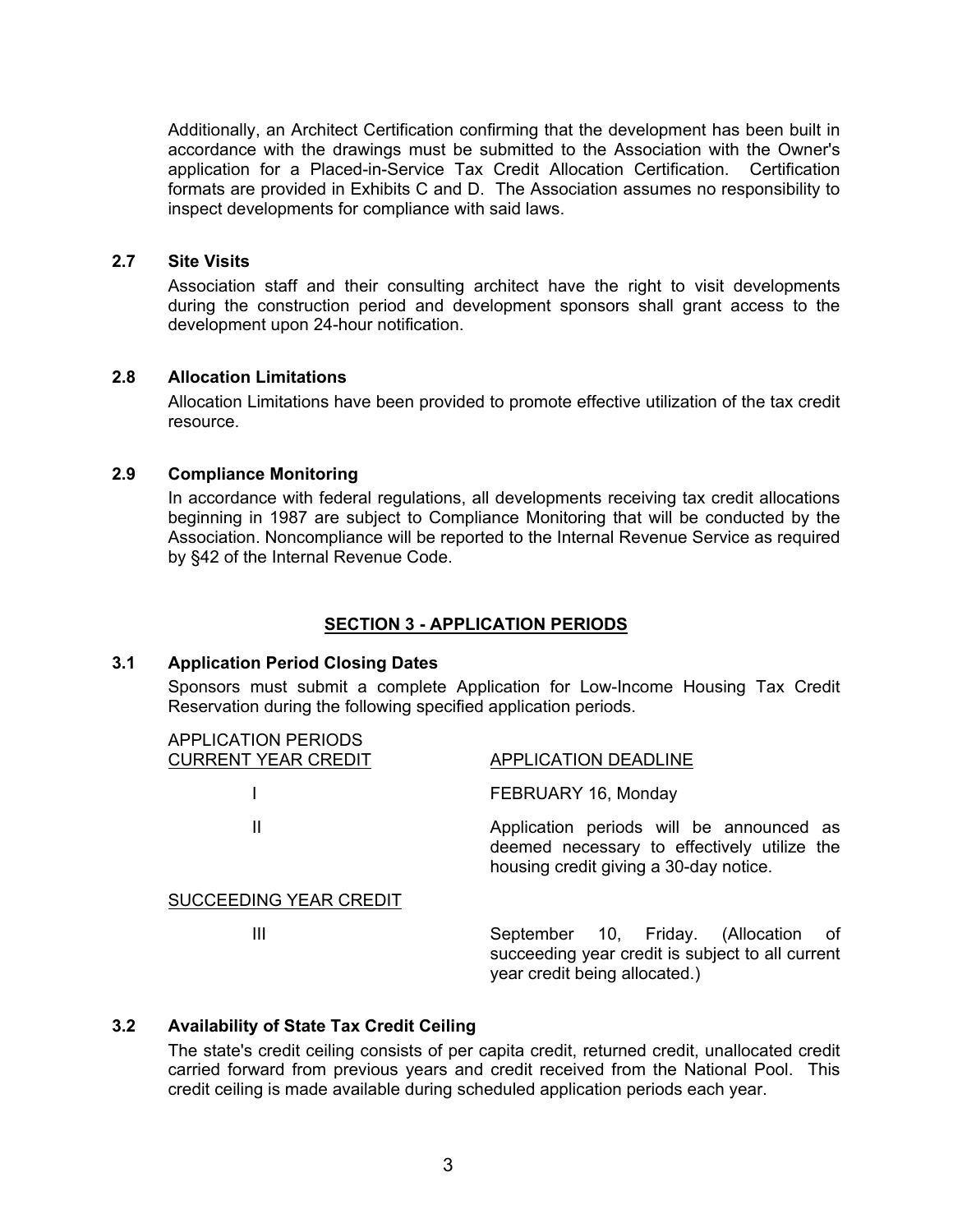# <span id="page-8-0"></span>**3.2.1 Per Capita Credit**

Exhibit A contains a Tax Credit Distribution Summary providing information about the per capita credit available during each Application Period.

# **3.2.2 Returned Credit and Carryforward Credit**

The Association may re-allocate returned credit and may carry forward credit in accordance with §42 of the Code.

- a) All credit carried forward from the previous year or returned to the Association before October 1 will be available during the first application period or the period directly following receipt of the credit.
- b) To prevent loss of credit or prohibition of participation in the National Pool, the Association, at its sole discretion and without a competitive period or prior notification, may (1) select a new development(s) which meets threshold requirements and whose sponsor is prepared and able to meet all carryover requirements and/or (2) assign credit to developments with current year credit which have demonstrated acceptable, increased costs at the time of commitment in the following situations:
	- (1) Current year credit previously reserved or committed is returned after October 1st or;
	- (2) Current year credit remains unreserved after October 1st.
- (c) Credit received after October 1st which, in accordance with §42 regulations may be carried forward, may, at the Association's sole discretion, be allocated to developments which have received current year commitments which are lower than the amount required by the development as determined by the gap analysis or eligibility defined in the Development Evaluation section hereof. Such allocations will be made only to the extent that development feasibility is jeopardized by increased costs acceptable to the Association.

# **3.2.3 National Pool Credit**

The application period for National Pool credit will close within 45 days of the receipt of the award of such credit from the Internal Revenue Service.

# **3.3 Reservations Not Accepted by Sponsors**

Credit reserved by the Association during any application period which is not accepted by the sponsor will be available during the next scheduled application period.

# **3.4 Public Notice**

The Association will advertise statewide, via legal notice, the dollar amount of available tax credits prior to each competitive application period, indicating the types and amounts of set-asides, but is not required to provide any further notice to any party or participant.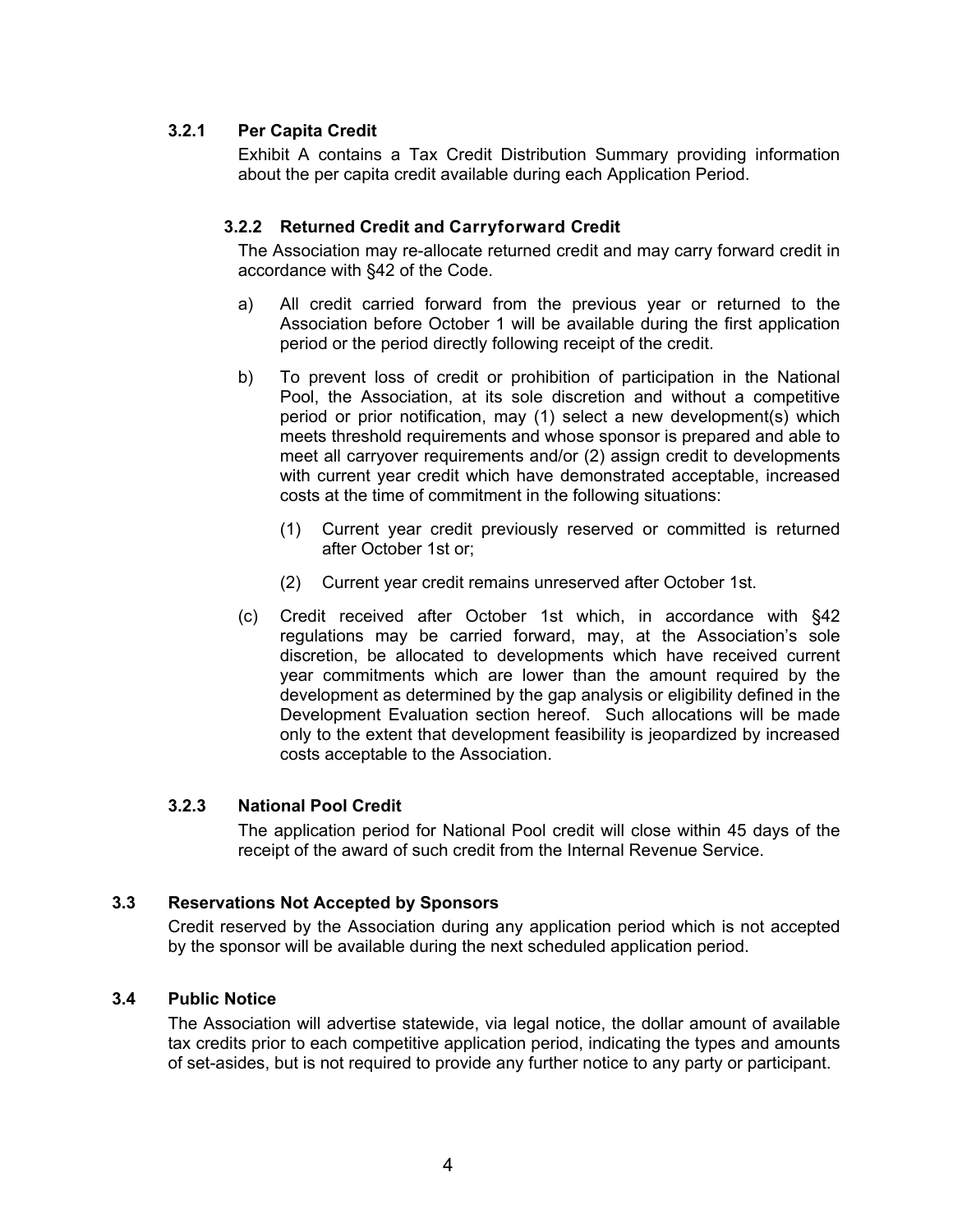# **SECTION 4 - APPLICATION PROCESS**

#### <span id="page-9-0"></span>**4.1 Application Requirements**

Complete applications must be submitted to the Association at each stage of the allocation process:

Stage 1. Reservation,

Stage 2. Commitment, and

Stage 3. Allocation Certification (Placed-in-Service).

Complete applications shall include the requisite supporting data listed in Exhibit B and any information required in the application form. The Association may, at its sole discretion, request additional information as deemed necessary for a fair and accurate evaluation.

**Material changes to the application will not be accepted after the application period deadline.** 

**After the issuance of a tax credit reservation, applications that are submitted, for processing for a commitment, and later for an allocation certification will be evaluated under this Qualified Allocation Plan. This will include an evaluation of all thresholds, i.e., market study, economic feasibility, management capacity, affordability and selection criteria points. Furthermore, the aggregate Selection Criteria Points established by the Association at the time of the initial tax credit reservation must be maintained throughout each evaluation stage of the allocation process.** 

**The housing sponsor is not allowed to materially change the original application that was submitted prior to the application period deadline, or at any other time, which is to include the commitment stage and allocation certification stage, with the one exception stated as follows:** 

**If circumstances beyond the control of the housing sponsor have an effect of reducing the selection criteria points scored on their application, the Association will allow the housing sponsor to substitute other point scoring categories to replace the lost points in order to maintain their original score established by the Association at the time of Tax Credit reservation.** 

#### **4.2 Sponsor's Responsibility to Submit Complete Application**

The sponsor shall bear full responsibility for submitting its application in accordance with the requirements of the Code and the Plan and shall be deemed to have full knowledge of such requirements regardless of whether or not a member of the Association's staff responds to a request for assistance from the sponsor or otherwise provides a sponsor assistance with respect to all or a portion of the sponsor's application. **(Applications must include the executed Sponsor's Certification which is included as part of the application form.)**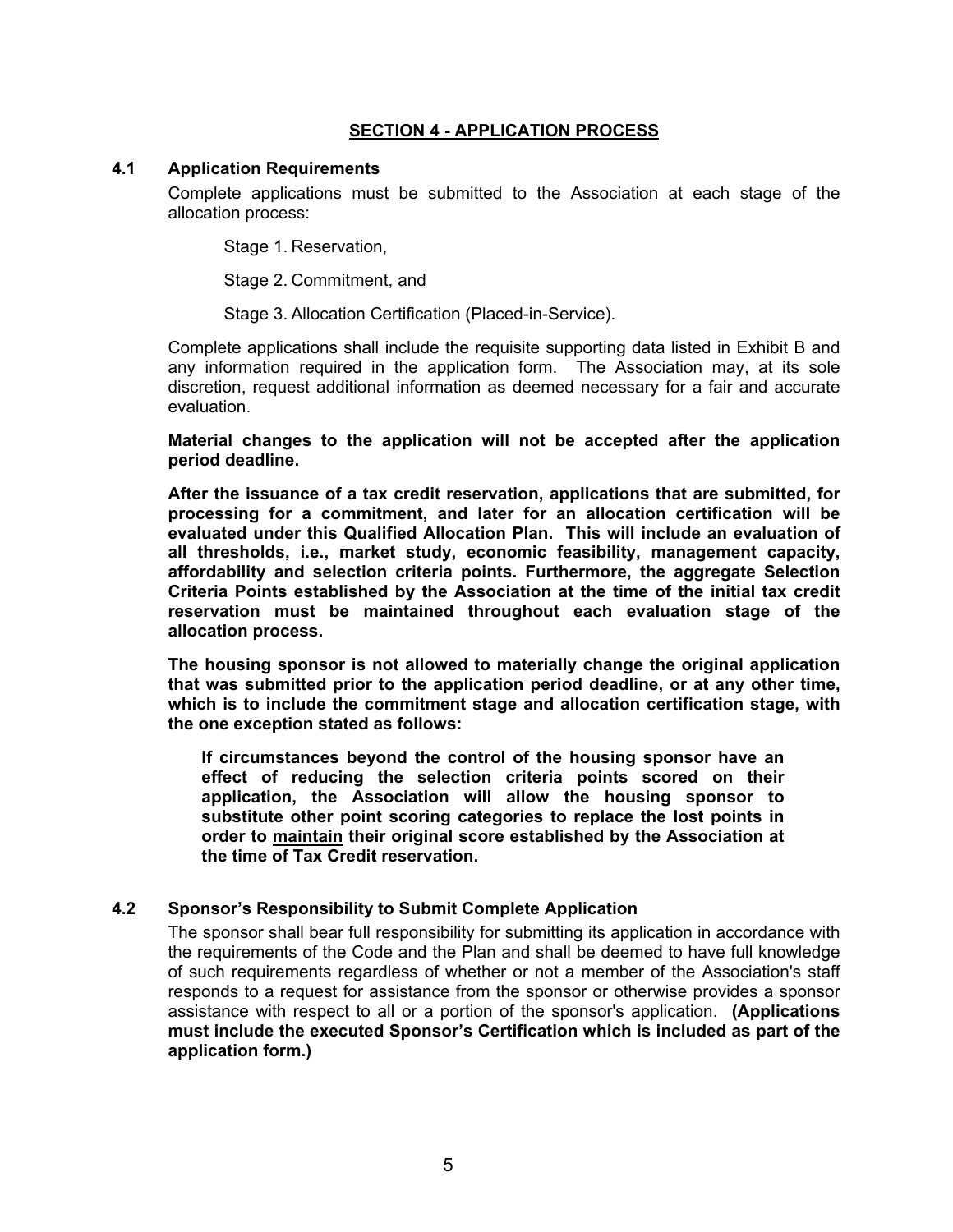# <span id="page-10-0"></span>**4.2.1 Development Team**

Sponsors must clearly identify all members of the development team, providing résumés as specified in the application. The experience of the development team is a major factor in development selection. The Association may reject applications if the development team does not demonstrate experience in affordable multifamily housing development or require that the sponsor secure assistance from experienced developers. Changes in general partner(s), management company, developer and/or housing sponsor must be approved in writing by the Association through the reservation, commitment, and carryover periods.

# **4.3 Association's Staff Assistance**

The Association's staff may, in good faith, attempt to respond to questions and offer assistance to sponsor during the application process, but shall be in no way obligated to, at any time, inform any sponsor as to deficiencies in the sponsor's application.

## **4.4 Incomplete Applications**

Incomplete applications will not be accepted.

# **4.5 Application Fees**

Sponsors must submit required fees as set forth in the application form at each stage of the application process.

# **4.6 Stepped-Up Requirements at Year-End**

Reservation applications for current year credit received during the final application period may, at the Association's sole discretion, be required to meet commitment application requirements because of year-end time constraints (see Exhibit B for further details).

### **4.7 Requirements for Developments Previously Relinquishing Credit**

Sponsors reapplying for credit for developments which have previously received tax credit reservations or allocations and have been removed from the application process or have failed to be placed-in-service because of site control, zoning or financing issues must submit, with their reservation application, evidence (acceptable to the Association) substantiating that such issues have been resolved.

### **4.8 Requests for Additional Credit**

Sponsors who have received credit reservations may apply for additional credit if there is an increase in their development costs which is directly related to Eligible Basis. However, developer fees will be held to the same amount as reflected on the original application.

#### **4.9 Application Thresholds**

Applications must meet market study, economic feasibility, management capacity, affordability, and point thresholds to be ranked under the Selection Criteria System.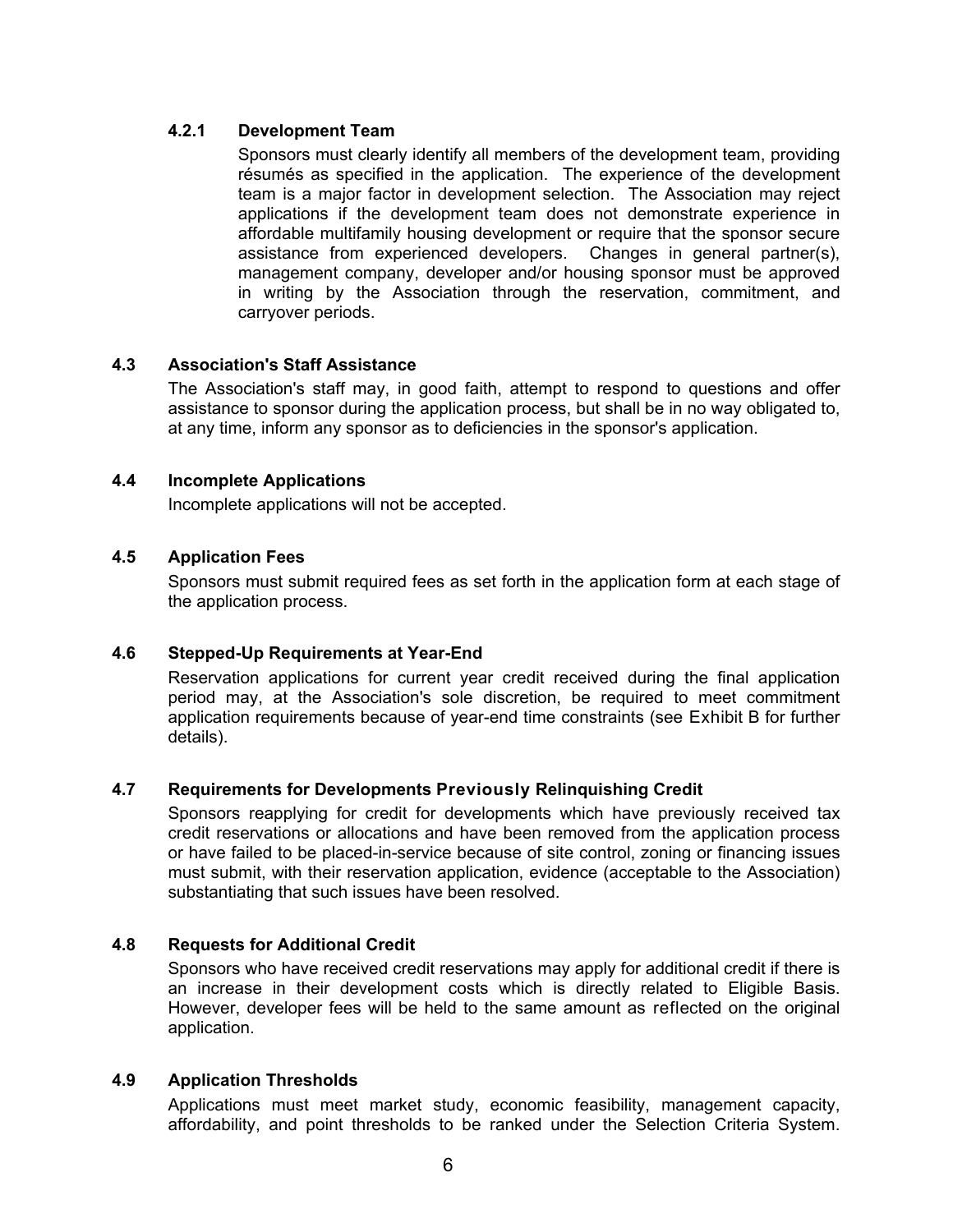<span id="page-11-0"></span>Applications failing to meet these thresholds will be returned to the sponsor without an analysis of points by the Association.

## **4.9.1 Market Study Threshold**

Applications submitted for developments in locations where marketability is, at the sole discretion of the Association, deemed questionable will be returned to the sponsor. Sponsors must submit a current (no more than six months old) market study for review by the Association. Sponsors are required to obtain their market study from a provider who is listed on the Association's approved market study provider's list. The Association may also draw from other resources in making a determination of marketability. Market Study requirements are listed in the application requirement section, Exhibit B. If the Sponsor has a concern regarding the conclusion or specific content within the study, then they will be afforded the opportunity to submit their comments to the Association.

**Note:** The Association is hereby notifying the Housing Sponsor that the contents of the market study may be disclosed to the general public. The party requesting this information may be assessed a nominal fee. See Section 13.1.6 regarding other matter which may be disclosed to the public.

## **4.9.2 Economic Feasibility Threshold**

Applications received during each Application Period will be reviewed and evaluated in accordance with accepted underwriting practices. Developments deemed economically infeasible by the Association, at its sole discretion, will be returned. In making a determination of economic feasibility, the Association will evaluate operational and developmental projections set forth in Section 8, Development Evaluation. The Association has established a minimum annual operating cost per unit of \$3,000 (inclusive of replacement reserves). Any developments utilizing less than the minimum will be adjusted to the Association's minimum of \$3,000 per unit.

**In underwriting, the Association will increase tax credit rents to the maximum allowed for each proposed AMI level, provided the maximum tax credit rents charged are less than the market rents for comparable units in the area where the development is to be located.** Split rent levels where the development qualifies the tenant at one AMI level and then charges rent based on a lower AMI level will be prohibited.

In the case of subordinate financing (where repayment is dependent on remaining cash flow), excessive asset management or incentive fees will be scrutinized. Excessive asset management or incentive fees that limit subordinate debt repayment will result in the failure of the development to meet the Economic Feasibility Threshold and will result in the return of the application.

#### **4.9.3 Management Capacity Threshold**

Sponsors must submit a comprehensive management plan, a previous experience summary in affordable housing for the proposed management agent, and the management agent questionnaire. The Association requires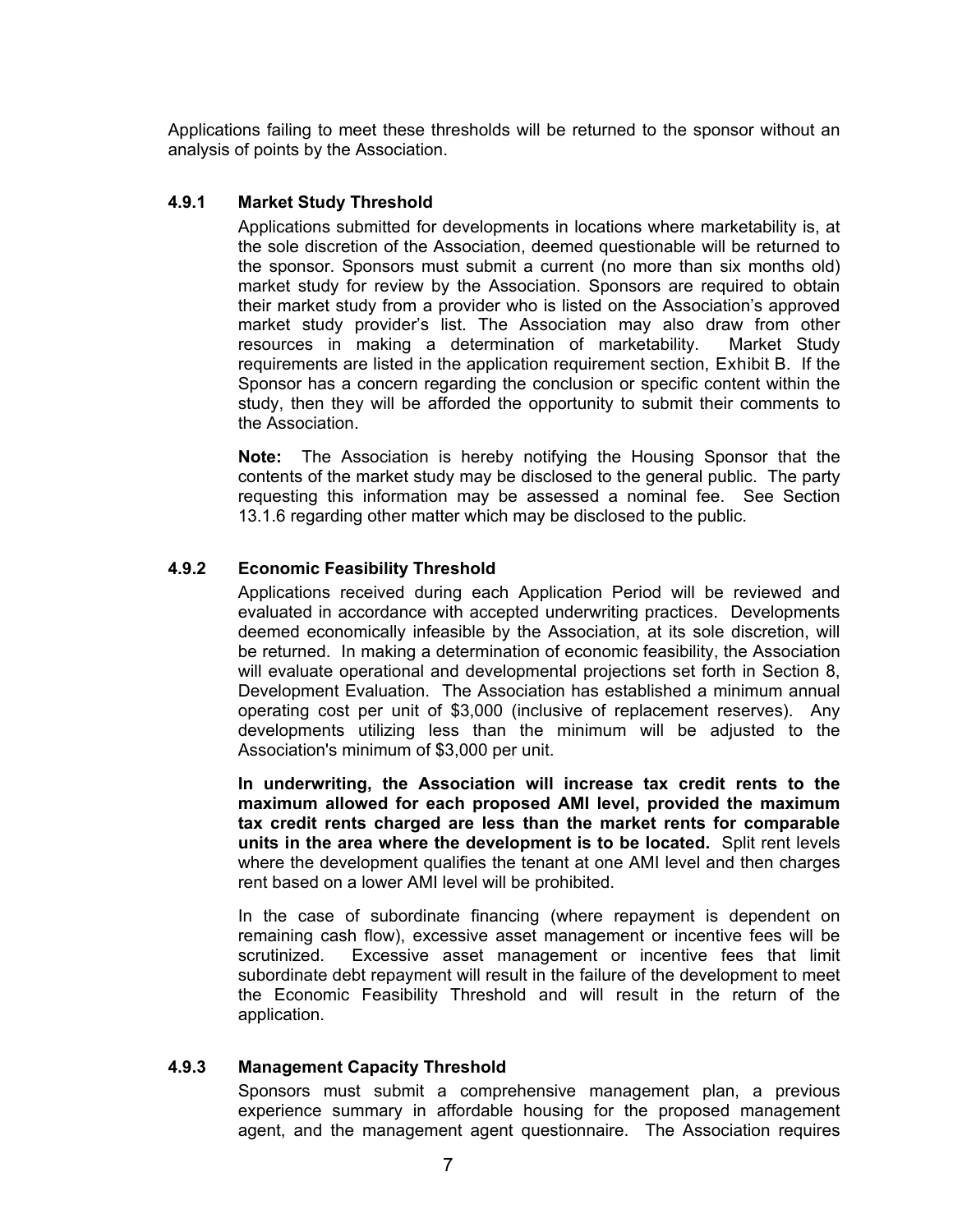that developments receiving Low-Income Housing Tax Credit be managed by property managers with previous experience in affordable housing. Determination of capacity will be made at the sole discretion of the Association, and applications will be returned if there is insufficient information for the Association to make such determination. Any change in the management company subsequent to reservation and throughout the lease up period, must be approved by the Association. Failure to secure such approval may result in forfeiture of the tax credit. The management plan should include, but is not limited to, the following:

Management Agent Résumés:

- Indicate experience with affordable housing programs (Section 42, Section 8, Rural Development, etc.);
- \* Ongoing continuing education training;
- Staff must include an experienced occupancy specialist; and
- \* Documentation of organization structure.

Proposed Management Plan:

- Indicate on-site managers;
- **Resident-Management relations;**
- \* Owner-Management company arrangements;
- Syndication-Management company arrangements;
- **Maintenance personnel and procedures;**
- $\rightarrow$  Model units;
- Leasing agents;
- \* Units designated for staff;
- Social Services Programs;
- \* Rent collection procedures & policies;
- House Rules:
- \* Copy of Affirmative Fair Housing Marketing Plan;
	- $\checkmark$  Provision for staff training;
	- $\checkmark$  Advertising; and
	- $\checkmark$  ADA concerns.
- Termination of lease and eviction procedures; and
- \* Written procedures for sponsor eligibility screening.

Copy of residential lease forms and applications proposed to be utilized for the development.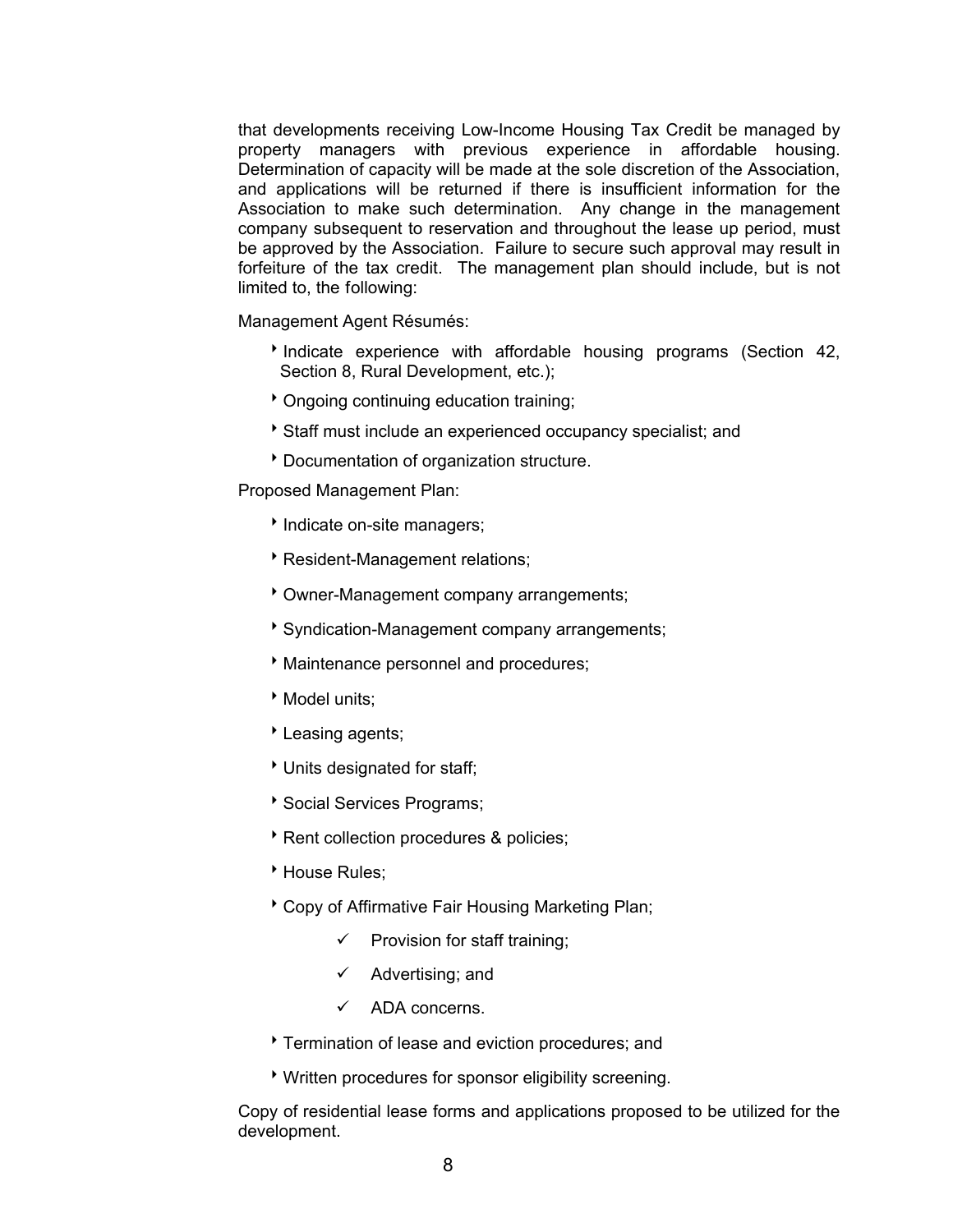<span id="page-13-0"></span>Copy of tenant income certification form for determining resident eligibility.

Oversight and Compliance Agreement (if applicable or required by syndication company).

# **4.9.4 Selection Criteria Point Threshold**

Applications must achieve 200 points or the application will be returned.

# **4.9.5 Affordability Threshold**

The maximum tax credit rents, as disclosed in the Maximum Rent Tables, less an allowance for tenant-paid utilities, must be **less than** the market rents for comparable units in the area where the development is to be located. If this test of affordability cannot be met, the housing sponsor would need to reconfigure the development with affordable rents based on the next lowest established AMI category as disclosed in the Maximum Rent Tables.

If the housing sponsor fails to follow this procedure, the Association will return the application. Refer to the market study requirements under Exhibit B-3.

 $\triangleright$  Should the market study address only a range of rents, the affordability threshold will be calculated based on the minimum of the range.

# **Acquisition/Rehab**

Applications submitted to the Association that pertain to the acquisition and rehabilitation of an existing affordable housing development that has an existing Project Based Assistance (PBA) contract in place, **will not** have to meet the Affordability Threshold as described in the Qualified Allocation Plan. All other thresholds and requirements within the Qualified Allocation Plan must be met as disclosed. The development must retain and have in place the continuance of the existing PBA contract on the development to qualify for tax credits and will be required to maintain the development at a rent level that will be the lesser of: Fair Market Rent (FMR) or rent levels at 50% AMI should the PBA contract expire.

The housing sponsor is subject to meeting the requirements as disclosed under Section  $42(q)(2)(B)(i)$  and Section  $42(q)(2)(E)$ .

#### **4.10 Development Ranking**

In the ranking process, developments receiving the highest number of points will be selected to receive tax credit reservations. In the event there are equally competing developments, the selection will be determined at the sole discretion of the Association. Applications which fail to meet the Selection Criteria point threshold or fail to demonstrate economic feasibility, management capacity, or affordability will be returned to the sponsor. Such sponsors may reapply in subsequent application periods

## **4.11 Reservations**

The Association will issue, to the extent possible, reservations for tax credits within 90 days of the final application date or such longer time period established by the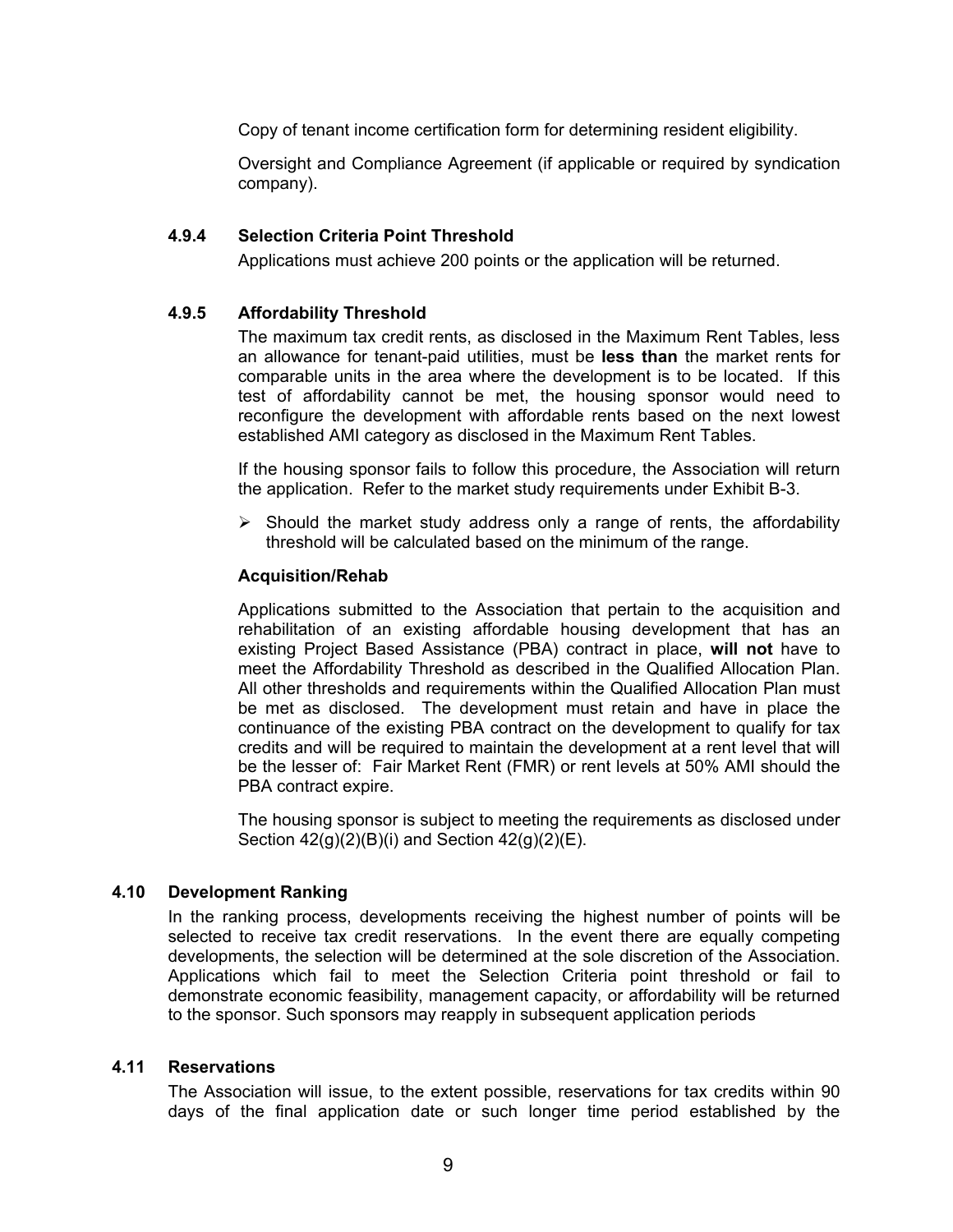<span id="page-14-0"></span>Association. Sponsors must accept the reservations within 10 days of the date of issuance unless they are requesting a re-evaluation.

## **4.11.1 Partial Reservations**

No partial reservations will be made.

# **4.11.2 Waiting List Developments**

If developments do not receive a reservation during a given Application Period, they will be placed on a waiting list for consideration during the next Application Period, if the sponsor so desires. No chronological priority will be granted to waiting list applications. Any material changes in a waiting list application will require a new application in the next application period and payment of an additional application fee. Waiting list applications will expire when all of the state's annual credit ceiling and succeeding year credit (designated as available) has been reserved or at the end of the calendar year, whichever is first.

## **4.11.3 Succeeding Year Credit Utilization**

At its sole discretion, the Association may enter into agreements for reservations of succeeding year credit.

### **4.12 Posting of Assurance**

If the developer of a proposed development has not previously completed a Low-Income Housing Tax Credit development pursuant to a reservation of credit to the developer from the Association, or if the developer's experience is limited to developments which have been completed with assistance from consultants or co-developers, the developer will be required to post a cash deposit, letter of credit or performance bond in a form acceptable to the Association as follows:

- $\triangleright$  The greater of 10% of the annual tax credit reserved or \$10,000 posted at the time the tax credit reservation is accepted. If additional credit is subsequently awarded, the amount of the bond will be raised accordingly.
- $\triangleright$  Once the development has been placed-in-service, the posting of the assurance instrument may be cancelled upon the prior written approval from the Association.

If construction of the development is not commenced as set forth in the development schedule presented by the developer at the time of application, the developer must agree to return the credit to the Association and forfeit the bond. The Association will reduce the amount of the bond by any fees which the sponsor has paid in connection with the credit award. See Developer Guide for sample formats; Bond (TC-12) or Letter of Credit (TC-12A).

#### **4.12.1 Previous Experience Certification**

The sponsor must provide a previous experience summary which clearly identifies all previous experience and affiliations with consultants and codevelopers.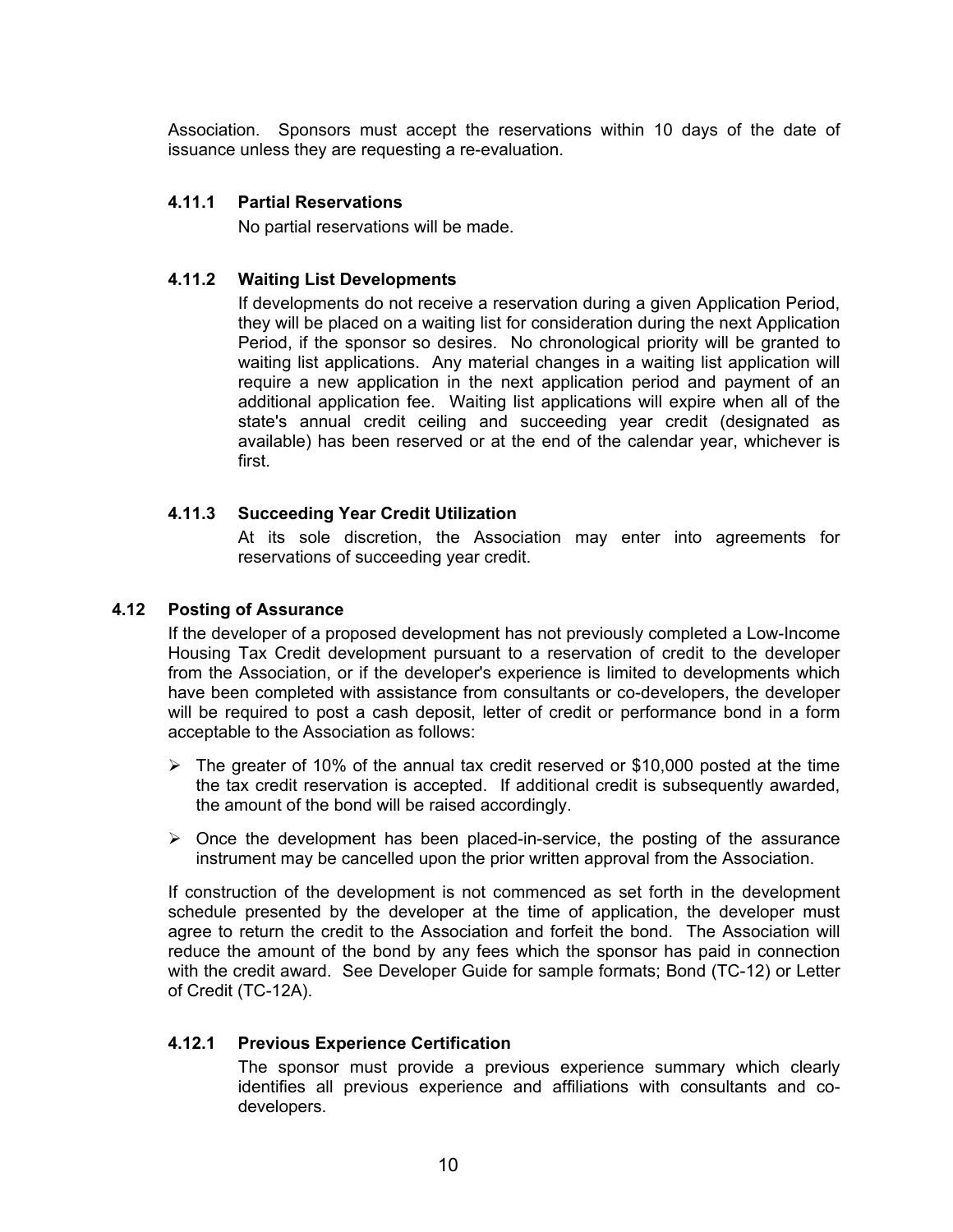### <span id="page-15-0"></span>**4.12.2 Waiver or Modification of Requirement**

The Association, in its sole discretion, reserves the right to waive or modify the performance bond requirement in situations where the requirement does not further the goals of the Low-Income Housing Tax Credit program.

# **4.13 Notice to Local Officials**

Upon granting a reservation, the Association will notify the mayor or the county commissioners of the plans for the development in their locale. The local official may comment on the development and such comments, if made, will be evaluated on a case by case basis.

# **4.13.1 Letters of Community Support**

The Association intends to notify local public officials, and/or public housing agencies, of proposed housing developments submitted by housing sponsors that are within their market area for tax credits under the Association's Tax Credit Allocation Plan. The notification will include a brief profile of the development and will permit their input, support and/or comments as it pertains to the housing development. Such input may be considered in the underwriting of the development during the application process.

Public Official comments, if made, represent only one factor of many considerations in evaluating a proposed development. Such comments are primarily intended to assist in evidencing a need for the proposed housing.

The housing sponsor may elect to submit a letter of community support with their tax credit application and are encouraged to do so in accordance with the plan. The public official and/or public housing director submitting the letter of community support for the housing development should address in their letter of support the following issues:

- $\triangleright$  Support for affordable housing;
- $\triangleright$  Support for the development of additional housing units as proposed; and
- $\triangleright$  Acknowledgement that there is a need for additional rental units.

Letters of community support will not be accepted from public officials and/or public housing agencies that have a relationship or material involvement in the proposed development.

# **4.14 Term of Reservation**

Those developments receiving a reservation in Periods I, and III must comply with all conditions thereof within 90 days in order to receive a tax credit commitment. The expiration dates for reservations made during Application Period II will be determined on a case-by-case basis. The Association may, at its sole discretion, make the Carryover Allocation subject to tax credit commitment requirements approved by the Association.

#### **4.15 Reservation Extensions**

Reservation extensions beyond the initial term will be granted at the sole discretion of the Association with strong consideration given to the availability of credit, the number of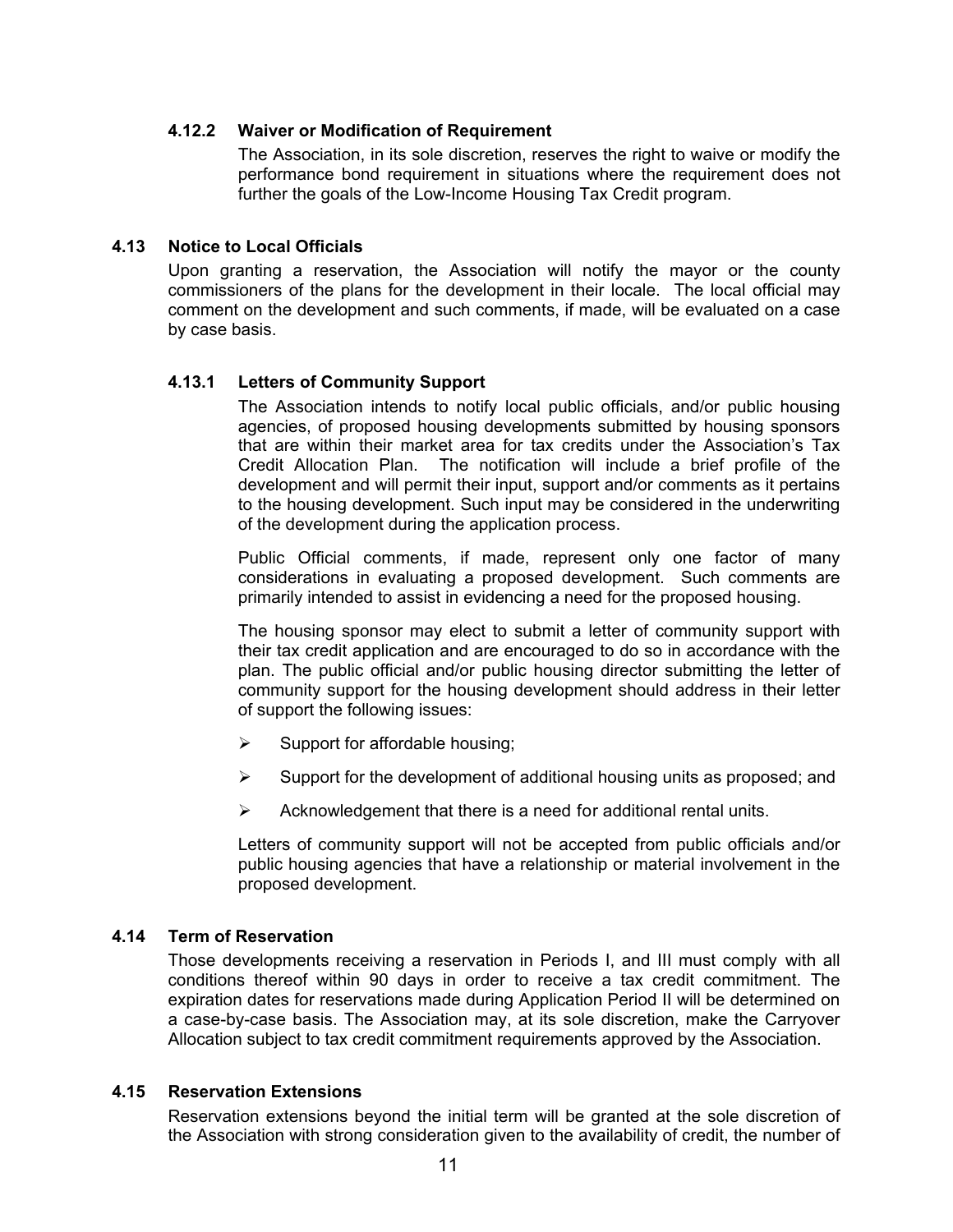<span id="page-16-0"></span>new development applications and the advancement of said developments. Furthermore, extensions will be granted only if evidence is provided to substantiate compliance with all commitment requirements within the control of the developer. (See Application Exhibit D for Reservation Extension fee.)

#### **4.16 Commitments**

Applications for commitments must be submitted by the date reflected in the Reservation Agreement. The Association will issue commitments within 30 days of receipt of a complete application.

# **4.17 Deadline for Carryover Allocation Certification**

On or before November 15 of each year, Tax Credit Commitment recipients for Period I and the previous year's final application period must submit an Owner's Certificate and Agreement for Carryover Allocation.

On or before December 6 of each year, Tax Credit Commitment recipients for Period II must submit an Owner's Certificate and Agreement for Carryover Allocation, unless the recipient requests in writing a six month extension to complete the "10% test". This provision is only available to Period II recipients that have been awarded current-year reservations after July 1<sup>st</sup>.

In either event, the Owner's Certificate and Agreement for Carryover must be accompanied by an Accountant Certification of basis for purposes of the "10+% test," substantially in the format of the Certification provided in Exhibit F. The Association reserves the right to review said certifications for reasonableness and may refuse to accept certifications based on that review. If the Association has received complete Owner's documentation, a carryover allocation will be issued no later than December 31st of each year.

# **4.18 Placed-In-Service (Allocation Certification) Application**

Developments which are placed-in-service during the same year in which the reservation was received must submit an Application for Tax Credit Allocation Certification within 60 days after the permanent loan is closed. Developments which receive Carryover Allocations must apply to the Association for a Low-Income Housing Credit Allocation Certification (IRS Form 8609) within 60 days after permanent loan is closed. Developments which fail to apply for Allocation Certification by the deadlines specified above will be subject to a \$1,000 penalty. The Association will issue 8609s within 30 days of application provided the application is complete upon submission.

## **4.19 Memorandum of Understanding With Rural Development**

In accordance with its Memorandum of Understanding, the Association and Rural Development will share information submitted for developments utilizing Low-Income Housing Tax Credits and Rural Development funding.

#### **4.20 Requirements for Rehabilitation Developments**

Rehabilitation development sponsors must evidence that the cost of acquisition, displacement and rehabilitation are reasonable. Specific requirements for rehabilitation developments are set forth in Exhibit B. Funding sources must include a first-lien,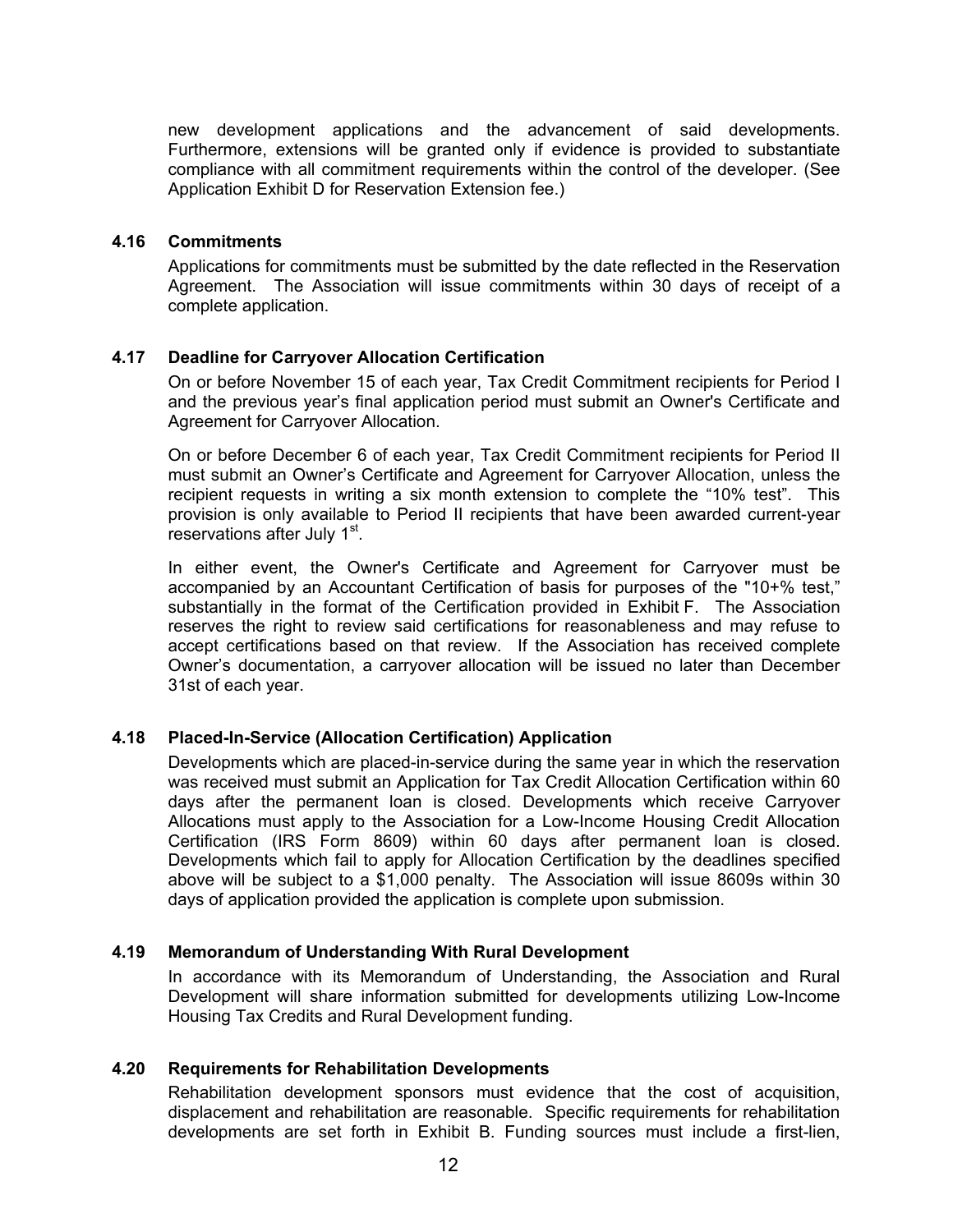<span id="page-17-0"></span>permanent loan which maximizes the debt carrying capacity of the development. Acceptable development cost for rehabilitation projects will be evaluated separately from our normal benchmark costs evaluation, assuming the sponsor's provides adequate information for analysis. Insufficient information provided will result in the Association using standard benchmark data.

# **4.21 Succeeding Year Credit Application Period**

During Application Period III, sponsors may compete for succeeding year credit provided all current year credit is reserved or committed. If all current year credit is not reserved or committed, the Association may select, from the applications submitted, a development(s) which meets threshold requirements and can meet carryover allocation requirements before year end. Remaining applications will be subject to a competitive selection process to receive reservations of succeeding year credit.

## **SECTION 5 - SPECIAL NEEDS SET-ASIDES**

#### **5.1 Special Needs Set-Asides**

The Association has established Special Needs Set-asides for developments which target low-income housing needs or which have certain designated characteristics.

## **5.2 Nonprofit Set-Aside**

At least 25% of the per capita tax credit will be set aside for qualified nonprofit organizations. If sufficient applications are not received, only the federally mandated 10% set-aside will be applicable; any additional unreserved credit will be available for non-targeted developments. Unused, federally-mandated nonprofit credit cannot be reserved to for-profit sponsors. Refer to Exhibit A for distribution summary.

a) At its sole discretion, the Association may provide latitude in the Sponsor's application and/or provide appropriate assistance in order to facilitate allocation of the nonprofit set-aside.

#### **5.2.1 Federally Mandated 10% Set-Aside**

Federal program regulations require a minimum 10% annual set-aside to developments where a qualified nonprofit organization is to own an interest in such developments. In order to qualify for the federally mandated non-profit credit set-aside, an organization must meet the following requirements:

- a) the organization must be tax exempt under  $501(c)(3)$  or  $501(c)(4)$  of the Internal Revenue Code;
- b) the fostering of low-income housing must be one of its organizational purposes;
- c) such organization must be determined by the Association not to be affiliated or controlled by a for-profit organization;
- d) the organization must own an interest in the development (directly or through a partnership);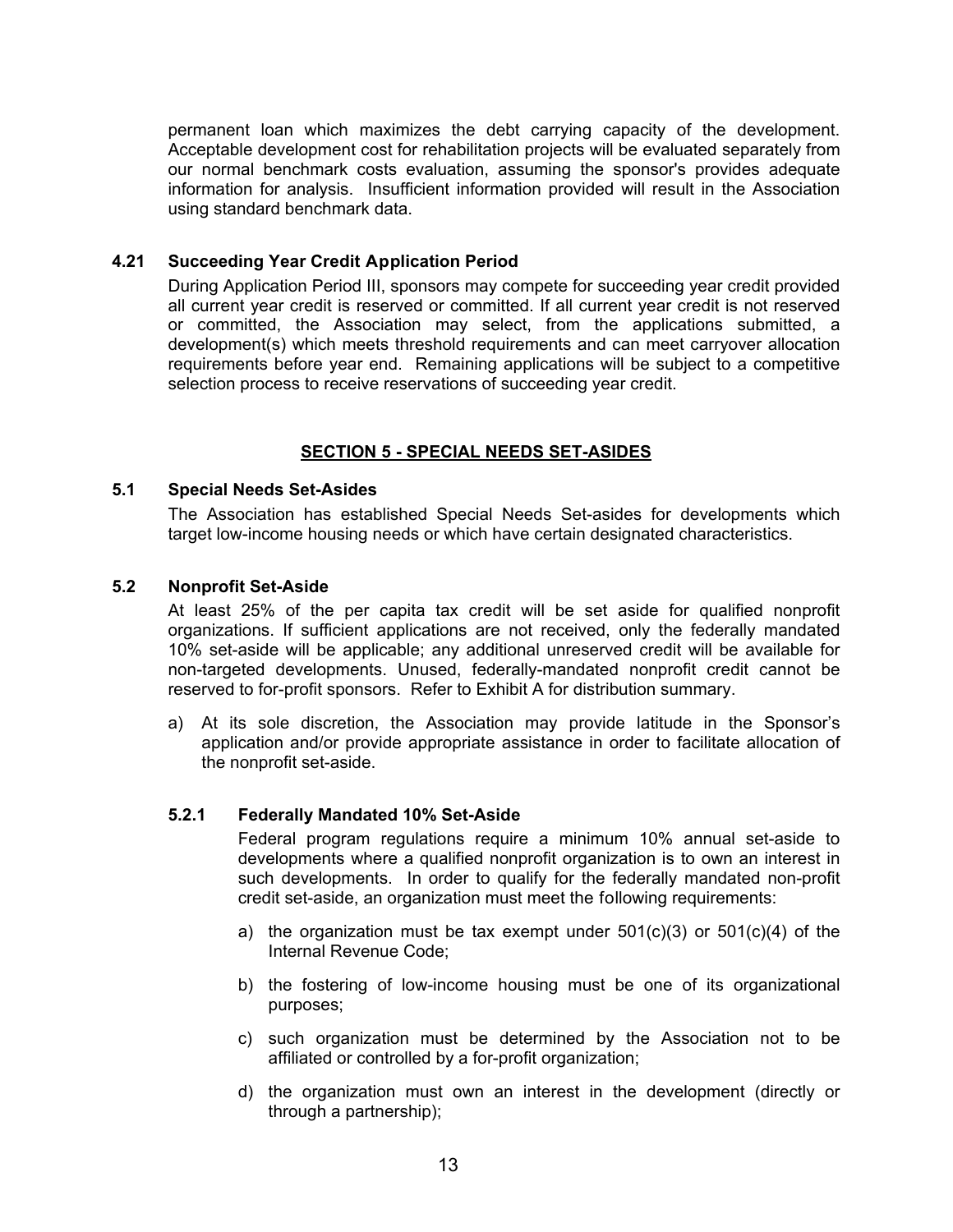- <span id="page-18-0"></span>e) the organization must materially participate in the development and operation of the development throughout the compliance period;
- f) the development must be perpetually affordable;

*Perpetual Affordability* is defined as the economic life of the property without major rehabilitation being required, or 40 years, whichever is longer.

- g) the nonprofit organization or its wholly-owned subsidiary or affiliate must have a majority ownership of the general partner ownership and be the managing general partner; and
- h) at the end of the initial fifteen-year compliance period, a qualified  $501(c)(3)$ nonprofit organization or local governmental agency must have a first right of refusal to purchase the property at a price which provides for a reasonable return on investment (generally not exceeding 25% per year), including any tax consequences of the limited partner(s) or co-general partner, and the balance of outstanding indebtedness.

The Association will place the additional requirements below, which are not required by the federal mandate, but are required by the Association.

- a) the sponsor is a resident of Idaho and is a tax-exempt organization as defined by §42 of the Internal Revenue Code;
- b) the managing general partner and all co-general partners of the owner or the parent corporation of the managing general partner and all co-general partners of the owner must be tax exempt organizations under Section 501(c)3 or 501(c)4 of the Internal Revenue Code;
- c) the resident means that the entity is organized under the laws of Idaho and maintains its principal office in Idaho at the time of application;
- d) the principal office is defined as a staffed office physically situated in Idaho in which one or more principals maintains a regular, daily office from which they conduct their business; or
- e) the sponsor is a nonprofit housing authority and/or tribal authority which complies with requirements of (a) through (d) above.

#### **5.2.2 Competition in Non-Targeted Category**

Nonprofit organizations may also compete for non-targeted tax credits.

## **5.2.3 Safe Harbor Guidelines**

In order to meet the safe harbor guidelines prescribed by the Internal Revenue Service, all developments receiving nonprofit set-aside credit must designate at least 75% of the residential units as affordable to persons at or below 60% of the area median income.

#### **5.3 USDA Rural Development Set Aside**

10% of the annual per capita tax credit ceiling will be set aside for developments financed and/or guaranteed by USDA Rural Development funds and located in rural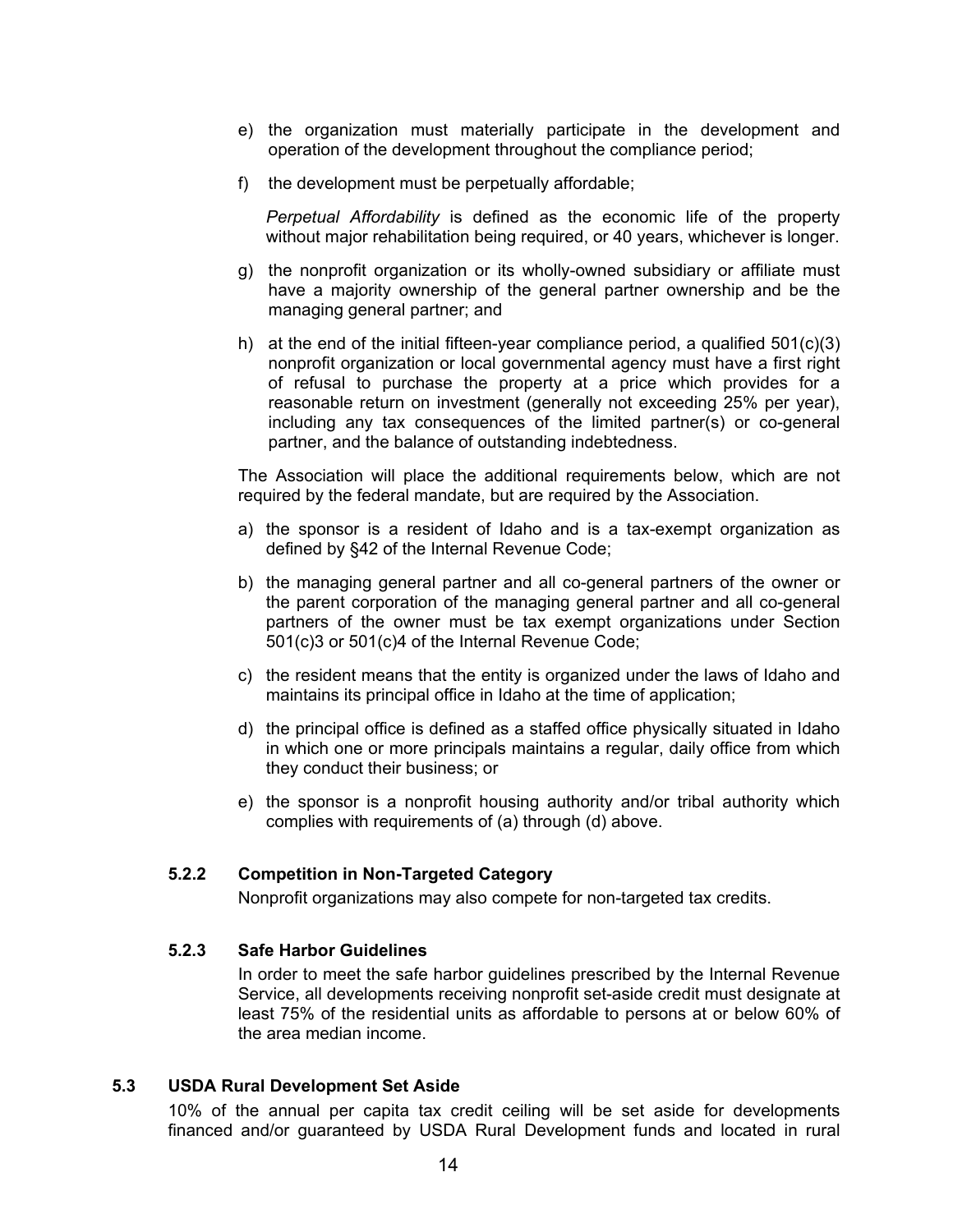<span id="page-19-0"></span>communities with populations not exceeding 10,000 as set forth in the most recent census report. This set aside does not apply to cities adjacent to one or more other cities if both populations, when added together, exceed 10,000. The set-aside will be available on a statewide basis during Application Period III if sufficient applications are received, otherwise, it will be available for all other qualified applications.

# **5.4 Authority to Reduce Set-Asides**

If maintaining the set-asides listed above jeopardizes the Association's ability to effectively allocate credit during the calendar year, the Association may eliminate or reduce the set-asides to federally mandated levels.

# **SECTION 6 - SELECTION CRITERIA POINT SYSTEM**

**NOTE:** Do not include manager unit(s) in any calculations in Section 6.

# **6.1 Competitive Ranking**

All developments that meet and pass the application thresholds by the Association, including those competing for set-asides, will be ranked according to the number of points received through a Selection Criteria Point System which has been determined by the state's low-income housing priorities as designated by Idaho's Five Year Strategic Plan, and which includes the categories required under amended §42 of the Internal Revenue Code:

- a) Development Location;
- b) Housing Needs Characteristics;
- c) Development Characteristics including whether the development includes the use of existing housing as part of a community revitalization plan;
- d) Sponsor Characteristics;
- e) Tenant Populations with Special Needs;
- f) Tenant populations of individuals with children;
- g) Public Housing Waiting Lists; and
- h) Developments intended for eventual tenant ownership.

#### **6.2 Point Threshold**

**Developments must achieve at least 200 points to receive a credit reservation. Developments with less than 200 points will be disqualified. The Association may, at its sole discretion, waive this requirement after Application Period I for current year credit. The aggregate Selection Criteria Points established by the Association at the time of the initial tax credit reservation must be maintained throughout each evaluation stage of the allocation process or the tax credits will become nullified. Refer to Section 4.1.**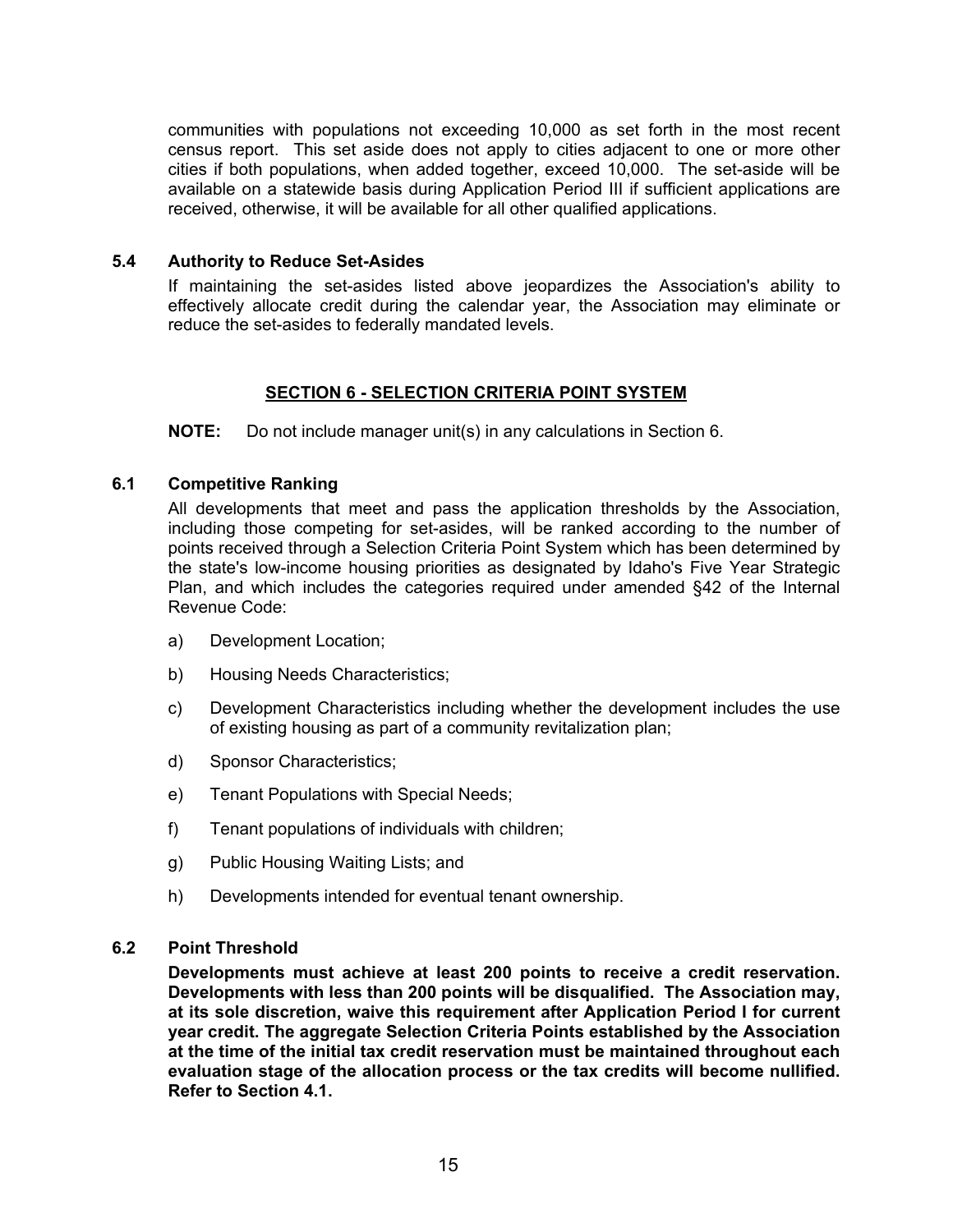# <span id="page-20-0"></span>**6.3 Rounding**

When determining points awarded in categories which stipulate certain percentages or numbers, fractions will not be considered except in cases where the calculation results in numbers of units, in which case any fraction will be rounded upward to the next whole number.

# **6.4 Selection Criteria**

- 1. Developments which, due to prepayment of federally assisted mortgages or loss of rental assistance, may revert to market use, provided the proposal meets the rehabilitation requirements set forth in Section 4.20 .............................20
- 2. Sponsor is a resident of Idaho and is a tax-exempt organization as defined by §42 of the Internal Revenue Code or a local governmental agency..................15

The managing general partner and all co-general partners of the owner or the parent corporation of the managing general partner and all co-general partners of the owner must be tax exempt organizations under Section 501(c)3 or 501(c)4 of the Internal Revenue Code.

*Resident* means that the entity is organized under the laws of Idaho and maintains its principal office in Idaho at the time of application.

*Principal office* is defined as a staffed office physically situated in Idaho in which one or more principals maintains a regular, daily office from which they conduct their business.

|  |  | 3. Developments which are located in Urban Renewal Neighborhoods where |  |  |
|--|--|------------------------------------------------------------------------|--|--|
|  |  | the renewal program addresses housing. (Sponsor must supply            |  |  |
|  |  |                                                                        |  |  |

4. Developments which give preference to persons on housing authority waiting lists or who have housing assistance vouchers or certificates. (Letter from PHA acknowledging the preference notification by the sponsor and stating the percentage of units for which the preference will be given.)

|--|

- Preference given for greater than 60% of total units .....................................10
- 5. Developments with mix of Low-Income and Market-Rate units. Such developments shall have 10% or more market-rate units:
	- 10-19% of total units are market rate units......................................................5
	- Greater than 19% of total units are market rate units....................................10
- 6. Sponsor is a resident of Idaho................................................................................15

*Sponsor* is defined to include the owner and the managing general partner and all co-general partners of the owner or the parent corporation of the managing general partner and all co-general partners of the owner.

*Resident* means that the entity is organized under the laws of Idaho and maintains its principal office in Idaho at the time of application.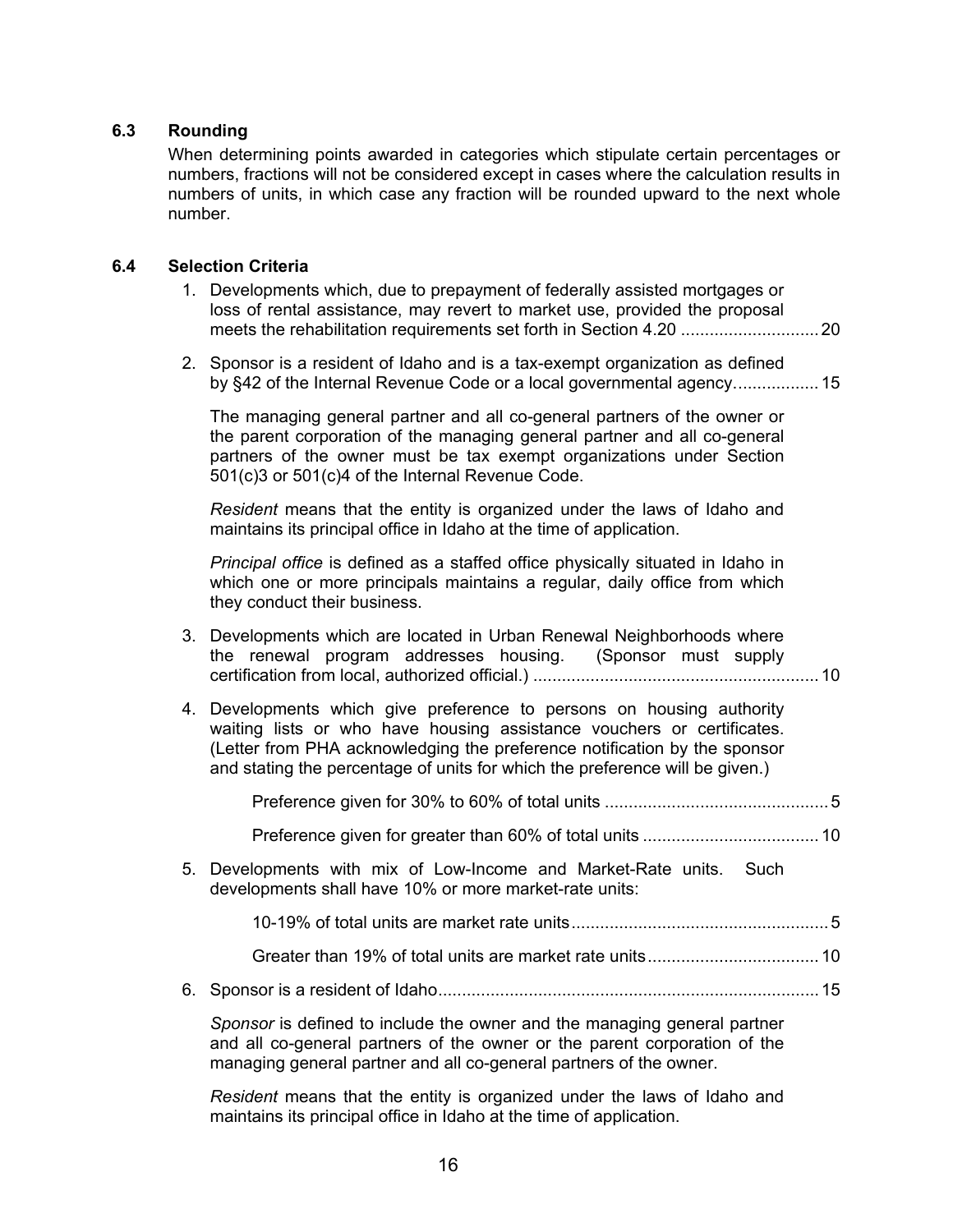*Principal office* is defined as a staffed office physically situated in Idaho in which one or more principals maintains a regular, daily office from which they conduct their business.

7. Developments designed for special needs populations (elderly, handicapped, mentally ill, developmentally disabled) and/or which provide continuing supportive services to assist families in becoming more selfsufficient or which address identified tenant needs as follows:..............................15

Special Needs:

- a) Developments with 25% of the rent restricted units designed solely to provide independent living opportunities for persons with mental, physical or developmental disabilities provided there is a Supportive Services Plan, as defined below, with an established organization to provide services for such persons. (Copy of the Plan must be included in application), **OR**
- b) Developments which provide 100% of the housing units designed and dedicated for persons 62 years of age or older. Persons with disabilities may also be eligible occupants. (A copy of the Supportive Services Plan, as defined below, which illustrates how the development will provide services needed by the tenant population must be submitted in the application), **OR**
- c) Developments designed and operated for occupancy where at least 80% of the units are occupied by at least one person 55 years of age or older, and where there is the existence of significant facilities and services specially designed to meet the physical or social needs of older persons. Housing Sponsor will provide a Supportive Services Plan, as defined below.

Supportive Services:

The costs of the services provided must be funded outside the operations of the property.

*Self-sufficiency* is defined as the ability to improve economic stature to decrease reliance on government assistance.

(Sponsors must provide a narrative response to the issues outlined in the LIHTC application.) It is at the sole discretion of the Allocating Association to ascertain whether points will be awarded in this category.

**Sponsors must provide a definitive Supportive Services Plan, a firm commitment from a supportive services provider, and documentation from the provider as to their background and experience, in providing the proposed services. The services to be provided must be offered on an on-going and regular basis, i.e., monthly or weekly, and not just once a year, in order to be considered for points.** 

**Note:** *The Regulatory* **Agreement** *will restrict use of the development in accordance with this section***.**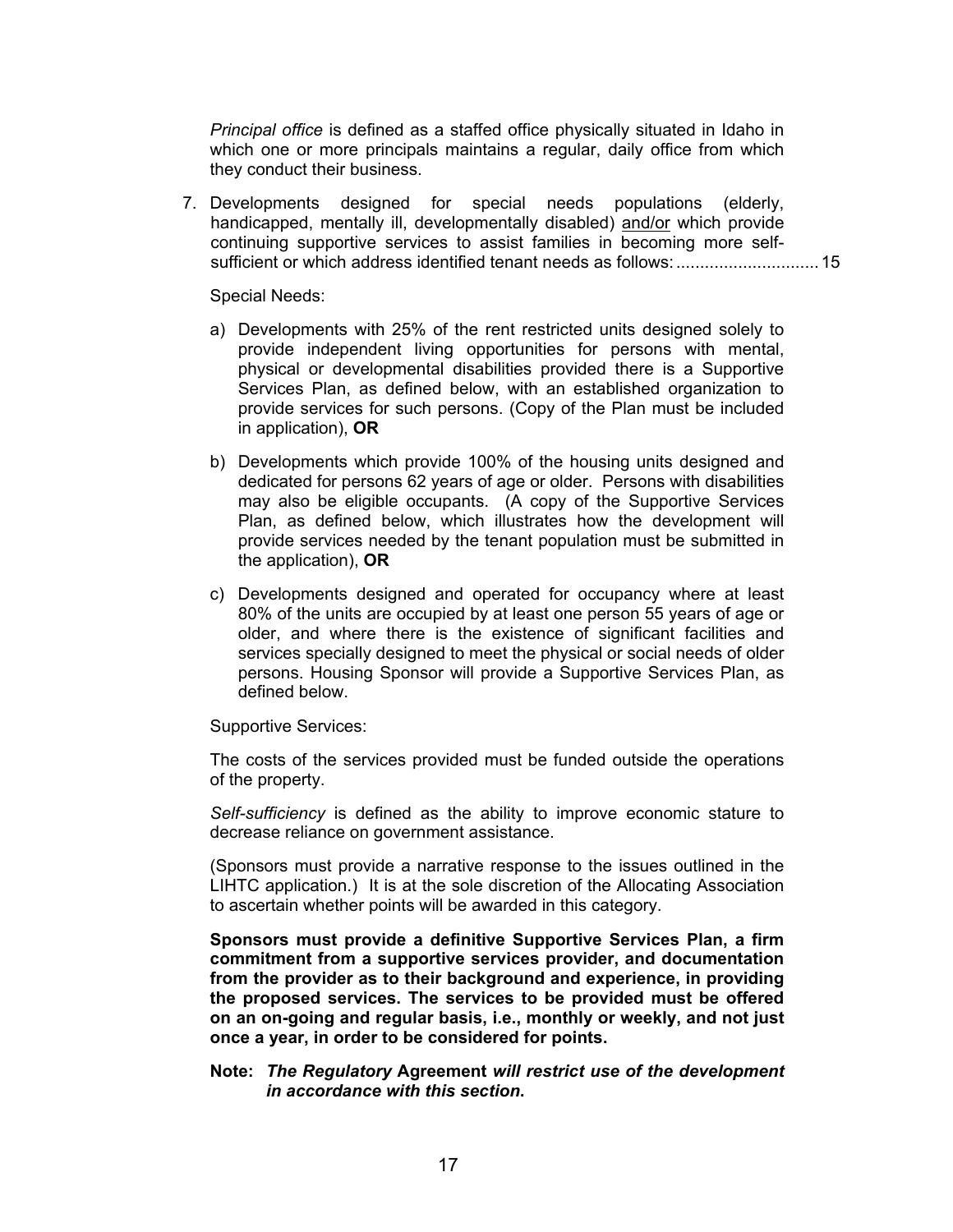- 8. Family developments which designate at least 5% of the low-income units to three-bedroom or larger units for households earning no more than 50% of area median income. Such developments must provide all appropriate amenities for children and families (i.e., open space, playground, laundry, etc.): Greater than 5% of the low-income units consist of units which are three-bedroom or larger targeted at no more than 50% AMI .................. 10 9. Developments which preserve existing low-income units ......................................10 "Preserve" is defined as a development that will be converted to market rate units at the end of its affordability regulatory agreement. 10. Developments located outside the Boise MSA ......................................................10 11. Acquisition/Rehab developments "without" an existing or proposed Project Based Assistance contract.........................................................................15 12. Acquisition/Rehab Developments "with" an existing Project Based **Assistance** Contract that will be retained under the new ownership.........................................20 13. Developments located outside of a Difficult to Develop Area. (This category recognizes the economic difficulty of funding without the Difficult to Develop Area allowance.).....................................................................................................10 14. Developments located in cities where no other development has a Low-Income Housing Tax Credit Reservation, Commitment, or Allocation....................10 15. Developments located in counties where no other development has a Low-Income Housing Tax Credit Reservation, Commitment or Allocation.....................10 16. Developments with developer fees less than the maximum identified under Section 8.3.5 will be awarded the following: 3% (or more) below maximum.......................................................................10 17. Developments demonstrating that the tax credit proceeds available to the development equal or exceed the net present value of the 10-year credit value as follows: \$ .02 above current market as determined by Association............................10 \$ .05 above current market as determined by Association............................15 \$ .08 above current market as determined by Association............................20 **Note:** At the sole discretion of the Association, current market pricing will be periodically determined during the allocation year to adhere to market trends. 18. Developments which utilize private grants or other state or federal
	- housing assistance programs, with the exception of tax exempt bonds, HOME and Association funds, in conjunction with the tax credit (i.e., CDBG; Rural Development; FHLB Affordable Housing Program, etc.)...............10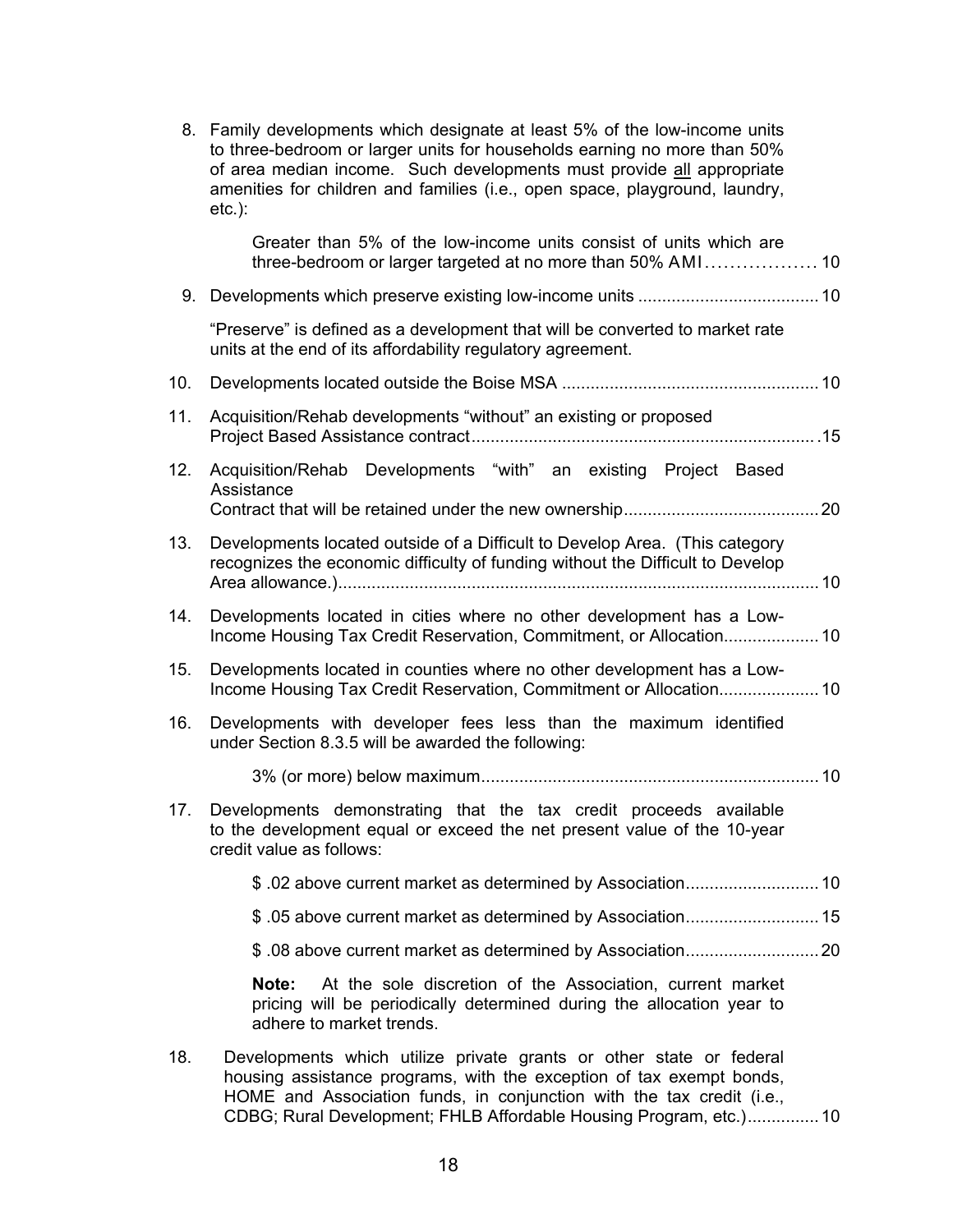- <span id="page-23-0"></span>19. Community based developments which receive local government assistance in an amount not less than 5% of the total development cost (i.e., land donations, cash, or tax increment financing). For purposes of this category, CDBG funds are not considered as eligible assistance. ...............20
- 20. Readiness Points:
	- a) Evidence of Zoning approval for development as intended or Conditional Use Permit, if applicable. (Developments requiring zone changes or annexation do not meet the readiness criteria............................10
	- b) Site control by general partner or limited partnership as evidenced by an earnest money agreement or other legal documents evidencing site control.....................................................................................................10
- 21. a) Previous program sponsors who have consistently completed their §42 Idaho development(s), and who are maintaining their development(s) in compliance with tax credit regulations. Completed development(s) are defined as development(s) which have received a Certificate of Occupancy, and development(s) will be deemed in compliance unless a review has evidenced substantial noncompliance; **OR** ..............................15
	- b) Resident sponsors who have previous housing development experience (at least a 24-unit multifamily complex) in the State of Idaho................................................................................................................5

*Sponsor* is defined to include the owner and the managing general partner and all co-general partners of the owner or the parent corporation of the managing general partner and all co-general partners of the owner.

*Resident* means that the entity is organized under the laws of Idaho and maintains its principal office in Idaho at the time of application.

*Principal office* is defined as a staffed office physically situated in Idaho in which one or more principals maintains a regular, daily office from which they conduct their business.

- 22. Developments with 36 or fewer units in rural areas with populations of not more than 10,000 as defined in most recent census report. The adjusted census data should not be more than 18 months old and be updated from a reliable source (i.e., State of Idaho Department of Commerce, U.S. Census Bureau). This category does not apply to cities adjacent to other cities if both populations, when added together, exceed 10,000. ..............................................................................10
- 23. Developments that utilize the 30% present value credit only and not in conjunction with the 70% Present Value Credit..................................................10

#### **6.5 Preference Points**

The Code also requires that, during the selection process, preference is granted to developments which serve the lowest income tenants and/or which are obligated to serve low-income tenants for the longest periods and/or located in a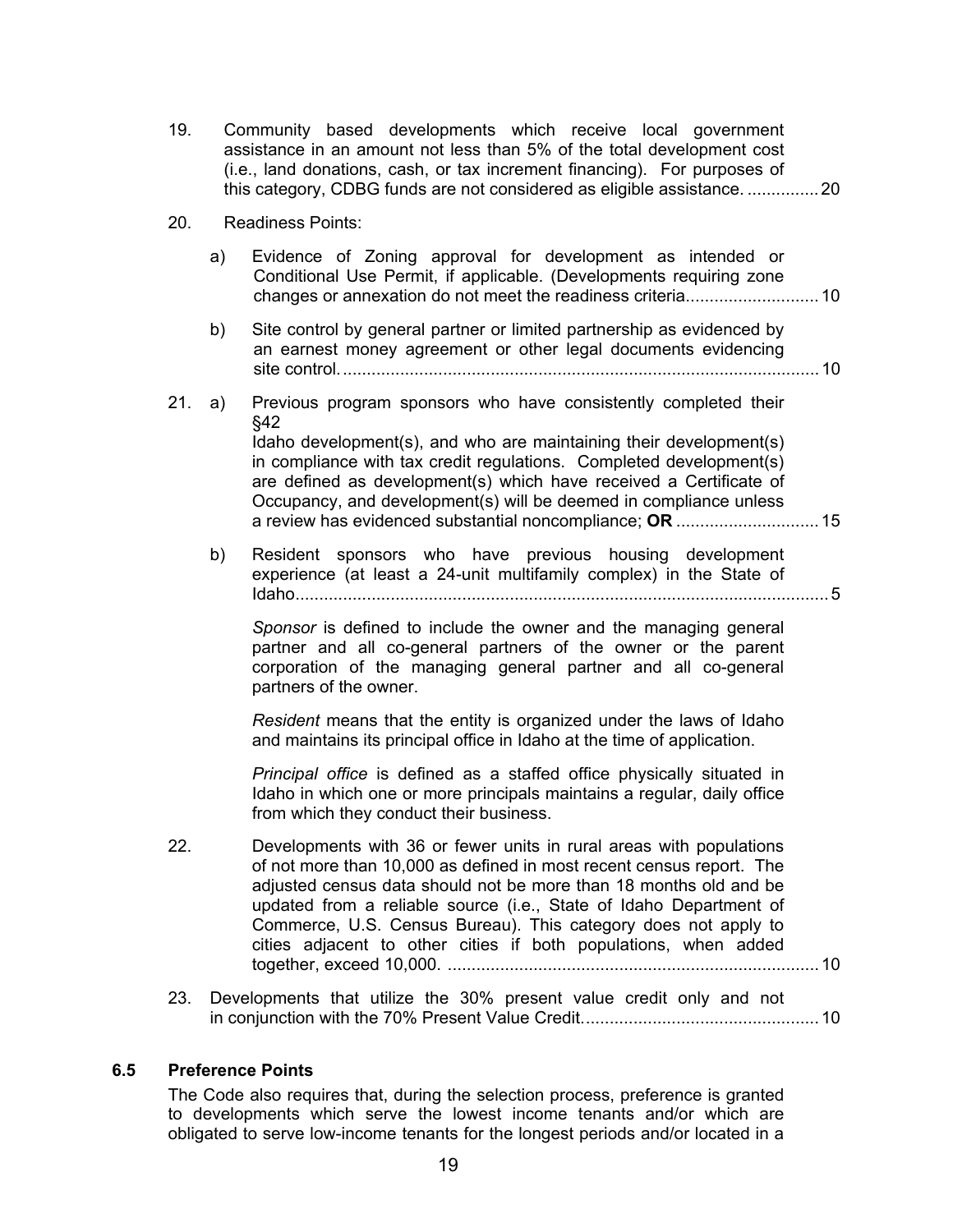qualified census tract in which the development contributes to a concerted community revitalization plan. Accordingly, the Association will grant preference points to eligible developments as follows:

1. Developments which are obligated to provide low-income use beyond the eighteenth (18th) year of the compliance period. This obligation requires that owners of such developments may not invoke the sale provision (for the purpose of converting to market-rate use prior to the end of the thirty (30) year extended use commitment) until one (1) year before the final year of obligation and thereafter shall be subject to the three (3) year provisions regarding eviction and rent increase:

Example: 2 points for each year beyond 18 years, up to 44 points  $(i.e., 20 yrs. = 2 yrs. x 2 = 4 points)$ 

This obligation will be set forth in the Regulatory Agreement.

**Note:** This obligation does not release owners from the extended use commitment which provides for compliance with §42 regulations for 15 years beyond the initial 15-year compliance period.

2. Developments with units designated for persons with incomes at or below 30% of the median income (rents for such units must be restricted to appropriate 30% median income levels). Manager's unit not included in calculation.

> Developments with 50 or less units where at least 5% of the restricted units are at 30% AMI rent levels ....................................................................20

> Developments with 51 or more units where at least 10% of the restricted units are at 30% AMI rent levels ....................................................20

**Note:** Units targeted at 30% area median income households will not receive additional points in the 40% or 50% area median income categories which follow.

3. Developments with units designated for persons with incomes at or below 40% of the median income (rents for such units must be restricted to appropriate 40% median income levels). Manager's unit not included in calculation.

> Developments with 50 or less units where at least 5% of the restricted units at 40% AMI rent levels .........................................................................20

> Developments with 51 or more units where at least 10% of the restricted units at 40% AMI rent levels .........................................................20

**Note:** Units targeted at 40% area median income households will not receive additional points in the 50% area median income category which follows.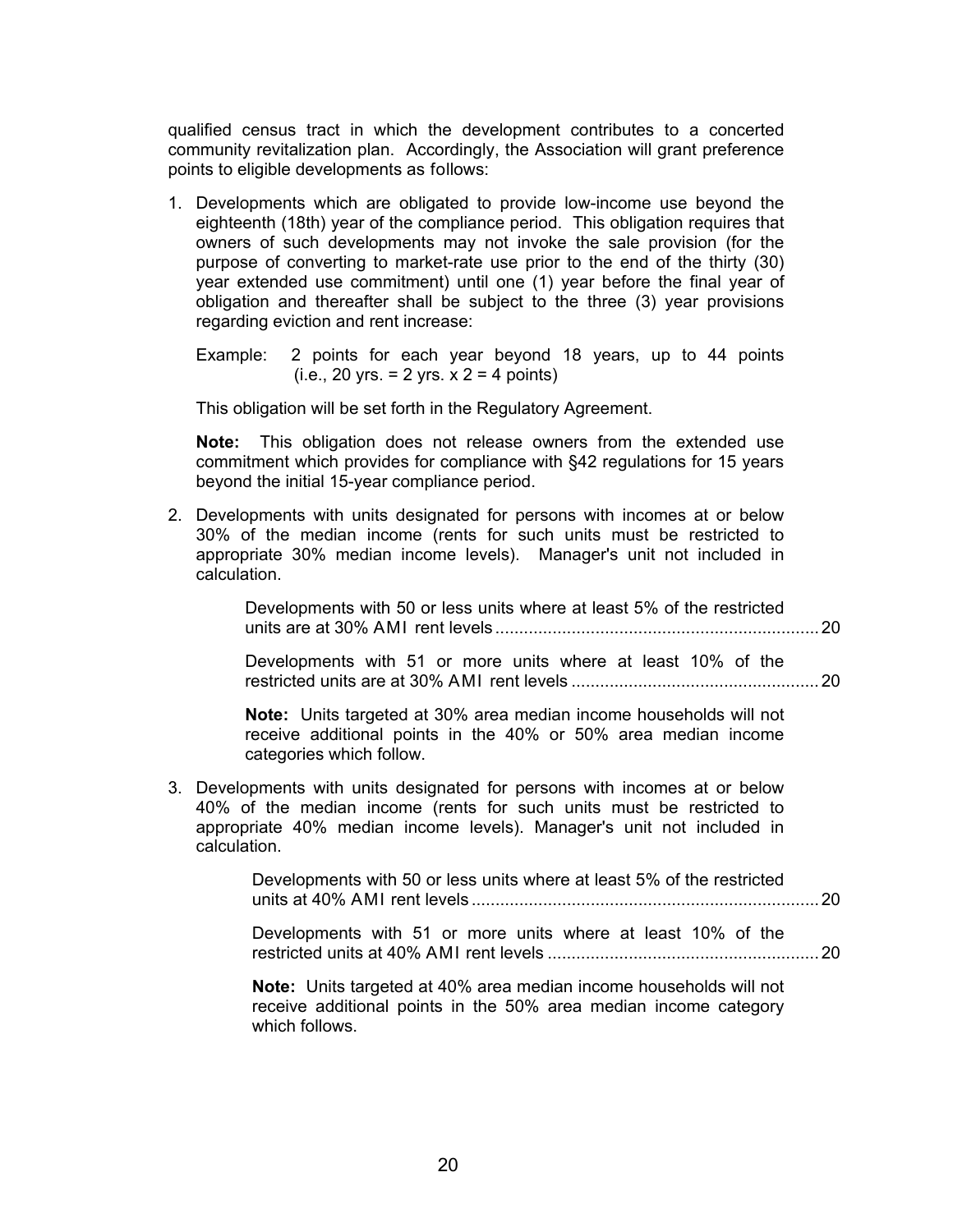<span id="page-25-0"></span>4. Developments with units designated for persons with incomes at or below 50% of the median income (rents for such units must be restricted to appropriate 50% median income levels). Manager's unit not included in calculation. (Include all 50% AMI units identified in your application).

Developments with 50 or less units where at least: (Choose one option)

| $\bullet$ |                                                                         |  |
|-----------|-------------------------------------------------------------------------|--|
| $\bullet$ | Less than 55% and greater than 45% of the restricted units are at 50%   |  |
| $\bullet$ |                                                                         |  |
|           | Developments with 51 or more units where at least: (Choose one option)  |  |
| $\bullet$ |                                                                         |  |
|           | • Less than 50% and greater than 40% of the restricted units are at 50% |  |

- AMI rent levels, or............................................................................................15
- 40% or less of the restricted units are at 50% AMI rent levels.........................20
- 5. Developments with units designated for persons with income at or below 55% of median income (rents for such units must be restricted to appropriate 55% median income levels) are allowed but points will not be awarded…..............00

**Note**: The Regulatory Agreements for developments designating units under preference item 2, 3, 4, and 5 above will state the number of units restricted to lower rent levels. Rent restrictions will be effective for such units during the initial compliance period and the extended use period.

Sponsors are expected to disperse units targeted for 30% and 40% area median income households throughout the development to the extent possible taking into consideration other programmatic requirements. The Association will review the allocation of units as proposed in the site plan provided and may, at its sole discretion, require a different allocation. Allocating such units so that one building(s) is/are 100% occupied by households at 30% or 40% of area median income is not recommended.

6. Developments located in a qualified census tract in which the development contributes to a concerted community revitalization plan.........................................10

### **6.5.1 Economic Feasibility**

Financial pro formas for developments receiving points in Section 6.5 categories 2, 3, and 4 above must demonstrate economic feasibility. By awarding the preference points in Section 6.5 Categories 2, 3, and 4 above, the Association encourages sponsors to provide as many deep rent-skewed units as possible. Sponsors must carefully assess the impact of the lower rents on their development to be certain they have not jeopardized feasibility in an attempt to achieve a high point score. If the Association, at its sole discretion, determines that a development fails to demonstrate economic feasibility based upon the Association's underwriting parameters, the application will be returned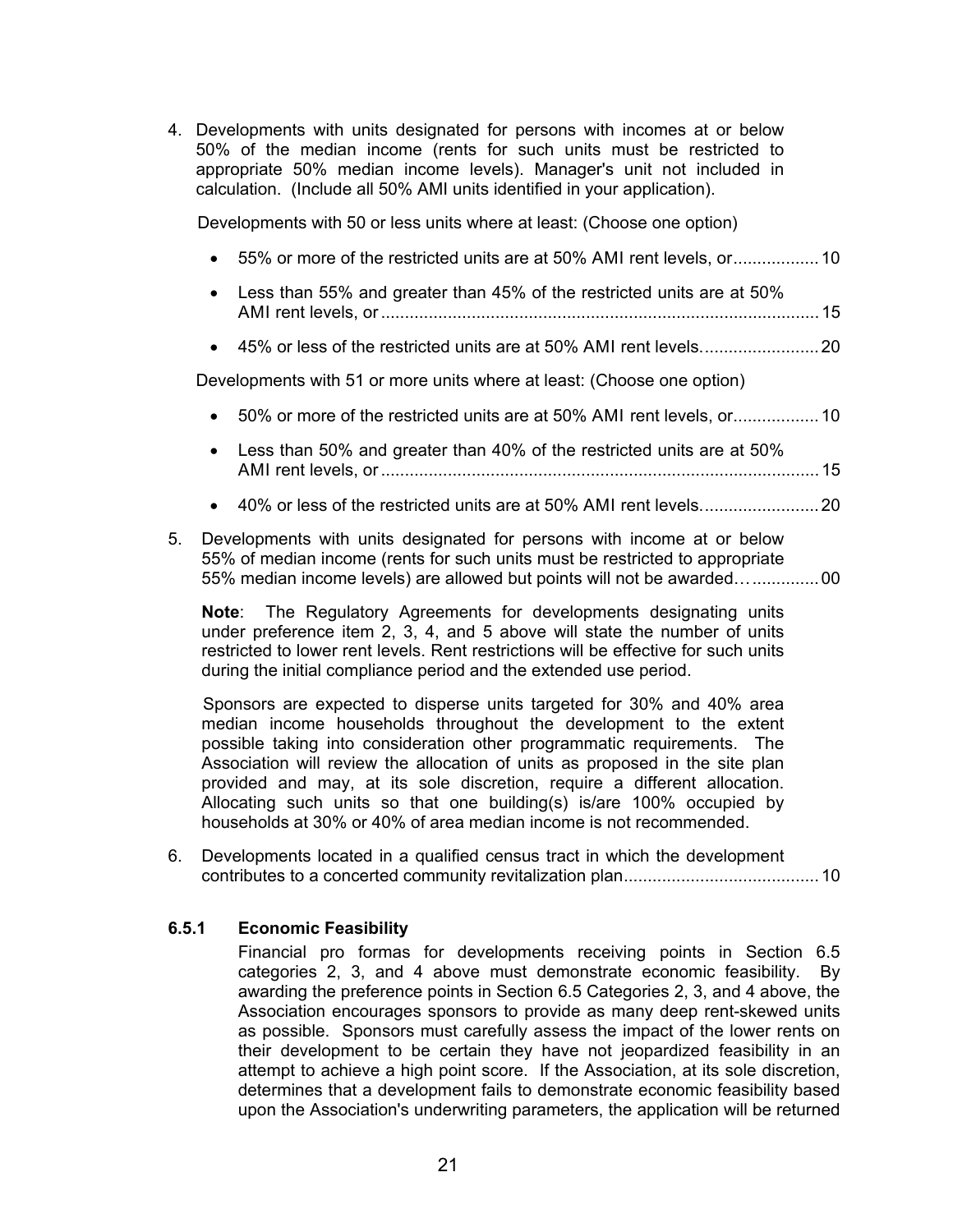to the sponsor without an analysis of points by the Association regardless of potential points which the development might have achieved.

## **SECTION 7 - NATIONAL POOL CREDIT**

# <span id="page-26-0"></span>**7.1 Credit Available From the National Pool**

Unused housing credit for all states is assigned to the National Pool for allocation among qualified states. States which qualify to receive National Pool credit are those states which successfully allocated their entire housing credit ceiling in the preceding year. Credit from the National Pool must be allocated prior to the end of the calendar year in which it is received or the credit expires and cannot be reallocated by any allocation agency.

## **7.2 Special Allocation Procedures**

In order to effectively allocate National Pool Credit to qualified developments under the time constraints attached to said credit, the following rules and regulations will apply to sponsors applying for National Pool credit.

- a) Applications for Low-Income Housing Tax Credit for National Pool Credit shall be subject to the standard rules and regulations of the Allocation Plan with the following exceptions:
	- 1. The \$1,000,000 limitation set forth in Allocation Limitations, Section 13, is hereby waived for applications received during the period that includes National Pool Credit. **This waiver is limited to one application per sponsor/developer or "related entities" as defined in Section 13.1.1 and will be included in the cumulative credits for future tax credit application periods as defined in Section 13.**
	- 2. Previous participant points in Selection Criteria 6.4(21) will not apply to applications received for National Pool Credit; however, Criteria 1 through 20, 22, 23, and all preference point criteria will apply.
- b) The following Selection Criteria will be added for applications received for National Pool Credit:
	- 1. Developments which meet all of the requirements necessary to receive a commitment (except items provided by the Association) will receive an additional 15 points. (Refer to Commitment Requirements in Exhibit B.)
	- 2. Developments which meet all of the requirements necessary to receive a Carryover Allocation will receive an additional 15 points. (Refer to Carryover Requirements in Exhibit B.)
	- 3. Previous program sponsors who have consistently completed their §42 Idaho development(s), and who are maintaining their development(s) in compliance with tax credit regulations will receive an additional 30 points. (Completed development(s) are defined as development(s) which have received a Certificate of Occupancy, and developments(s) will be deemed in compliance unless a review has resulted in substantial noncompliance).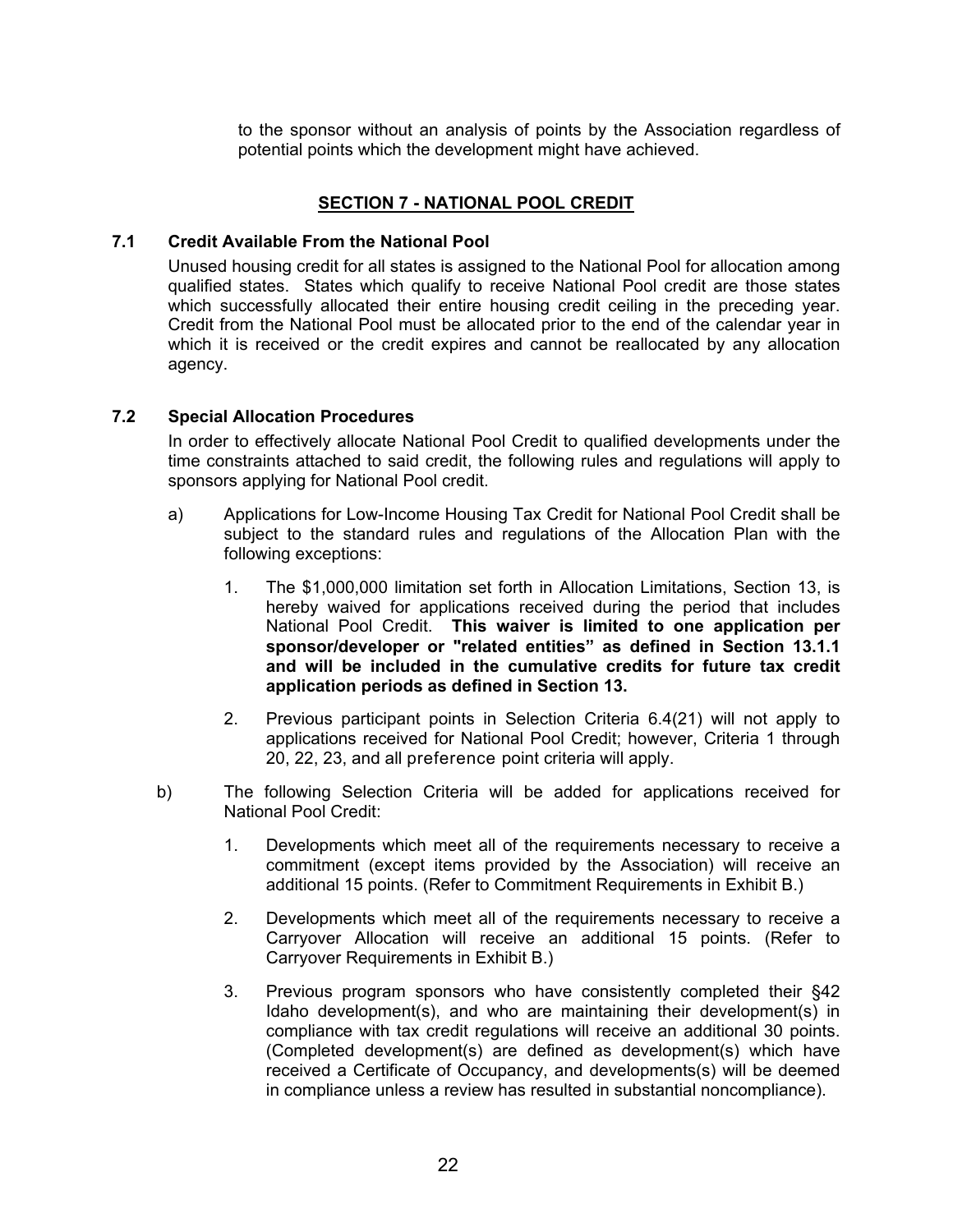# **SECTION 8 - DEVELOPMENT EVALUATION**

#### <span id="page-27-0"></span>**8.1 Evaluation of Developments to Determine Credit Awarded**

Developments which are selected through the Selection Criteria Point System will be evaluated to determine the amount of tax credit applicable to that development. Pursuant to amended §42 of the Internal Revenue Code, the amount of credit available for a development may not exceed the amount necessary for its financial feasibility and its viability throughout the credit period. Allocating agencies must also consider the reasonableness of developmental and operational costs as an additional factor in making determinations as to the proper amount of credit to be allocated. Reasonable costs are amounts necessary to develop or manage an affordable housing complex which are neither excessive nor deficient.

## **8.2 Evaluations Stipulated by Section 42 of the Code**

Regulations require that allocating agencies conduct evaluations at three specific times to determine the amount of applicable credit:

- a) Upon receipt of an Application for Low-Income Housing Tax Credit Reservation;
- b) Prior to granting a Tax Credit Commitment; and
- c) No earlier than 30 days prior to awarding the Tax Credit Certification, IRS Form 8609.

#### **8.3 Evaluation Components**

During each evaluation, the Association will determine the amount of credit to be reserved, committed or allocated by considering the following components of each developm ent:

- a) Developmental costs; and
- b) Funding sources available to the development for construction and permanent financing:
	- 1. Loans,
	- 2. Grants,
	- 3. Tax Credit Proceeds,
	- 4. Owner Equity; and
	- 5. Subordinate debt.

**An evaluation will be conducted on the development to determine if the housing sponsor has received better lending terms than what was submitted at the time of application and reservation. If this is the case, a reduction of tax credits may result due to the improved lending terms.** 

c) Percentage of the tax credit dollar amount used for development costs other than the cost of intermediaries (Intermediary costs are defined as: syndication related organizational costs.);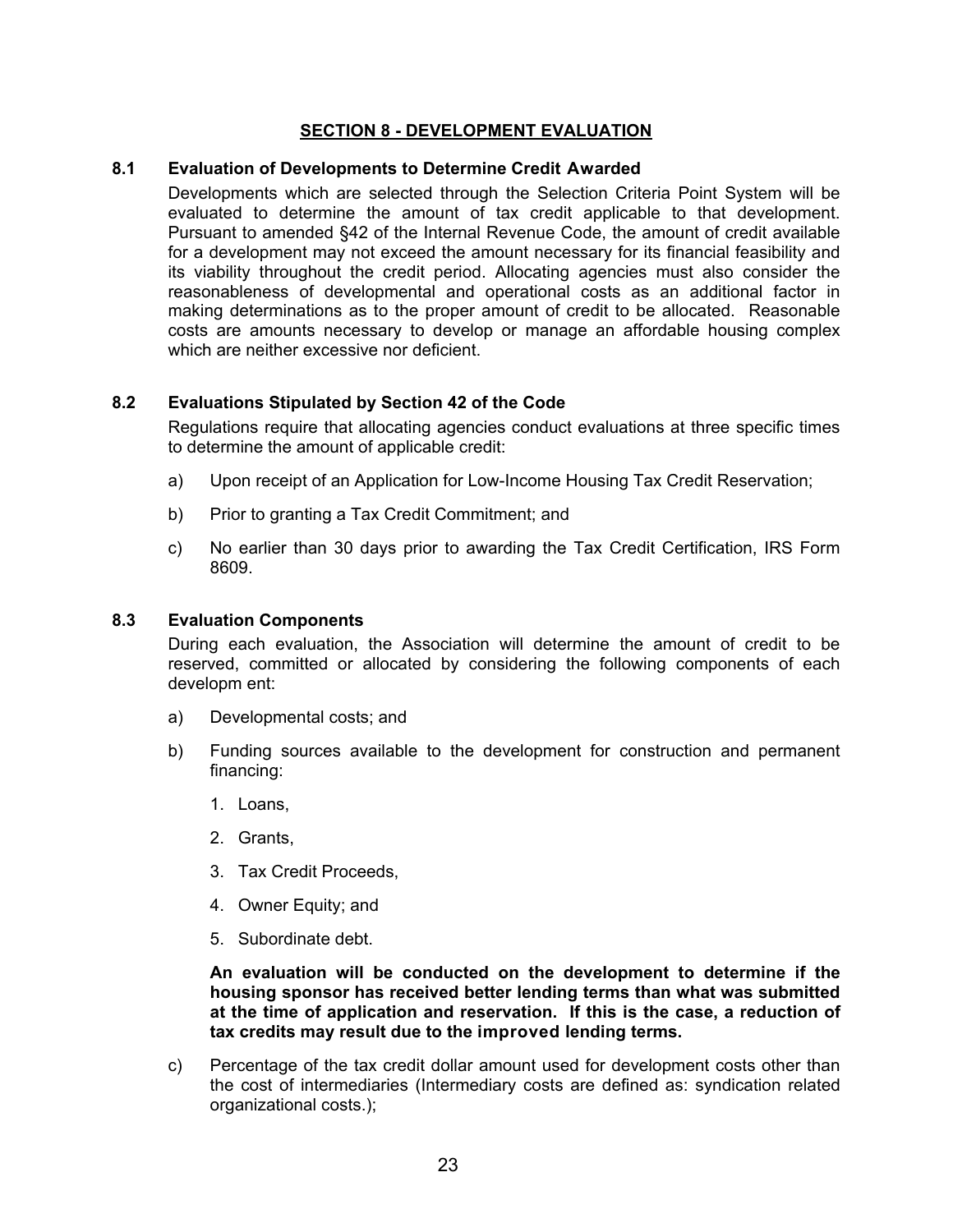- <span id="page-28-0"></span>d) Projected operating income and expense, cash flow and tax benefits;
- e) Maximum tax credit eligibility;
- f) Debt Service Coverage Ratio compared to lender requirements or commercial lending practices, as applicable;
- g) Development Reserves; and
- h) Contractor overhead and profit.

## **8.3.1 Developmental Costs**

Developmental cost will be evaluated against industry cost standards, average costs of competing developments and the Association's cost standard. Developments with unusual costs (i.e., retaining walls, senior developments, etc.), or costs which may exceed the Association's cost standard, must provide information acceptable to the Association which justifies such excess costs. Developments with excessive costs will be subject to adjustments to the amount of tax credit requested. The Association's goal is to utilize the tax credit resource to promote the development of quality multifamily rental housing. Applications which propose developments with construction costs, which are substantially below costs typical in the marketplace, will be rejected.

# **8.3.2 Cost Standard**

The Association's cost standard shall be based upon the costs of multifamily units in each of the four Idaho regions adjusted periodically by the inflation rate recommended by Marshall & Swift, or other industry standards approved by the Association. This standard will apply to all developments regardless of unit type (i.e., single family dwellings located in subdivisions or large scattered site developments will be limited to the multifamily benchmark).

# **8.3.3 Tax Credit Proceeds**

The Association will use current market guidelines in estimating proceeds expected from tax credit. The method of marketing (i.e., private placement, national syndication or utilization by the sponsor) shall determine the floor the Association will consider in determining the amount of net proceeds available to the development exclusive of sales commissions, legal fees, syndication costs, etc.

At the time an application is submitted prior to the application period by the housing sponsor for a reservation of credit, a copy of the letter of intent and the proposal by the syndicator is required. See Exhibit B, (A)(1)(b), for further requirements under this section.

**A copy of the final Placement Memorandum or Syndication Agreements must be provided to the Association no later than the date the sponsor applies for placed-in-service allocation.**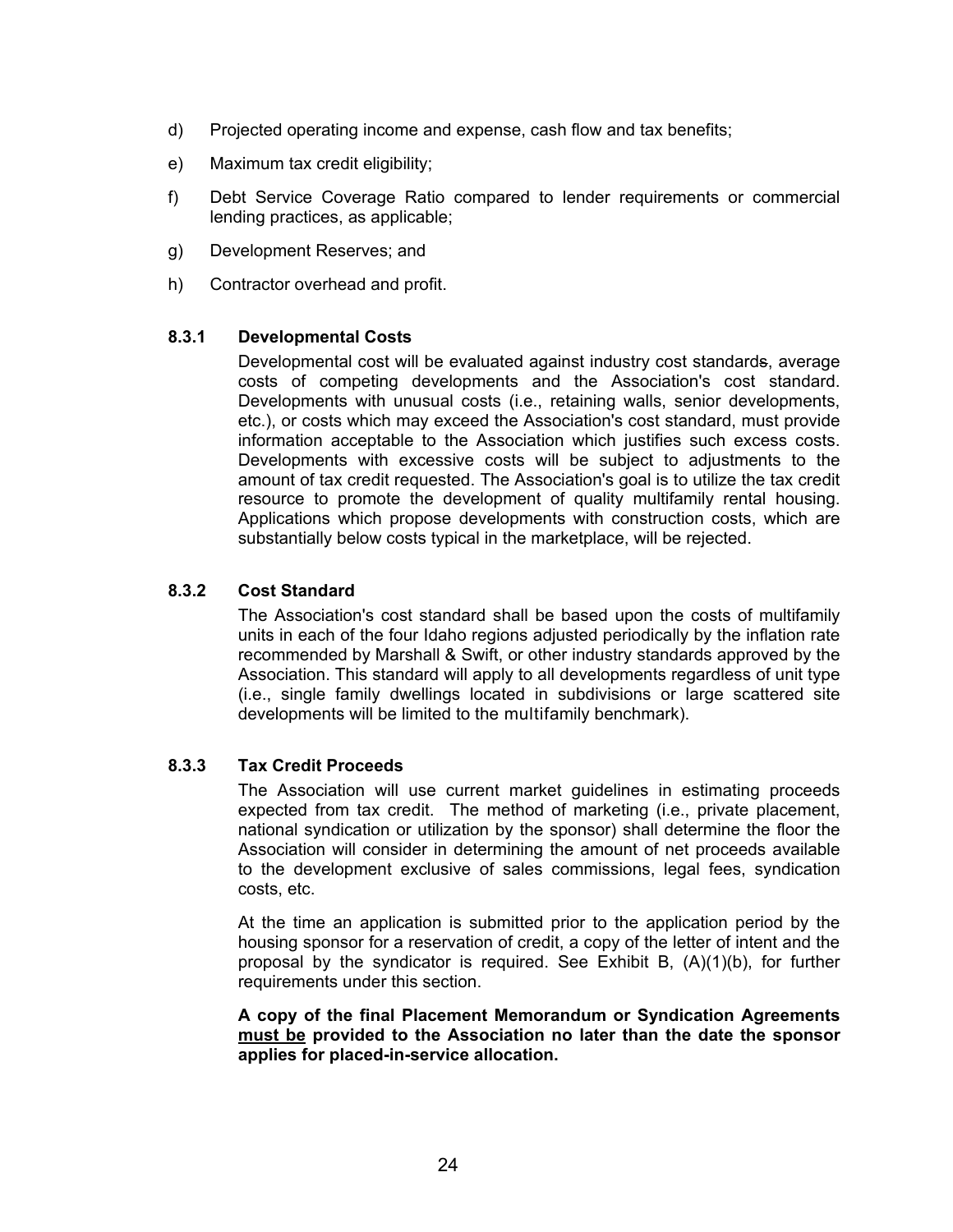# <span id="page-29-0"></span>**8.3.4 Adjustments to Credit Allocations**

When actual tax credit proceeds are determined, there may be adjustments to the credit reserved or committed. (The credit will not be increased beyond the amount originally reserved unless a new application is submitted and successfully competes for additional credit.) Tax credits will not be allocated to developments in excess of the amount necessary to fund the equity gap as determined by the Association using the value of the credit (expressed as a percentage of the total 10-year credit). In no event will the value of the credit be calculated at an amount which is less than that determined at the time of commitment. If actual development costs or funding sources differ substantially from the projections submitted in the application, the Association may reduce the final credit allocation or the Sponsor may establish development reserves (subject to Association limitations) to offset the deficit if the development has sufficient credit eligibility. The conditions for such reserve accounts will be determined on a case-by-case basis.

# **8.3.5 Developer Fees**

Developer fees may not exceed the percentages as identified in the table below. Developer fee shall include: Developer overhead and profit and consultant fees for services normally performed by the developer. In the event of increases in development costs during the allocation process, developer fees will be restricted to the same amount as reflected on the original application.

| <b>Total Development Cost*</b> | <b>Maximum Development Fee</b> |  |
|--------------------------------|--------------------------------|--|
| Less Than \$3 Million          | 14%                            |  |
| \$3 to \$5 Million             | 12%                            |  |
| More than \$5 Million          | 10%                            |  |

\*Total Development Cost does not include Developer Fee or Development Reserves.

# **8.3.6 Increased Basis for High Cost Areas**

Additional eligible basis will be considered for developments located in HUD designated "Difficult to Develop Areas" and "Qualified Census Tracts" if deemed necessary for viability of the development by the Association provided, however, that the amount of credit allocated to a development will be limited by the evaluation process.

# **8.3.7 Reserves (Escrows) Included in Development Costs**

Development reserves included in the development budget shall be included in the gap analysis only to the extent that development reserves plus developer fee do not exceed the maximum developer fee limitation. Exceptions may be allowed if reserves are required by syndicators or lenders and the funds are designated specifically for the development's operations or improvement and are not returned to the developer or general partner.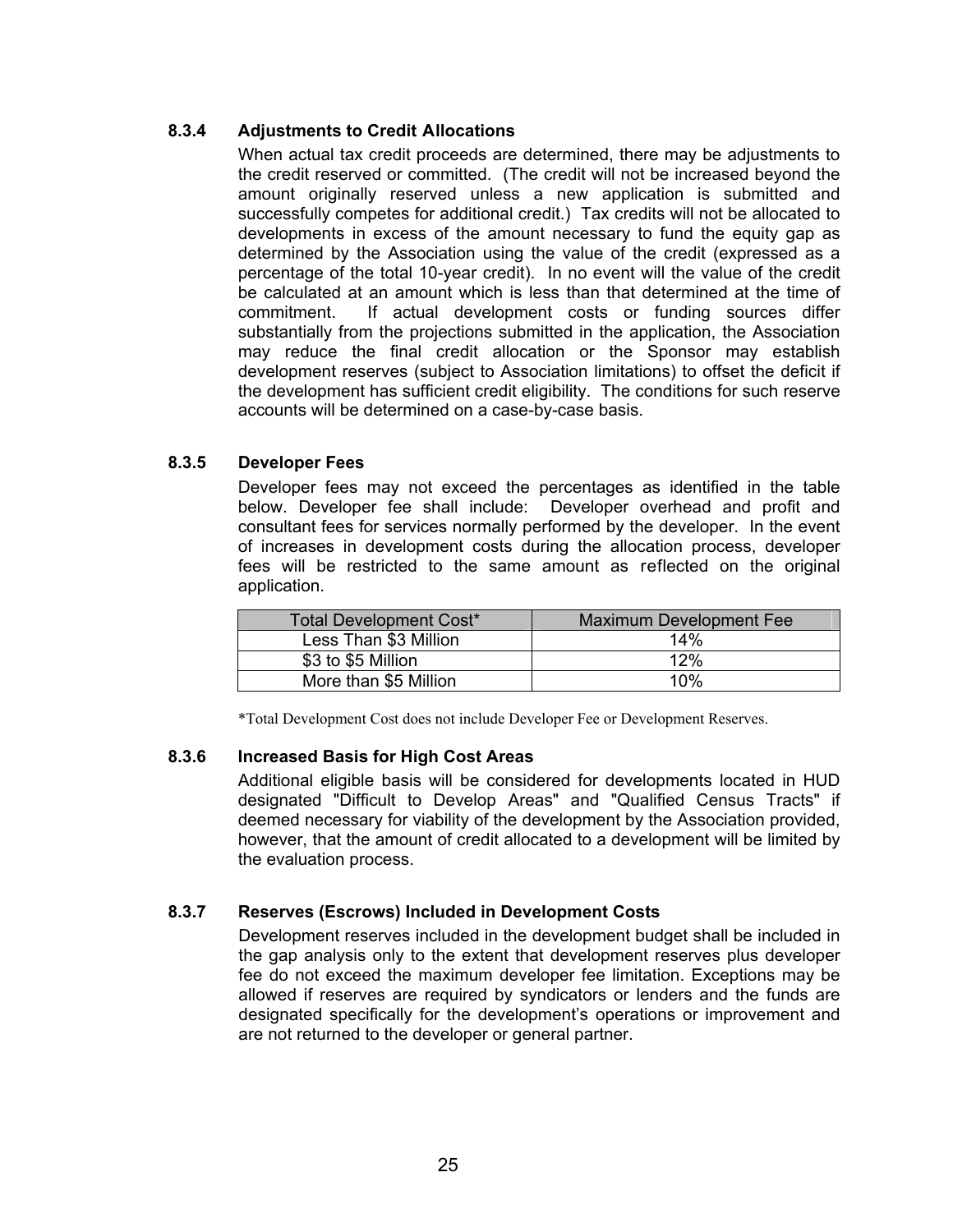# <span id="page-30-0"></span>**8.3.8 Contractor Fees**

Contractor fees shall be limited to 14% of construction costs, and typically be segmented as follows:

| <b>Type</b>                  | Maximum Fee                      |  |
|------------------------------|----------------------------------|--|
| <b>General Requirement</b>   | 6% of Construction Costs         |  |
| <b>General Overhead</b>      | 2% of Construction Costs         |  |
| <b>Contractor Profit</b>     | 6% of Construction Costs         |  |
| <b>TOTAL CONTRACTOR FEES</b> | <b>14% of Construction Costs</b> |  |

Construction costs include site work, new construction or rehabilitation (excluding contractor profit, overhead, and general requirements) and contingency.

## **8.3.9 Architect's and Engineering Fees:**

Fees shall be limited to a percentage of construction costs as follows:

| <b>Service</b>         | Maximum Fee                     |  |
|------------------------|---------------------------------|--|
| <b>Architect Fee</b>   | 4% of Construction Costs        |  |
| <b>Engineering Fee</b> | 4% of Construction Costs        |  |
| Total                  | <b>8% of Construction Costs</b> |  |

Construction costs include site work, new construction or rehabilitation (excluding contractor profit, overhead, and general requirements) and contingency.

#### **8.3.10 Identity of Interest:**

In cases where the development team consists of entities whose individual principals are also principals in other entities of the development team, and thus must be identified in the application as having an "Identity of Interest", the following general rule will apply.

Developer and contractor fee will be limited in any case where a potential identity of interest can be determined to exist, (as set forth in the chart below). Such identities may be considered automatically to occur in the following cases:

1. The Sponsor, Developer or Consultant have any principals in common with the Contractor.

Principals are defined as individual owners, shareholders, directors, officers, employees, or authorized representative of said legal entity.

| <b>Total Development Cost*</b> | Developer Fee | <b>Contractor Fee</b> |
|--------------------------------|---------------|-----------------------|
| Less than \$3 Million          | 14%           | 10%                   |
| \$3 Million to \$5 Million     | 12%           | 9%                    |
| More than \$5 Million          | 10%           | 8%                    |

\*Total Development Cost does not include Developer Fee or Development Reserves.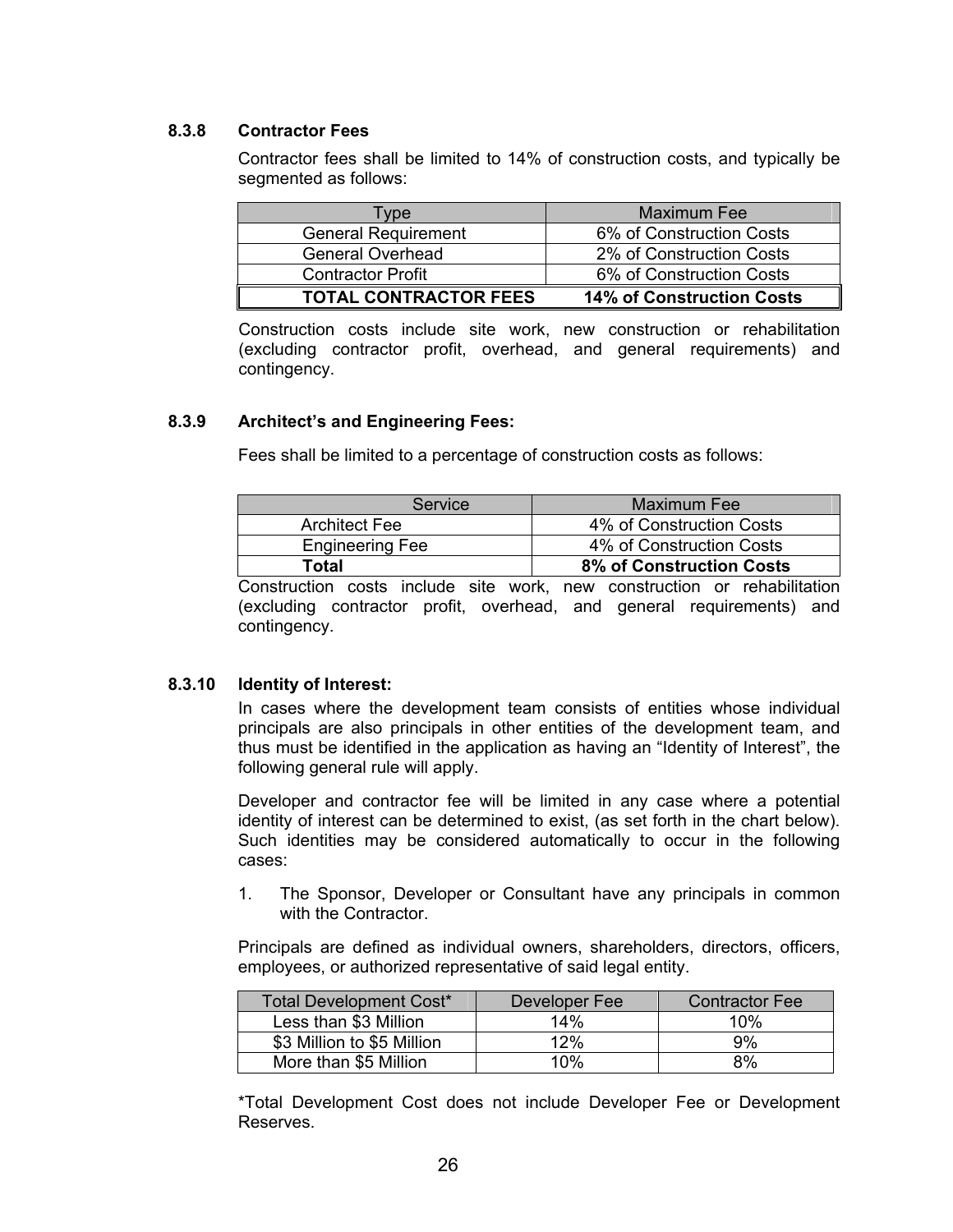### <span id="page-31-0"></span>**8.3.11 Operating Expenses, Replacement Reserves and Debt Service Coverage**

The Association will review the projected operating expenses (refer to 4.9 Application Thresholds), replacement reserves\* and loan terms and may, in its determination of economic feasibility, make adjustments based upon industry standards, its own underwriting parameters, or facts obtained from other appropriate sources. Sponsors are urged to carefully review operational cost pro formas and include only achievable loan terms in their applications. Sponsors must include real estate taxes in their operating expenses, unless evidence of a perpetual real estate tax waiver (throughout the terms of permanent financing) is submitted with the application. Sponsors must also include costs of on-site resident manager's unit.

\*Replacement reserves shall be the greater of: 1) The replacement reserve requirement as established by the Tax Credit Syndicator; or 2) \$250 per unit annually for a family development (\$225 per unit annually for a seniors development).

# **8.3.12 Subordinate Debt**

Sponsors who are proposing subordinate debt must include the terms of the loan, and pro formas must reflect the ability to repay the subordinate debt within the debt service ratio required by the first lien lender or recognized industry debt service coverage ratios for combined debt.

# **8.3.13 Sources and Uses**

Sponsor must provide a letter of intent or commitment (from the Lender(s) and Syndicator(s) for the investment of all required equity and loan funds in the development. Said document(s) to identify and outline the specific terms (i.e., pricing, costs, structure, equity injection schedule, etc.) either being offered or proposed by the Lender(s) and Syndicator(s) (See Exhibit B, Section A1b).

#### **8.3.14 Amenities**

Sponsors shall disclose the costs of a swimming pool and/or hot tub in the application under "site costs – other," as the Association considers this as a luxury development amenity and at the sole discretion of the Association, may or may not be counted as part of eligible basis. The Association will review this amenity as it pertains to competing developments in the market area and its inclusion in basis will depend on local market conditions and the Association's assessment.

- $\triangleright$  Construction of an on-site community laundry facility will be required solely for the benefit of the tenants.
- $\triangleright$  Any development amenities will be solely for the use of the development and, therefore, shared or common-use agreements are not acceptable (i.e., community rooms, laundry facilities, etc.)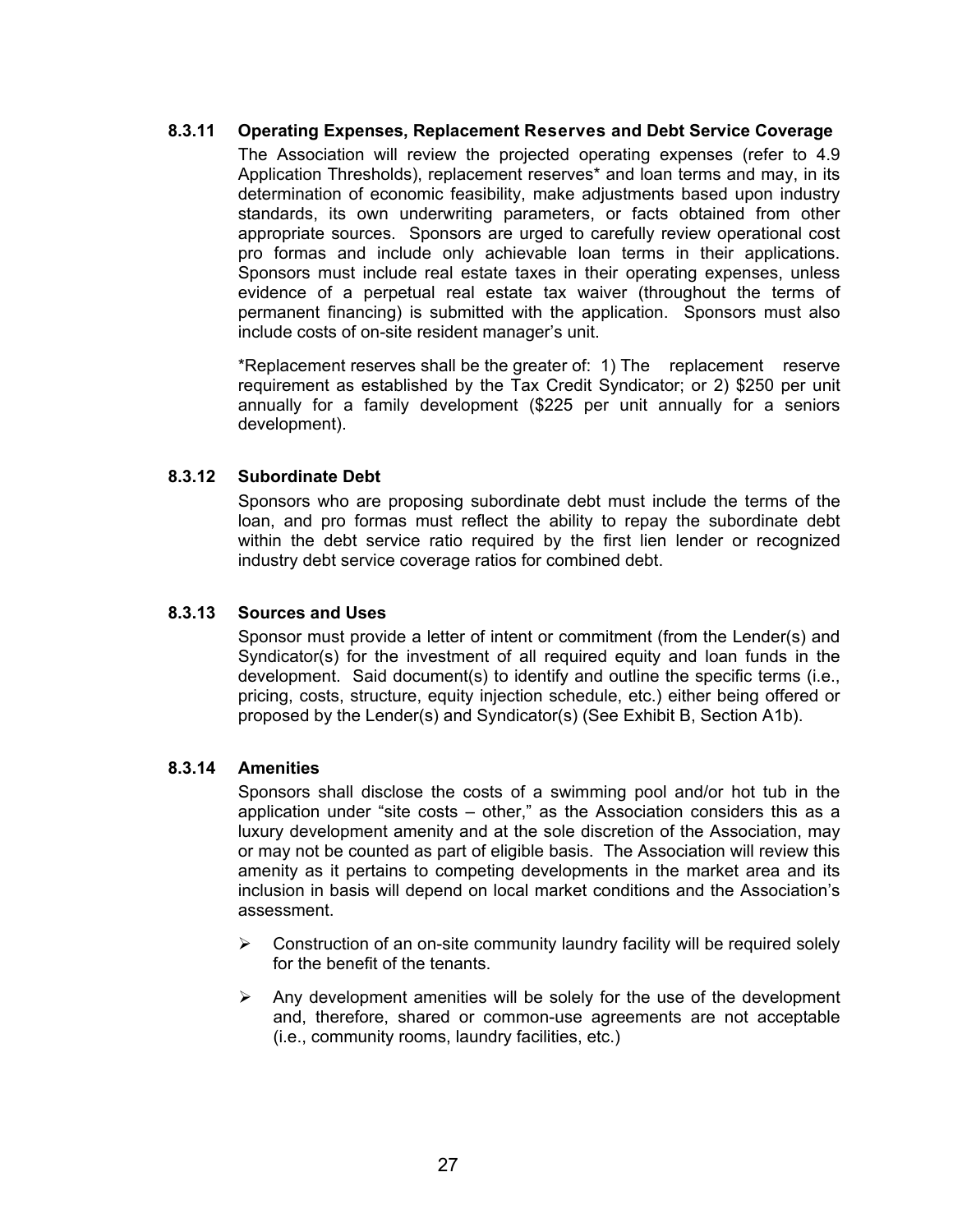# <span id="page-32-0"></span>**8.4 Factors Limiting the Credit Reservation**

The amount of Credit reserved, committed and finally allocated to a development will be the lesser of:

a) The Maximum tax credit eligibility of the development;

*Maximum tax credit eligibility* is the maximum amount of credit justified by a development's qualified basis taking into consideration any difficult-to-develop allowance and the tax credit percentage rate.

b) The amount necessary to fill the funding gap;

The funding gap is the difference between total development costs (exclusive of syndication related costs) less all available funding sources provided such sources are within reasonable industry norms (i.e., financing for the development has been maximized when evaluating rate, term, debt service coverage, loan to values etc). The funding gap will be covered by tax credit proceeds giving a net-present value to the 10-year credit based upon the method of marketing (public, private or sponsor utilization).

c) The amount of credit which generates no more than a 20% annual internal rate of return. If the annual internal rate of return exceeds 20%, the annual credit will be reduced. For purposes of this calculation, internal rate of return will be calculated over a 15-year period recognizing capital contributions, all development benefits including tax losses, after-tax cash flow, and tax credits without consideration of residual property value or remaining debt.

# **8.5 Requests for Re-Evaluation**

If a development sponsor disagrees with the Association's findings regarding the denial or amount of tax credit reservation, the Sponsor may take one of the following actions:

- a) accept the Association's denial of credit or any recommended credit reservation or commitment;
- b) withdraw his/her application; or
- c) request a re-evaluation of the Association's decision in writing within ten (10) business days of receipt of the Association's findings, by submitting a written request to the Tax Credit Department, Idaho Housing and Finance Association, P. O. Box 7899, Boise, Idaho 83707-1899.

In the event the sponsor makes a re-evaluation request, the ten (10) business day period for reservation acceptance will be extended. Sponsors who accept the reservation are, by such acceptance, acknowledging acceptance of the Association's determination of the credit amount.

# **8.6 Appeal Process**

If after receipt of the Association's re-evaluation, the sponsor wishes to appeal the decision, they may do so no later than ten (10) business days after the receipt of the reevaluation findings by providing a concise outline addressed to the Association's President/Executive Director at P.O. Box 7899, Boise, Idaho 83707-1899. The appeal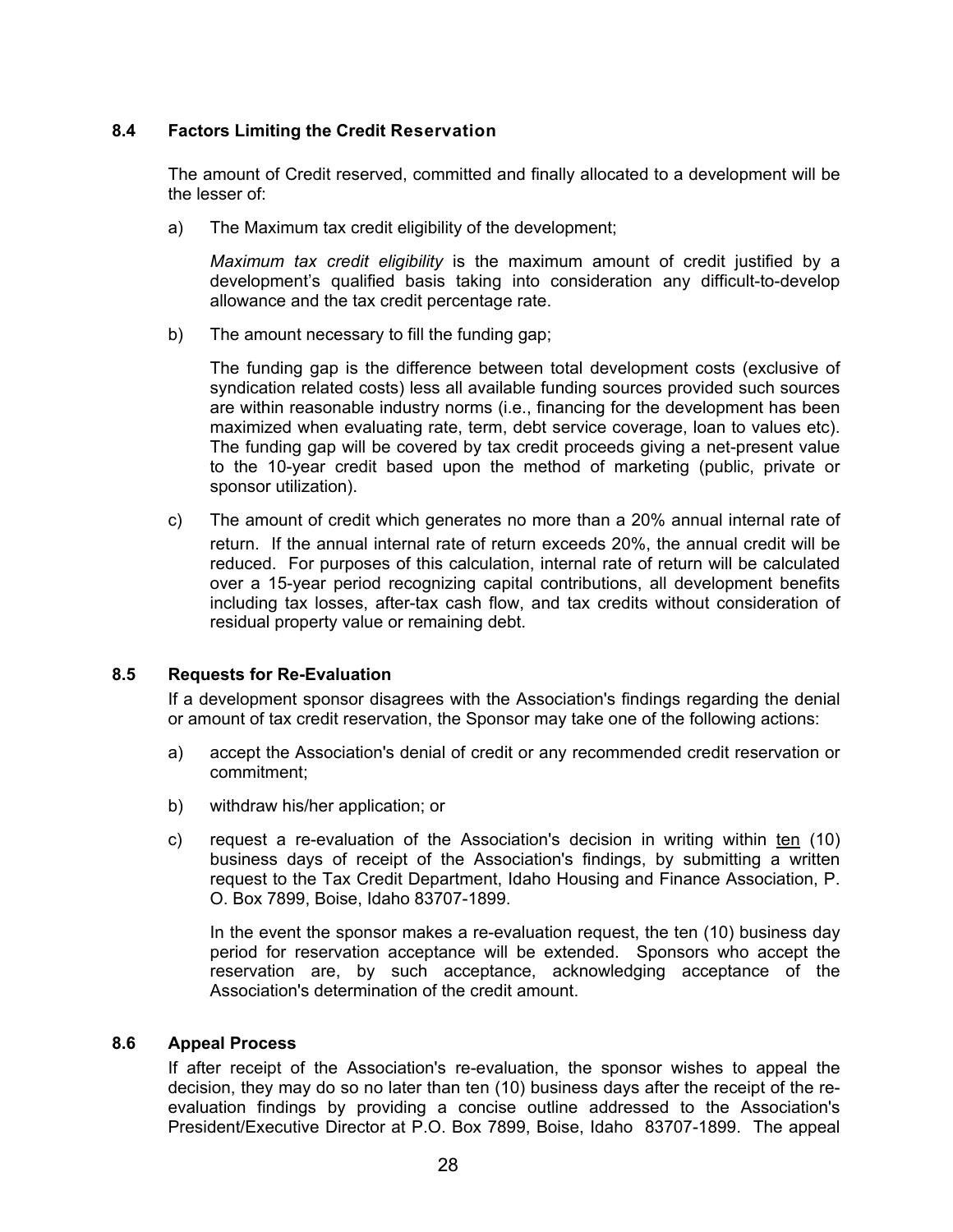<span id="page-33-0"></span>of a sponsor is deemed filed when it is received by the President/Executive Director at the said address. Failure to file a timely appeal shall constitute a waiver of the right to an appeal. The President/Executive Director shall review the appeal and may, if requested in writing by sponsor, schedule an informal hearing with the sponsor to allow the sponsor to present additional information and to ask questions of the Association's staff. The President/ Executive Director may assign another staff member to conduct the informal hearing. The President/Executive Director will make a good faith effort to respond to the appeal within twenty (20) business days from the date of receipt. In the event an appeal is filed, the President/Executive Director may delay the award of the credit to other sponsors until he has had a chance to review the appeal.

# **SECTION 9 - COST CERTIFICATION**

# **9.1 Applicability of Cost Certification**

Prior to issuance of the Low-Income Housing Credit Allocation Certification (IRS form 8609), for developments requesting Allocation Certification beginning in 1994, the Association will require a cost certification prepared by an independent third-party Certified Public Accountant.

# **9.1.1 Cost Certifications Completed by Other Fund Providers**

If a cost certification has been provided for a lender, syndicator, Rural Development or HUD, a copy of such certification will be acceptable to the Association providing it meets the Association's requirements. In lieu of such certification, the form contained in Exhibit G shall be submitted to the Association. In any event, all certifications must include a certification signed by the accountant and acceptable to the Association which clearly indicates the method of certification and addresses all identities of interest.

# **9.2 Requirements**

The Cost Certification shall include the following:

- a) The accountant preparing the cost certification must certify that all costs are related to the development and do not include costs for organization, syndication or professional fees or consultant fees related to syndication.
- b) All fees, including the developer fee, which are paid to the developer or to an entity with an identity of interest with the developer must be clearly identified. If all or a portion of the developer fee is deferred, copies of the promissory note or other substantiation of the validity of the fee must be provided.
- c) If the land is purchased from a related party, the owner must submit an appraisal to substantiate fair market value.
- d) Legal fees related to land acquisition must be clearly identified.
- e) Interest expense related to land must be clearly identified.
- f) The sources of all funding including loans and terms of said loans, tax credit proceeds, developer equity and all other sources must be certified.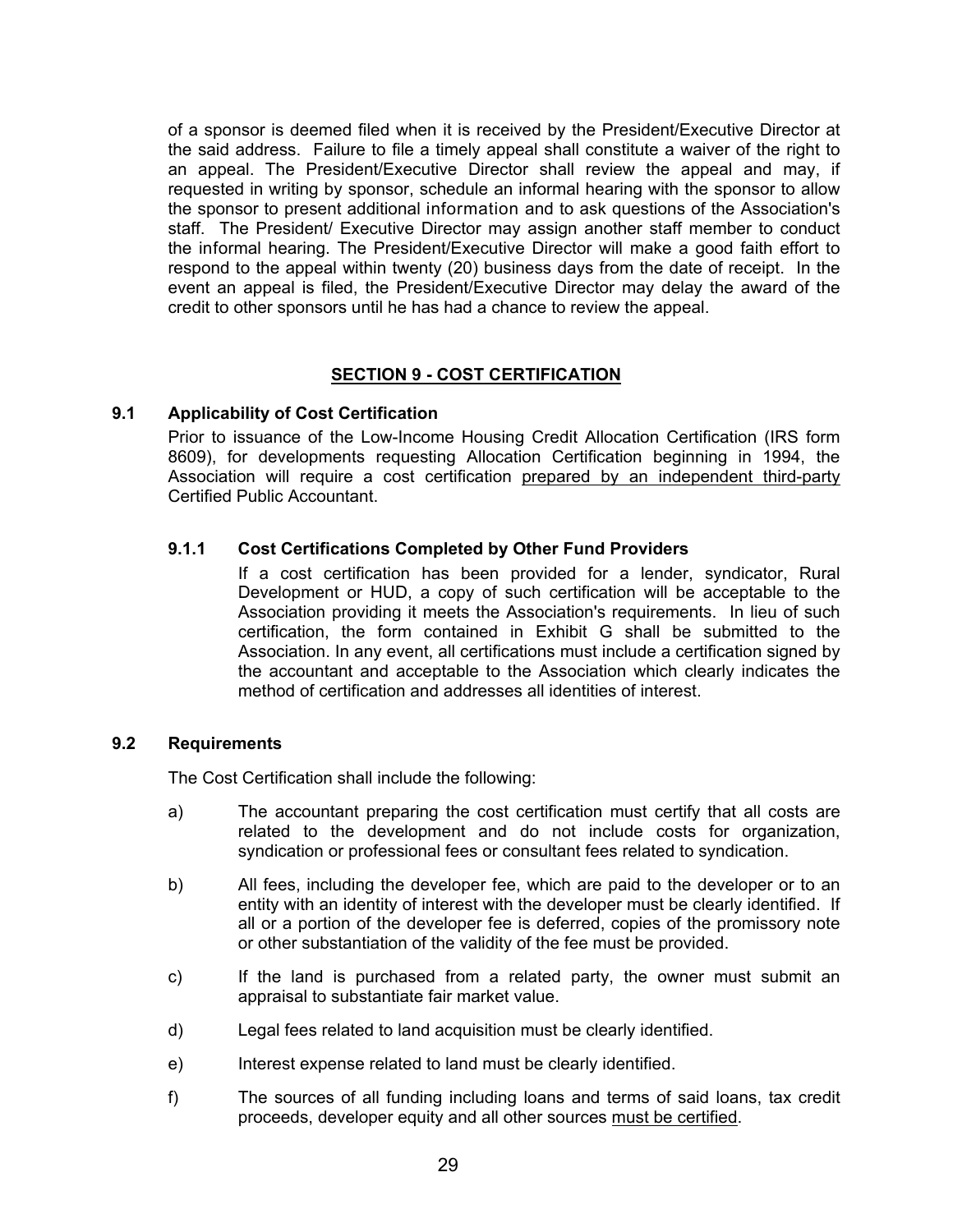## <span id="page-34-0"></span>**9.3 Compilation of Cost Verification Data**

Cost Verification information must be compiled in an orderly fashion in accordance with cost categories set forth in the Low-Income Housing Tax Credit Application, utilizing the form set forth in Exhibit G.

#### **9.4 Authority to Determine Maximum Qualified Basis**

The Association may challenge the costs provided in the Certification; impose the limitations set forth in this Plan and at its sole discretion determine the maximum qualified basis against which credit is allocated.

## **SECTION 10 - ARCHITECTURAL REQUIREMENTS**

## **10.1 Threshold Architectural Requirements**

In addition to local, state and federal laws, developments receiving tax credit allocations must, at a minimum, meet the requirements adopted by the Association as set forth below and to be certified by the architect (refer to Exhibit C and Exhibit D):

- ¾ Minimum Property Standards for Housing (HUD Handbook 4910.1) Reference: <http://www.hud.gov/offices/hsg/sfh/mps/mhsmpsp.cfm>
- ¾ Model Energy Code Reference: <http://www.huduser.org/publications/destech/model.html>
- ¾ Fair Housing Accessibility Guidelines (3/6/91) Reference: <http://www.hud.gov/fhefhag.cfm>
- $\triangleright$  Section 504 of the Rehabilitation Act Reference: http://www.access.gpo.gov/nara/cfr/waisidx 00/24cfr8 00.html Reference: <http://www.hud.gov/progdesc/s-504.cfm>
- $\triangleright$  Americans with Disabilities Act (ADA) Reference: <http://www.usdoj.gov/crt/ada/adahom1.htm>
- ¾ Uniform Federal Accessibility Standards (UFAS) Reference: [http://www.hudclips.org/sub\\_nonhud/cgi/pdfforms/UFAS.pdf](http://www.hudclips.org/sub_nonhud/cgi/pdfforms/UFAS.pdf) Reference: <http://www.access-board.gov/ufas/ufas-html/ufas.htm>

# **SECTION 11 - DEVELOPMENT REVIEW**

# **11.1 On-Site Visits**

Association personnel or the Association's consulting architect may make on-site visits of the development during construction provided sponsor receives 24-hour notification. Said visits shall not interfere with construction progress.

#### **11.2 Disclaimer of Liability**

The Association assumes no responsibility to make inspections during construction and assumes no liability for construction quality or code compliance. The standards set forth above are minimum requirements for tax credit developments but do not imply that such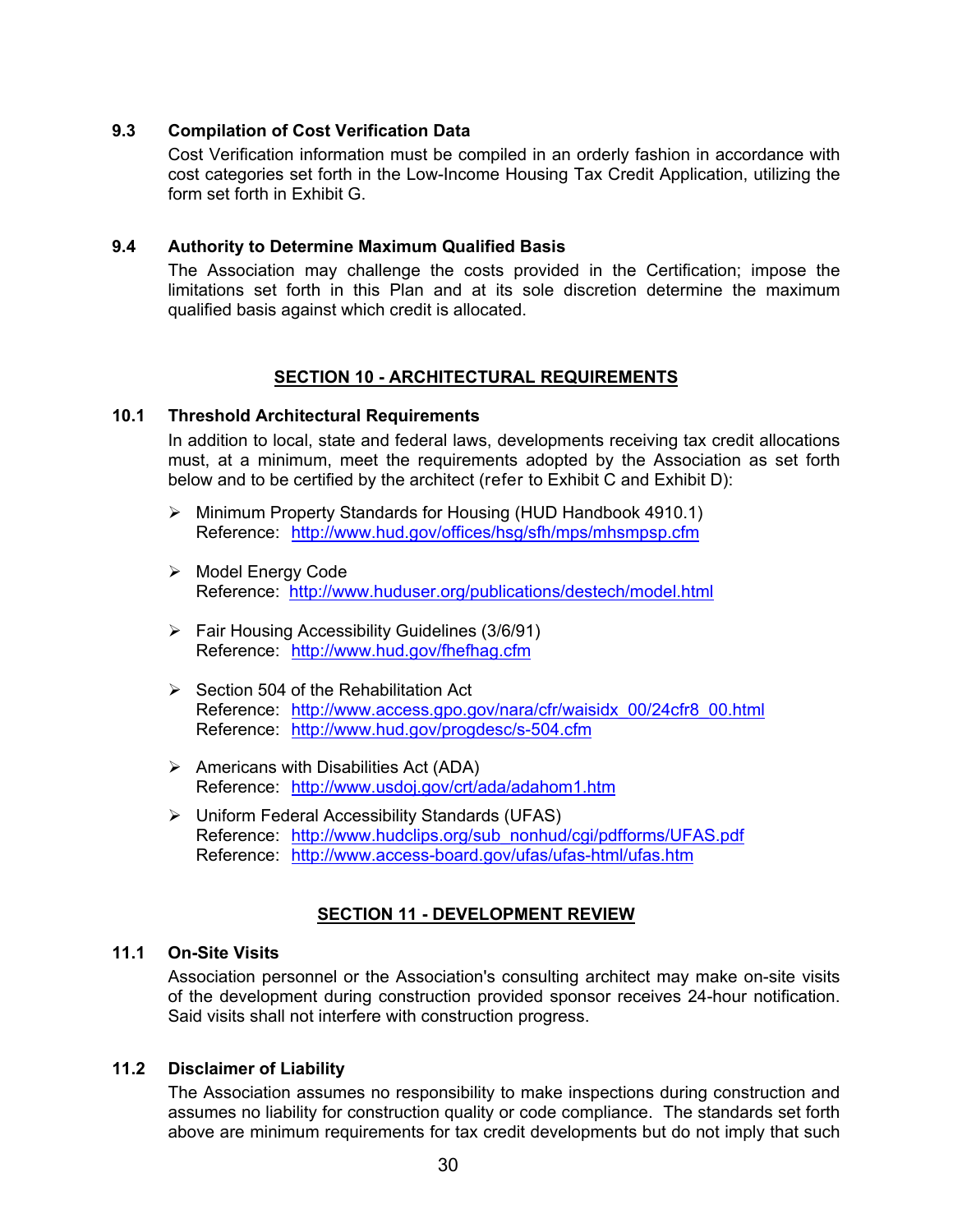<span id="page-35-0"></span>minimum standards assure minimum health or safety requirements. These are the responsibility of state and local jurisdictions and/or the development sponsor.

## **SECTION 12 - DEVELOPMENTS FINANCED BY TAX-EXEMPT BONDS**

# **12.1 Eligibility**

If 50% or more of a development's aggregate basis of buildings and land are financed with tax-exempt bonds issued by the Association or other housing authorities, the development may receive a maximum 30% present value credit calculated against the development's qualified basis without causing a reduction in the state's annual credit ceiling. Tax Exempt Bond developments are governed by the Tax Exempt Bond administrative plan and subject to evaluation within the guidelines of this Qualified Allocation Plan.

# **12.2 Processing**

Sponsors of developments financed by tax-exempt bonds must make application for tax credits and such developments must address housing needs set forth in the Selection Criteria Point System or Special Needs Set-Asides. Developments to be financed by the issuance of Bonds by the Association shall be reviewed by the Association under the procedures and requirements set forth in this Allocation Plan, and **will not be required to compete in the same application period** with other tax credit developments. An Association Bond financed development will be permitted to receive tax credits only if it receives more points in the process than the other development(s) proposed for the area or the professionally prepared market studies indicate that there is market demand for both the Bond financed development and the other proposed same-area developments. . In any event, the Bond financed development must meet the minimum threshold requirements under the Allocation Plan in order to receive tax credits. For developments financed by Bonds issued by an entity other than the Association, that Bond issuer, rather than the Association, shall determine that the development meets the minimum threshold requirements, including the minimum threshold for points of this Allocation Plan, and shall receive and approve and forward to the Association the Cost Certification for the development under this Allocation Plan. The Bond issuer shall be required to certify to the Association regarding the allocation of tax credits to the Development under this Allocation Plan and as to the sources and uses of funds, the proceeds of funds generated by reason of the tax benefits, the use of housing credit dollar amounts, the compliance with Cost Certification requirements and other matters required under Section 42 of the Code.

 $\triangleright$  Housing Sponsor is encouraged to request a copy of the Tax Exempt Bond administrative plan for additional requirements.

#### **12.3 Allocation Requirements**

These developments will be subject to Development Evaluations and Cost Certification and the amount of credit applicable to the development will be established by the Association. Consideration will be given to the sources and uses of the funds, any proceeds generated by reason of tax benefits, the total financing planned for the development and the percentage of the housing credit dollar amount used for development costs other than the cost of intermediaries. For developments financed by the Association, provided the Association approves the sponsor's application, a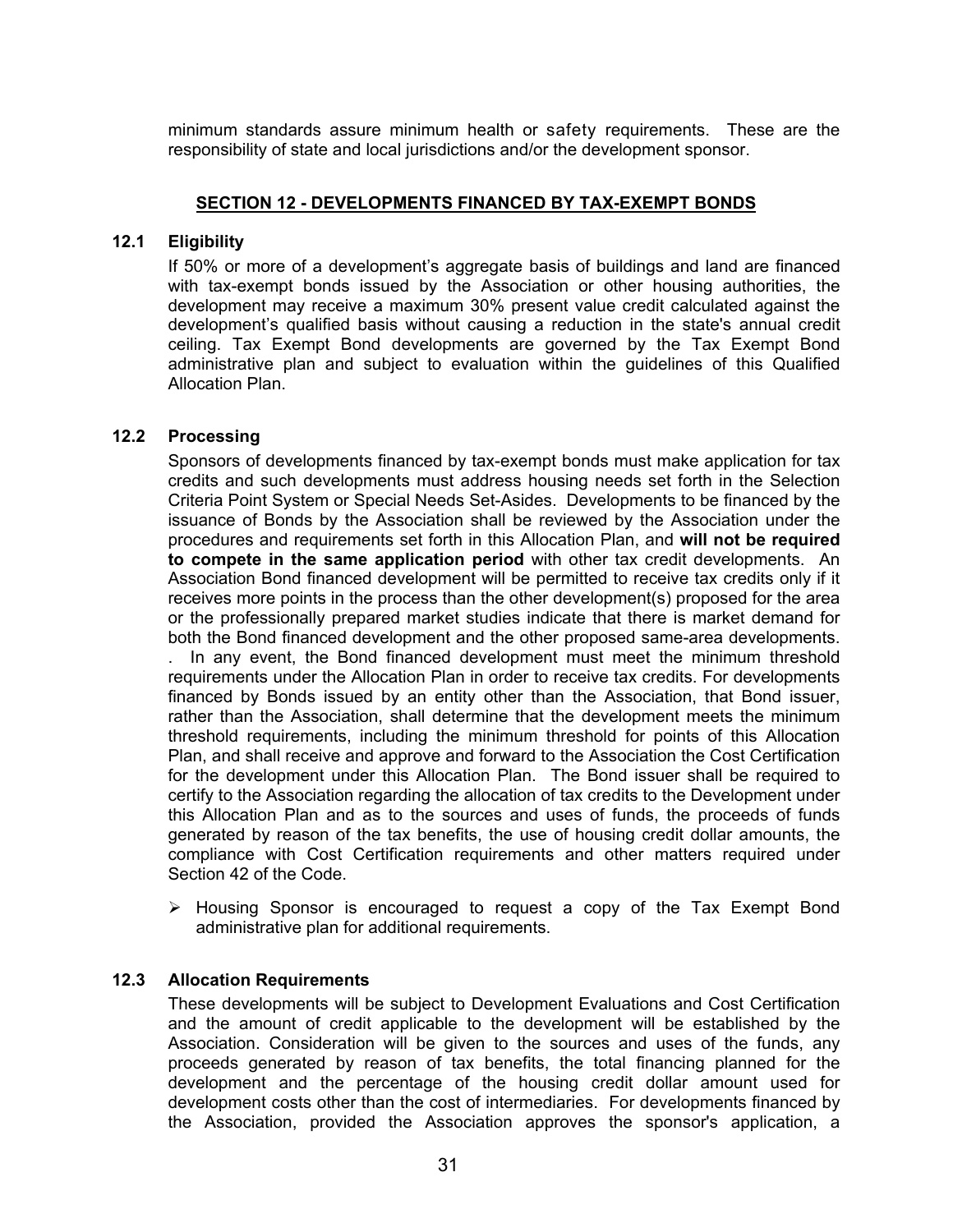<span id="page-36-0"></span>Conditional Commitment will be issued stating the credit determination of the Association subject to eligibility and compliance with §42 and related regulations. The Conditional Commitment must be accepted and returned to the Association within ten (10) days of issuance and accompanied with the appropriate fee.

# **SECTION 13 - ALLOCATION LIMITATIONS**

#### **13.1 Allocation Limitations**

During the allocation process, the following limitations shall apply:

### **13.1.1 Limitation on the Amount of Credit Awarded to Any One Sponsor or Developer**

Except as provided in the allocation of National Pool Credit, (Section 7), the maximum annual tax credit allocation for any one sponsor or developer or any "related entities"\* utilizing credits, not only under the state credit ceiling, but those credits outside the state credit ceiling, shall be \$1,000,000 of cumulative credits which include the current year reservations, commitments, and carryover allocations not yet placed-in-service. This limitation is effective during Application Periods I, II, and III, but may, at the sole discretion of the Association, be waived if sufficient applications are not received and approved. In the event of co-sponsorship of a development, the tax credit amount awarded to the development will be proportionately divided between the co-sponsors and then be added to their respective cumulative tax credits not yet placed-in-service.

In application Periods I, II, and III application(s) from any one sponsor or developer or any "related entities" may not exceed \$1,000,000. In the event such applications are received, they will all be returned without analysis by the Association.

\* An entity is a "related entity" if a relationship exists between the sponsor, developer, general contractor, general partners or limited partners and such entity which would result in the disallowance of losses between related persons under Sections 267 or 707(b) of the U.S. Internal Revenue Code of 1986 as amended or if a sponsor, general contractor or developer, or the shareholders, members, general partners or limited partners thereof, own more than 10% of another entity which is a sponsor, general contractor or developer of a development.

#### **13.1.2 Limitation on Transfers**

Tax Credit Reservations, Commitments and/or Carryover Allocations may not be transferred. It is anticipated that the developer and the general partner(s) designated in the application will participate in the development of tax credit developments, and any unapproved changes in developer or general partner status may result in forfeiture of the reservation, commitment or carryover allocation. An exception to this requirement will be made in the event the development is perpetually affordable and the Association is aware of, and agrees to, the anticipated transfer at the time of reservation.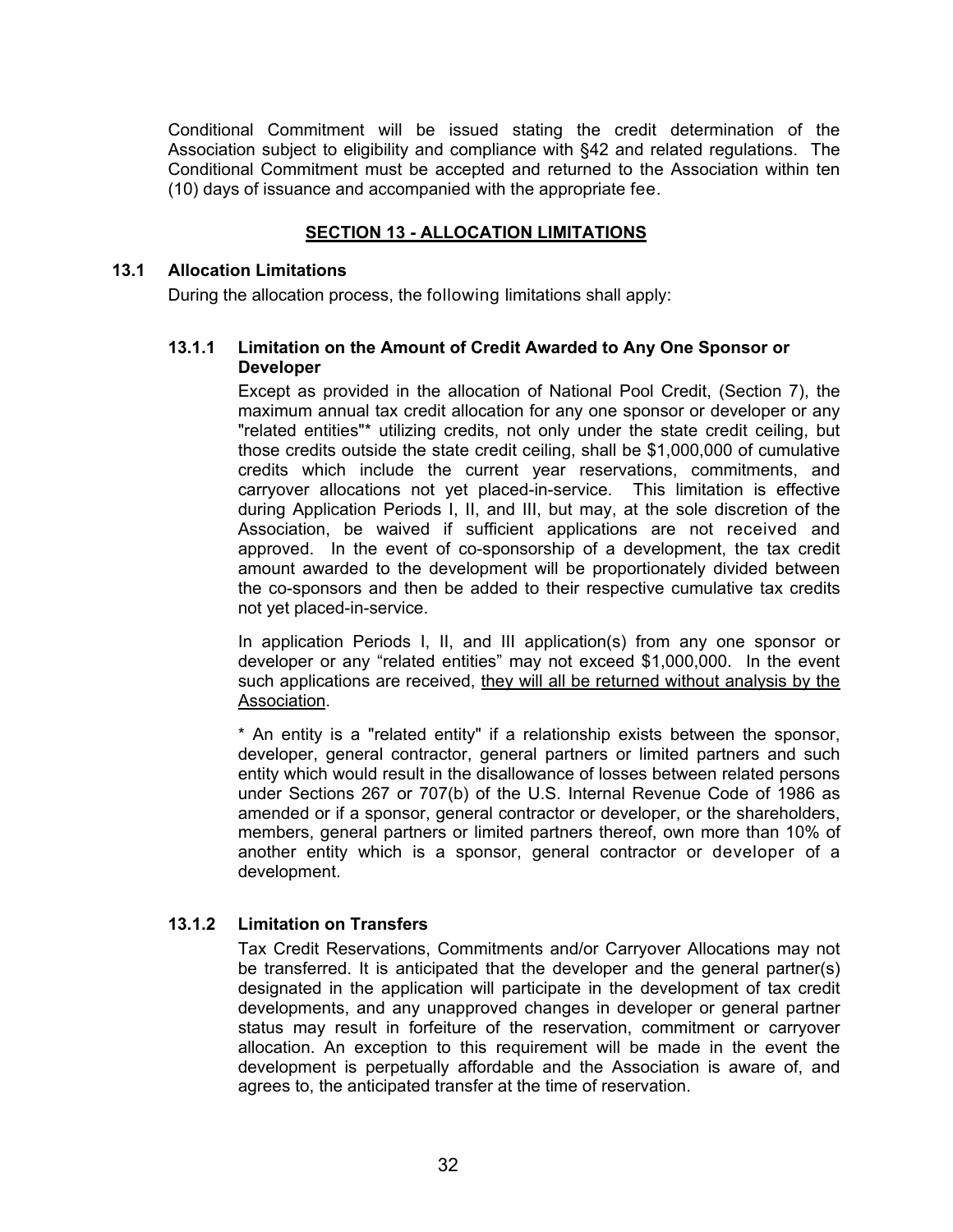# <span id="page-37-0"></span>**13.1.3 Site and Development Specificity**

Tax Credit Reservations and Commitments are site and development specific unless written approval of change is obtained from the Association. Changes in development composition or changes in the project site may be approved provided the development remains within the same market area, and the development continues to achieve selection criteria points equal to or greater than those awarded to the original development. Material development changes or a site change will necessitate a re-evaluation of the development, and Sponsors will be required to submit a revised application and an additional application fee. Those developments in the reservation stage will continue to be subject to the original reservation expiration date. (See Development Relief (Section 15.3) for any exceptions.)

# **13.1.4 Association's Right to Reject Applications**

Notwithstanding anything else herein to the contrary, the Association reserves the right:

- a) to reject any application for a tax credit if, in its sole discretion, the proposed development is not consistent with the goals of providing decent, safe and sanitary housing for low-income persons as set forth in its enabling legislation or does not meet the requirements of §42 of the U.S. Internal Revenue Code of 1986, as amended, and all regulations promulgated thereunder or, the Association may impose additional conditions on the application of any development in order that such development can meet said requirements;
- b) at its sole discretion, to reject or discount applications from previous program participants who have failed to complete their developments in accordance with the applications and/or certified plans presented to the Association; who have failed to effectively utilize allocated tax credits; or who have §42 developments in substantial noncompliance:
- c) to reject applications which, in the sole discretion of the Association are not consistent with the proper and effective utilization and allocation of the housing credit under the Allocation Plan and §42 of the Code; and
- d) to verify all information submitted in the application and to reject any applications which include misrepresentations or information which is not readily verifiable (the Association is under no obligation to conduct such verifications, but may do so at its option).

# **13.1.5 Limitation of Liability**

No member, officer, agent or employee of the Idaho Housing and Finance Association nor any other official of the State of Idaho, including the Governor thereof, shall be personally liable concerning any matters arising out of, or in relation to, the allocation of Low-Income Housing Tax Credits or the approval or administration of this plan.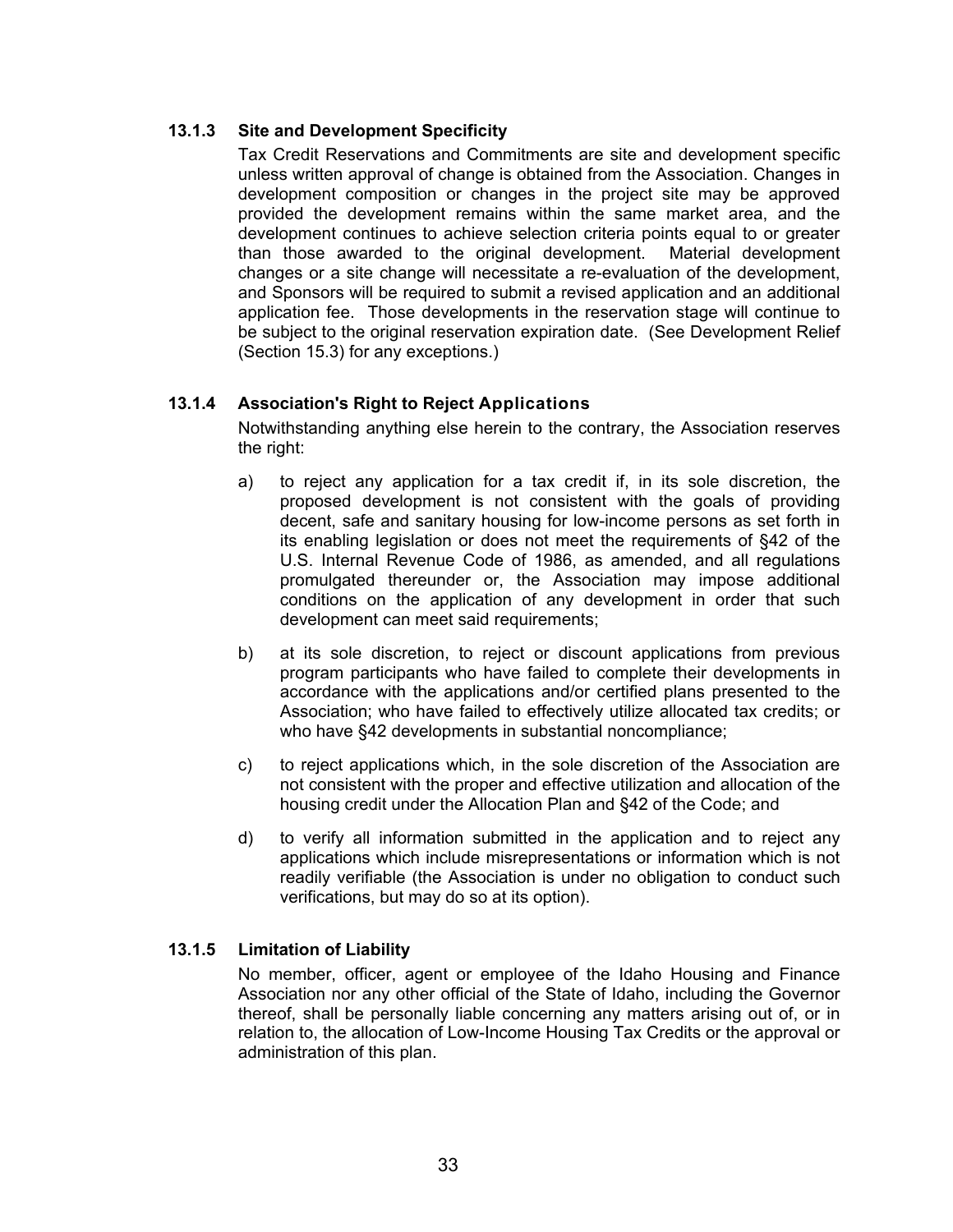# <span id="page-38-0"></span>**13.1.6 Disclosure of Application Information.**

All information contained in an application and submitted with an application may be disclosed to the public by the Idaho Housing and Finance Association, with the exception that appraisals, if any, provided by a third party to IHFA may be exempt from disclosure under the Idaho Public Records Act. However, in all events, the sponsor agrees that any market feasibility study submitted to IHFA shall be open to disclosure to the public, and the sponsor shall make whatever arrangements are necessary with the preparer of such study in order that such study may be disclosed. A "market feasibility study" is defined as a study required in order to assist the sponsor and/or IHFA to determine a need for, and marketability of, affordable units in the area where the development is to be located. An "appraisal" is defined as a study that includes a determination of the market value of the project for lending purposes.

A written explanation shall be available to the general public for any allocation of a housing credit dollar amount which is not made in accordance with established priorities and selection criteria of the Association.

# **13.1.7 Association Evaluation Is Not a Warranty**

Issuance of a Tax Credit Reservation, Tax Credit Commitment, Tax Credit Carryover Allocation or Low-Income Housing Allocation Certification (IRS 8609) by the Association shall not constitute or be construed as a representation or warranty as to the feasibility or viability of the development or the development's ongoing capacity for success or any conclusions regarding any matter of federal or state income tax law.

# **SECTION 14 – COMPLIANCE**

# **14.1 Compliance Monitoring**

Effective January 1, 1992, all developments receiving Low-Income Housing Tax Credits beginning in 1987 are subject to compliance monitoring and reporting procedures as outlined in the Association's Low-Income Housing Tax Credit Compliance Manual. Said procedures are by this reference incorporated as part of the Allocation Plan. The monitoring procedures have been established to meet the requirements of §42 of the Internal Revenue Code and are subject to amendment to conform with Internal Revenue Service compliance monitoring requirements.

#### **14.2 Compliance Procedures**

The Association's compliance procedures include requirements for annual reporting and certification by owners; random inspections of at least 20% of all placed-in-service developments each year to review development tenant files, conduct random tenant interviews and to make a physical inspection; and IRS notification in the event of noncompliance.

#### **14.3 Compliance Monitoring Fees**

Owners shall, upon receipt of the Association's billings, promptly pay for all of the Association's inspection fees and costs.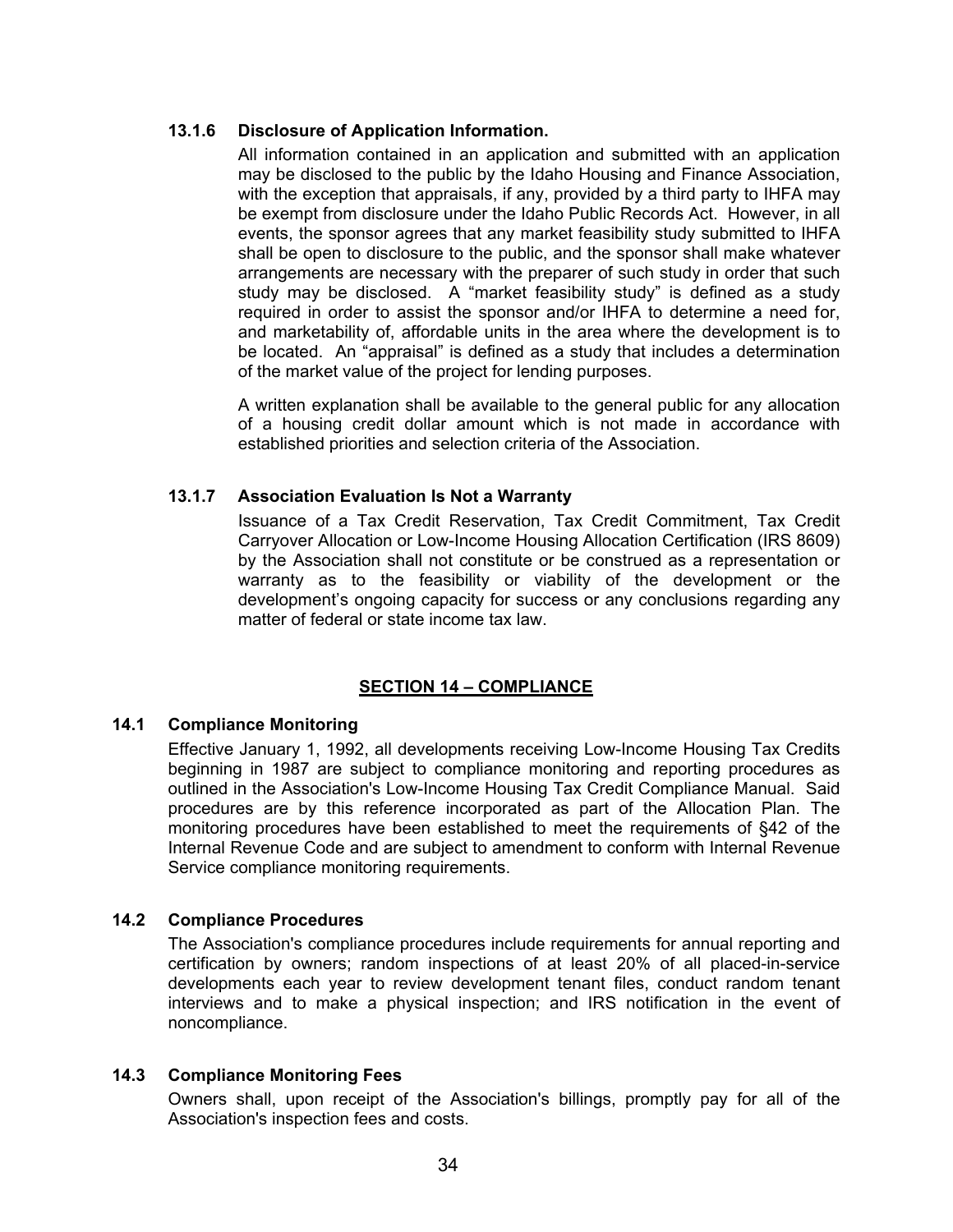## <span id="page-39-0"></span>**14.4 Compliance Manual**

Specific compliance guidelines, the monitoring and reporting requirements and fee schedule are included in the Low-Income Housing Tax Credit Compliance Manual which is available to all development owners upon request.

## **SECTION 15 - AMENDMENTS TO ALLOCATION PLAN; MISCELLANEOUS**

### **15.1 Plan Amendments**

Upon approval by the Association's Board of Commissioners and in compliance with all applicable procedural requirements of §42 of the Internal Revenue Code, the Association may, prior to or during the allocation year, amend the Allocation Plan when changes are necessary to administer the Low-Income Housing Tax Credit Program to effectively serve the low-income housing needs in the state and to conform with amendments to §42 of the Internal Revenue Code. All program participants will be notified of amendments in writing.

# **15.2 Inconsistencies With Section 42**

If any provision of this Allocation Plan is inconsistent with the provisions of amended §42 of the Internal Revenue Code, including any future amendments thereto, or any existing or new regulations governing the tax credit, the plan will be amended accordingly and the Association's Board of Commissioners, the Governor and all program participants will be notified, in writing, of such amendments.

# **15.3 Development Relief**

The Association may at its sole discretion, provide relief and/or assistance under this Allocation Plan, including without limitation, the return and reallocation of tax credit to accommodate a delayed construction schedule for developments that encounter hazards or disasters that may include floods, fire, or other acts of God that may delay the timely completion of the development. This may also include the disapproval or denial from local or public officials in regards to the development site.

# **SECTION 16 - HUD ASSISTED DEVELOPMENTS**

# **16.1 Reductions of Credit Required by Subsidy Layering Requirements**

Sponsors who receive Tax Credit Reservations or Allocations of Low-Income Housing Tax Credit in combination or conjunction with some form of HUD assistance are subject to Subsidy Layering Review requirements under §42 911 or §42 102 related to such transactions and the tax credit or HUD assistance may be reduced as necessary to satisfy HUD in accordance with its established subsidy layering guidelines.

## **16.2 Safe Harbor Limitations**

Subject to development evaluation and a determination that Safe Harbor limitations will prohibit the development of the development, the published Safe Harbors in §42 911, Subsidy Layering Review Guidelines, will be, to the extent allowable, raised to "ceiling" standards for developer fees and syndication expenses. The builder's profit will be reviewed under the alternative methodology which corresponds with the limitations set forth in the Evaluation Section 8 herein.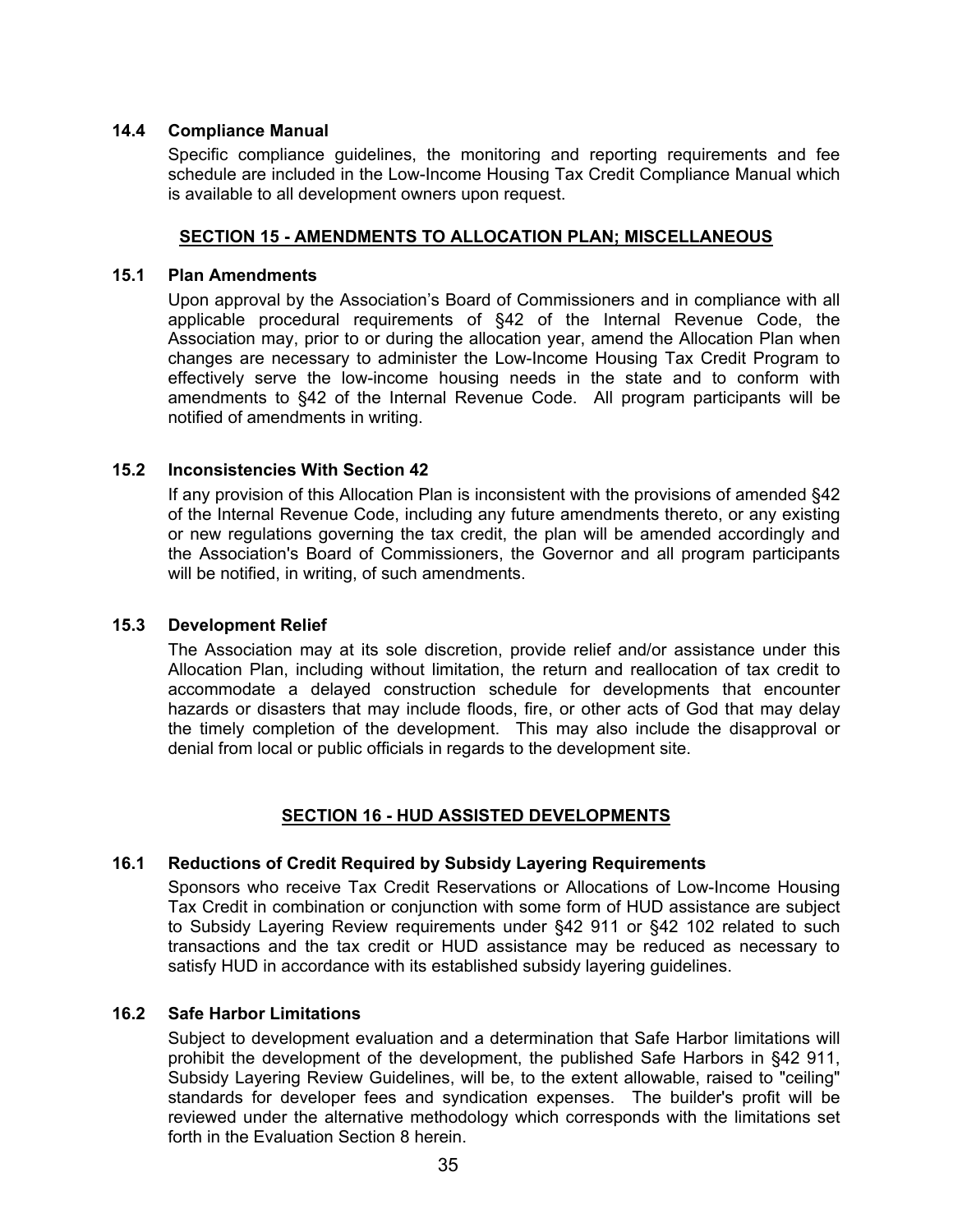# **EXHIBIT A: TAX CREDIT DISTRIBUTION SUMMARY**

<span id="page-40-0"></span>

| <b>APPLICATION PERIOD I:</b>                            | <b>AVAILABLE PER CAPITA CREDIT</b>                                                                                                                                                         |  |  |  |
|---------------------------------------------------------|--------------------------------------------------------------------------------------------------------------------------------------------------------------------------------------------|--|--|--|
| * Non-targeted Tax Credit                               | 25% of annual per capita authority plus balance from Period<br>III.                                                                                                                        |  |  |  |
| * Nonprofit Set-Aside                                   | 10% of annual per capita authority plus balance from Period<br>III if applications are received, otherwise it will be reduced<br>with any excess available for all qualified applications. |  |  |  |
| * Rural Set-Aside                                       | Balance from Period III if applications are received, otherwise<br>it will be available for all qualified applications.                                                                    |  |  |  |
| <b>APPLICATION PERIOD II:</b>                           |                                                                                                                                                                                            |  |  |  |
| * Remaining Credit                                      | Balance of current year available to all qualified applications.                                                                                                                           |  |  |  |
| <b>APPLICATION PERIOD III: (Succeeding Year Credit)</b> |                                                                                                                                                                                            |  |  |  |

| * Non-targeted Tax Credit | 50% of estimated per capita credit |
|---------------------------|------------------------------------|
| * Nonprofit Set-Aside:    | 15% of estimated per capita credit |
| * Rural Set-Aside         | 10% of estimated per capita credit |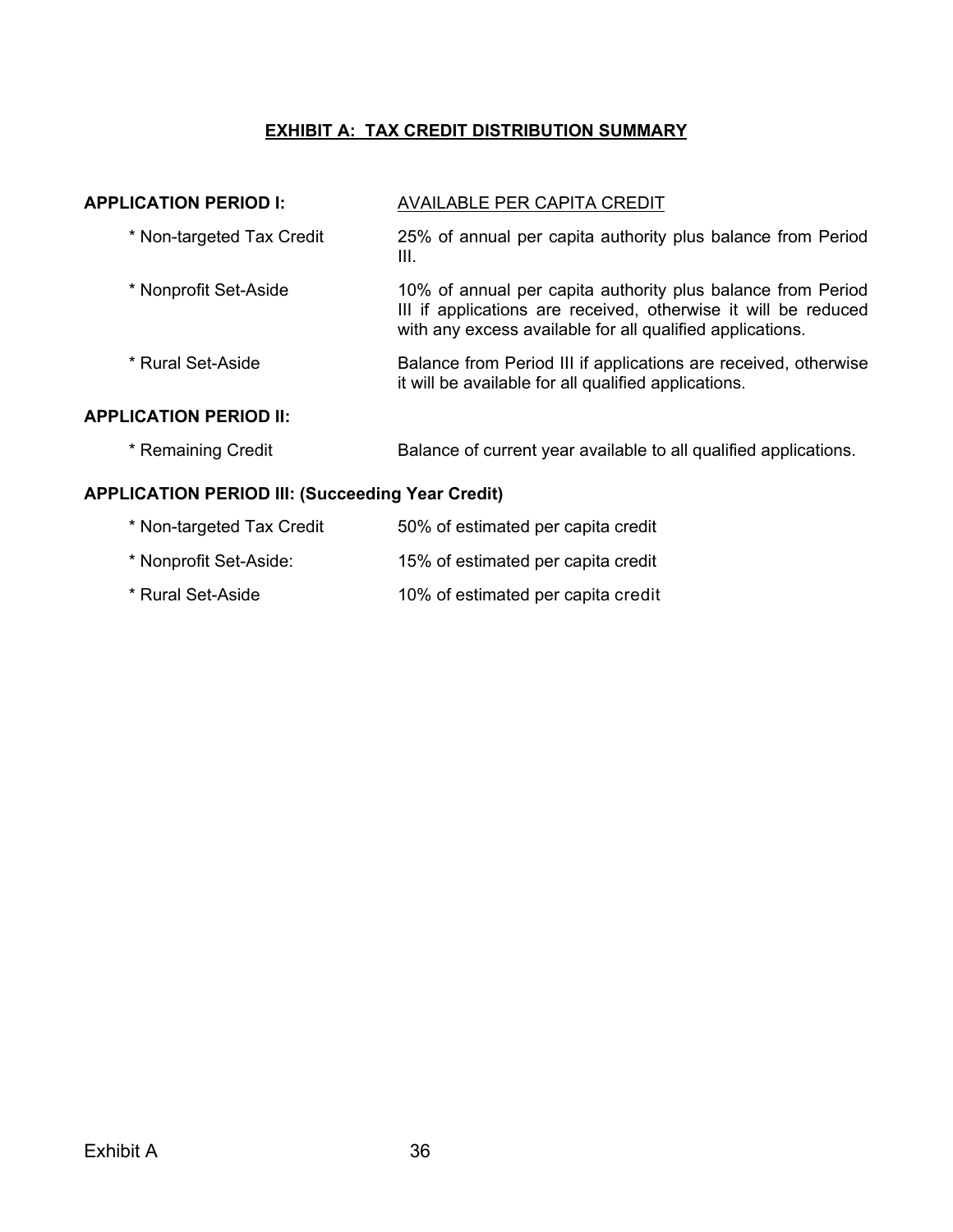# **EXHIBIT B: APPLICATION REQUIREMENTS**

# <span id="page-41-0"></span>A. Application for Tax Credit Reservation Shall Include:

- 1. Complete application form, including, but not limited to:
	- a) Complete, detailed breakdown of estimated development costs.
	- b) Complete breakdown of the funds anticipated. Sponsor must provide a letter of intent or commitment from the Lender(s) and Syndicator(s) for the investment of all required equity and loan funds in the development. Said document(s) to identify and outline the specific terms (i.e., pricing, costs, structure, equity injection schedule, etc.) either being offered or proposed by the Lender(s) and Syndicator(s) (See Section 8.3.13).
	- c) Certification of proposed subsidies.
	- d) Time schedule including planning, construction and lease-up.
	- e) Complete summary of sources of funds for the development.

f) Pro forma operating statement.

- g) Documentation substantiating utility allowance calculations.
- h) Preliminary financing plans.
- 2. Narrative description of the development;
- 3. Market Study and Feasibility Requirements. Sponsors will be required to obtain their market study from a provider who is listed on the Association's approved market study provider's list. For clarification purposes, a previously completed appraisal can be used to establish market feasibility, provided; 1) the appraiser is listed on the Association's approved list, 2) the appraisal report is less than six months old, and 3) the appraisal comprehensively addresses the requirements contained in Section 3 of this Exhibit. The market feasibility criteria established within the plan will be strictly enforced as each application is reviewed. Please insure that the market feasibility report contains adequate support of its conclusion regarding projected incremental "new unit" demand within their targeted market area, and specifically addresses the following required topics within the analysis:
	- Analyze and evaluate the existing market place using comparable existing and proposed developments; LIHTC and market rate developments (types, unit size and design characteristics, rents, vacancies, development timeframes for proposed developments, etc.)
	- Projection for absorption must be adequately supported by the incremental "new unit demand" for the type and design of the proposed development. In addition, the analysis must evaluate the overall effect of the proposed development on the existing rental market of the targeted area.
	- Affordability analysis must compare the proposed LIHTC units with comparable market rate units. In the event the analyst does not specifically justify a projected comparable rent, but rather provides a broad range of rents for the comparables, please be advised that the Association will establish affordability by using the low end of the range.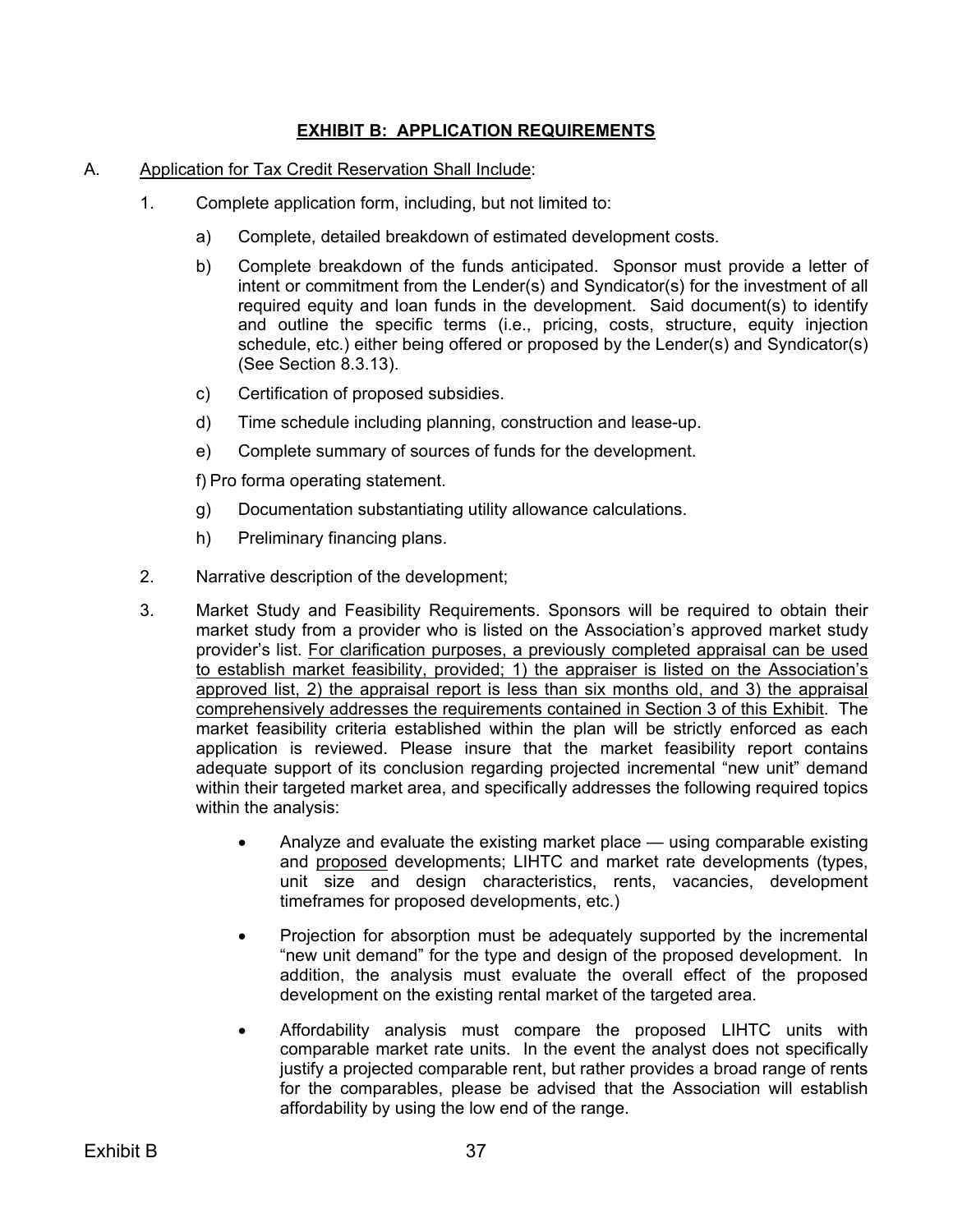- Proposed developments which are designed for, and are 100% dedicated to, a targeted market segment (i.e., age 55 and over) will be required to provide a targeted feasibility analysis.
- Proposed developments which contain commercial space must provide an evaluation which substantiates the commercial demand, vacancy rate(s), and lease rate(s) for comparable commercial space within the market area that the development is proposed.

Criteria for Market Feasibility: A current Market Study (no more than 6 months old) researched and prepared by an independent professional firm which recommends and justifies the overall market area demand for new housing units by addressing all aspects of marketability including but not limited to:

- Market composition between homeowners and renters.
- Existing competing developments.
- Developments in the market area which are under construction and/or in the pipeline to be developed – with anticipated dates of completion and availability to the public.
- Vacancy and turnover rates.
- Absorption (taking into account both existing and proposed for both lowincome and market rate developments). Finally, the analyst must include a description of the effect of the sponsor's proposed development on the market area.
- Income levels in targeted market area.
- Community profile (addressing employment and population growth projections).
- Site analysis and opinion (including an analysis of how the site will enhance or detract from development marketability). Analyst must visit the proposed site.
- Analysis of local industry(s)--i.e., projected growth, stabilization, downsizing, etc.
- Tax credit rents (as compared to market rents for comparable units).
- Market and low-income housing unit demand currently needed, as well as the anticipated need at the time that the proposed development will be completed.
- A review for additional need and demand for units at the 60% AMI level which should include a discussion and analysis of vacancy at the 60% AMI level.
- A description of development including:

Development amenities,

Number of units,

Unit type, and

Unit size.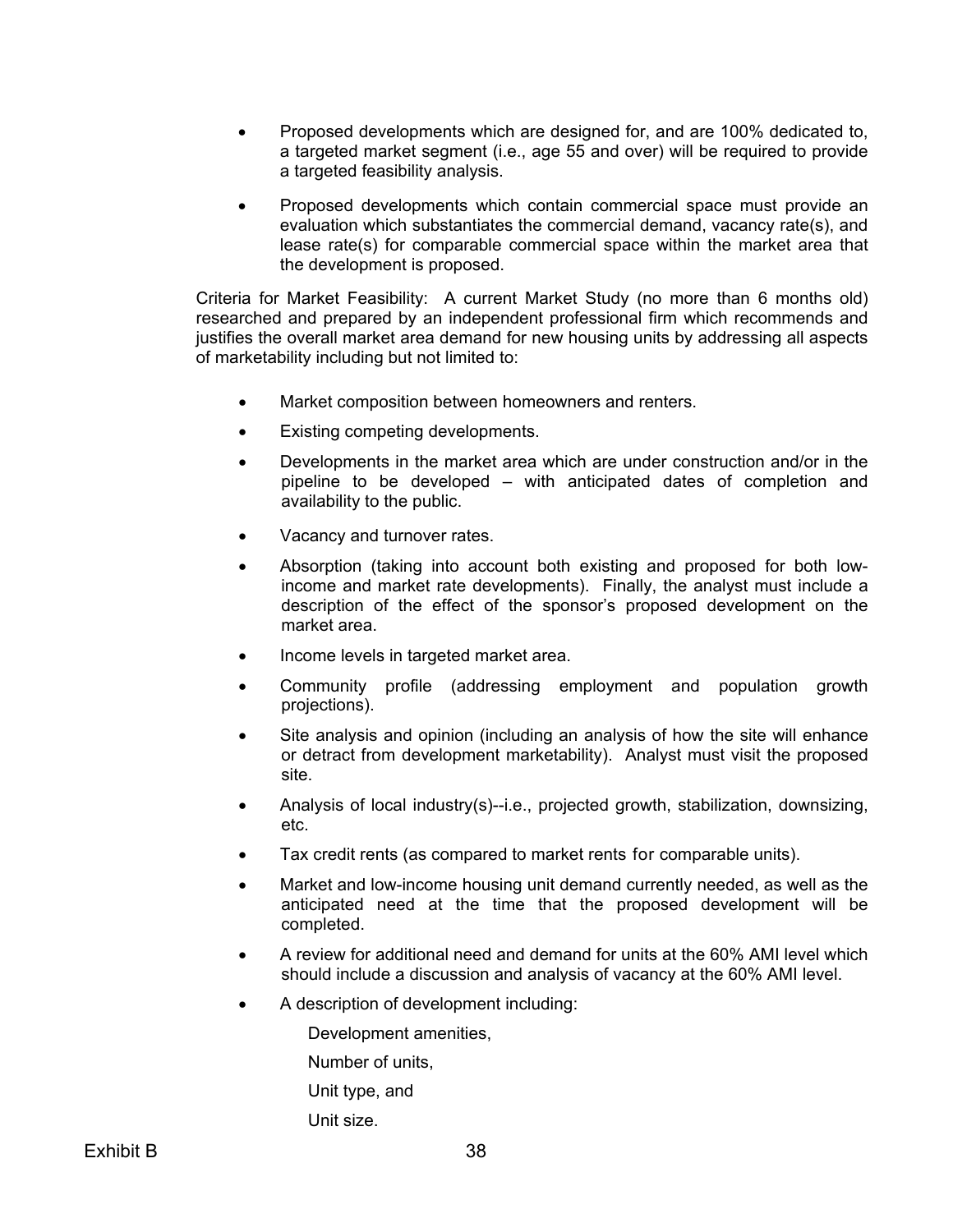If there are no local comparable units, the study should utilize comparables from other nearby communities.

Should the study not provide a definitive conclusion regarding new unit market demand, the housing sponsor will fail the market study threshold and the application will be returned.

**Note:** The Association is hereby notifying the Housing Sponsor that the contents of the market study may and can be disclosed to the general public. The party requesting this information may be assessed a nominal fee.

- 4. Legal description;
- 5. Location map;
- 6. Sketch plan of site, typical unit layout, building elevations. Site plan must designate the number of units, number of bedrooms, and income target in each building;
- 7. Evidence of initial site control (purchase agreement, option);
- 8. Evidence of approved zoning or, if unavailable, evidence of application for permissive zoning;
- 9. Résumés for development team members; including addresses, telephone numbers and contact persons;
- 10. Certifications or other documentation required to substantiate eligibility for Selection Criteria Points;
- 11. Applicable Association fees;
- 12. Nonprofit Organizations Articles of Incorporation and IRS documentation of status;
- 13. Previous Experience Summaries for the Developer and Management Agent;
- 14. Management Agreement, Comprehensive Management Plan and Manager's Questionnaire;
- 15. Résumés for key staff members of the Developer and Construction Contractor;
- 16. If applicable, evidence of Real Estate Tax Waiver or Reduction signed by appropriate official; and
- 17. Rehabilitation developments must provide the following additional information:
	- a) Complete description of the rehabilitation work proposed for the development and the time frame in which rehabilitation is expected to be completed.
	- b) A line item cost estimate detailing acquisition, displacement costs, and proposed rehabilitation.
	- c) Three years financial statements for existing development including a current operating statement.
	- d) An architect's certification indicating that the development will, when rehabilitated, provide decent, safe, and sanitary dwellings which meet Housing Quality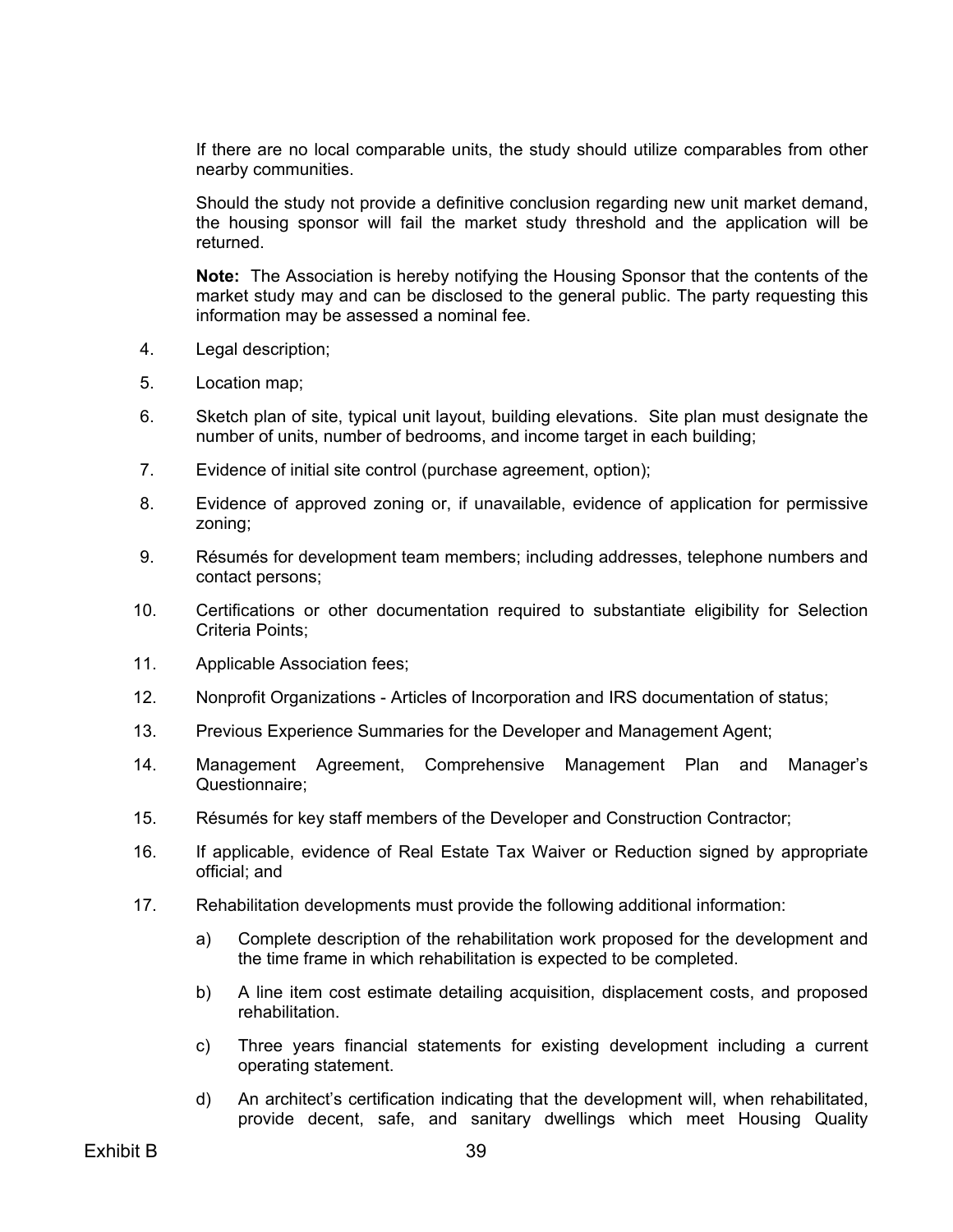Standards (24 CFR 982.401), all applicable local, state, and federal laws including Fair Housing Laws and the American's With Disabilities Act and local building codes. Said certification must state the anticipated R-factor of insulation in walls, ceilings, and floors at rehabilitation completion.

- e) A plan for covering the costs and logistics of displacement for all persons impacted by the rehabilitation.
- **Note:** If year-end time constraints are an issue, applications submitted in Application Period II may, at the Association's sole discretion, be required to include part or all of the supporting data listed for applications for Commitments for Tax Credit (see item B below). Sponsors must check with the Association prior to submitting applications after August 31 to determine what expanded requirements will be applicable.

#### B. Application for Commitment of Tax Credits Shall Include:

- 1. Complete application;
- 2. All documentation required to evidence compliance with Reservation conditions including but not limited to:
	- a) Evidence of continuing site control as well as a fair market appraisal by a licensed appraiser conducted within the last 12 months when an identity of interest exists between the Sponsor and the seller of the property.
	- b) Copy of Construction Loan Application submitted to Lender, if available.
	- c) Evidence of permissive zoning.
- 3. Low-Income Housing Tax Credit Regulatory Agreement (re: Extended Use Commitment and, if applicable, regulations covering set-aside units for lowest income tenants); must be signed by sponsor;
- 4. Executed copy of contract or agreement for consultant services which sets out services provided as well as fee structure;
- 5. Executed copy of Architect Contract;
- 6. Development Agreement specifying the developer fee and method of payment;
- 7. Partnership Agreement and Certificate of Limited Partnership;
- 8. Copy of IRS Tax Identification Number for the partnership;
- 9. Preliminary Architect Certification (Exhibit C); and
- 10. Rehabilitation development must provide the following additional information:
	- a) Level I Environmental Report conducted by a professional firm approved by the Association which includes, but is not limited to assessment of risks relating to leadbased paint, asbestos, and radon.
	- b) A physical needs assessment conducted by a licensed architect to determine the need for replacement reserves and the remaining useful life of appliances, floor coverings, doors, and all major building components including roof structures, windows, foundations, plumbing, heating, electrical systems, and air conditioning.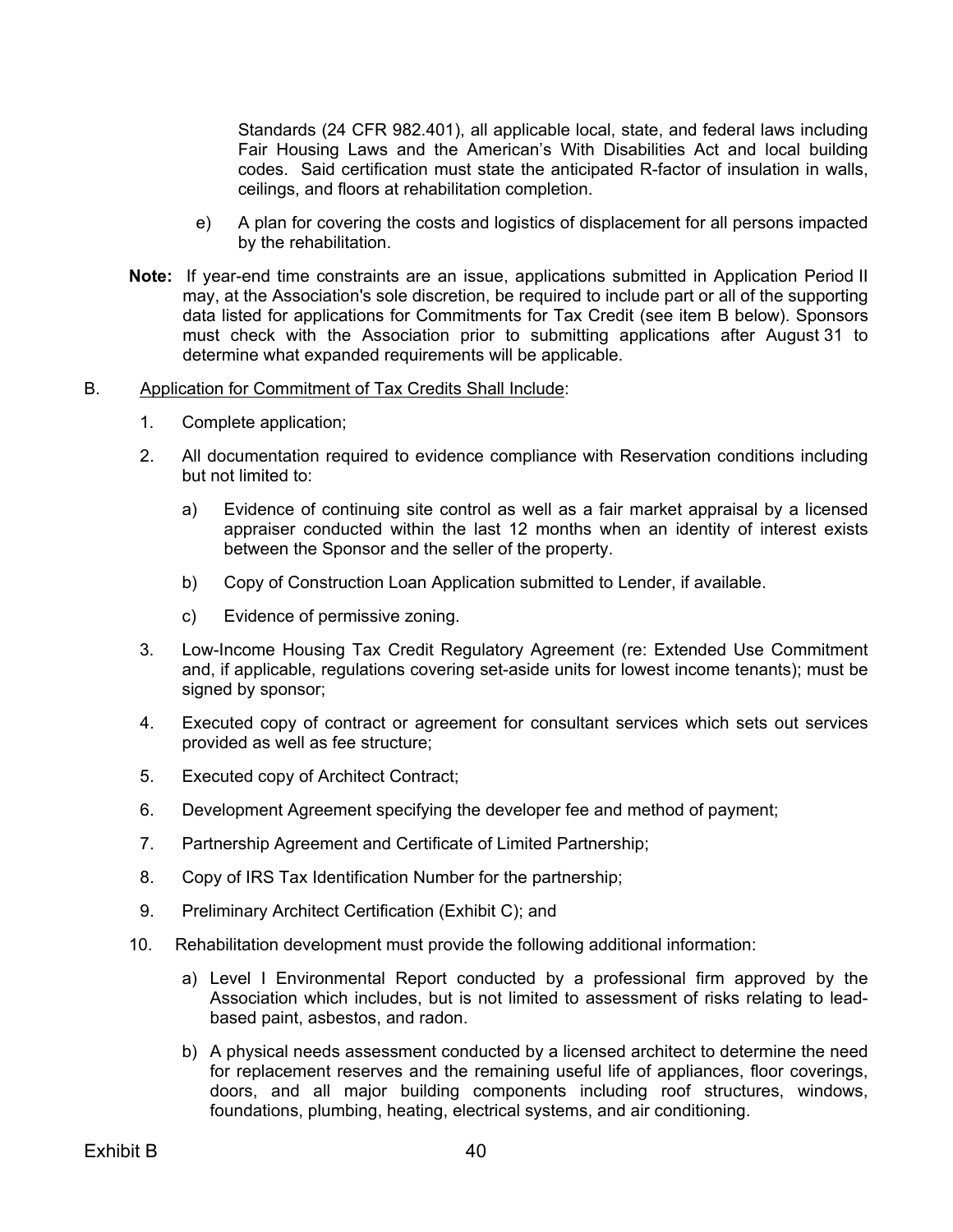# C. Application for Tax Credit Certification (Placed-in-Service Developments) Shall Include:

- 1. Complete application, including but not limited to:
	- a) Certification of Development Costs by the Developer.
	- b) Updated Operating Statement.
	- c) Certification of use of Tax Credit proceeds.
	- d) Certification of all subsidies.
- 2. Certificate(s) of Occupancy;
- 3. Applicable fees;
- 4. Copy of recorded, Low-Income Housing Tax Credit Regulatory Agreement;
- 5. Final permanent loan closing documents, i.e., Note, Deed of Trust, copy of owner's title policy;
- 6. Copy of Cost Certifications by Certified Public Accountant or owner verifications in accordance with the Allocation Plan;
- 7. Certification from Architect that the development has been built in accordance with the plans submitted to the Association, and the development is built in accordance with all applicable local, state and federal laws, including, but not limited to the Fair Housing laws as they pertain to handicapped accessibility and adaptability and those requirements of the Association set forth in this Allocation Plan (See Exhibit D for format.);
- 8. Copy of Placement Memorandum or Syndication Agreement indicating tax credit proceeds available to the development together with a contribution schedule;
- 9. Copy of all organizational documents, including the Limited Partnership Agreement, as amended, or LLC Operating Agreement;
- 10. Statement from syndicator which sets forth all fees paid to the syndicator in connection with the syndication; and
- 11. Current Rent Roll.
- D. Request for Tax Credit Carryover Allocation Shall Include:
	- 1. Owner's Certificate and Agreement;
	- 2. Updated Summary of Development Costs;
	- 3. Certification of investment in development to date together with a Certified Public Accountant certification that 10% test has been met;
	- 4. Certification that sponsor has purchased the property and ownership is vested in the name of the entity requesting the Carryover Allocation as evidenced by a recorded deed to the development site;
	- 5. Applicable fees;
	- 6. Copy of the Certificate of Partnership or assumed business name; and

Exhibit B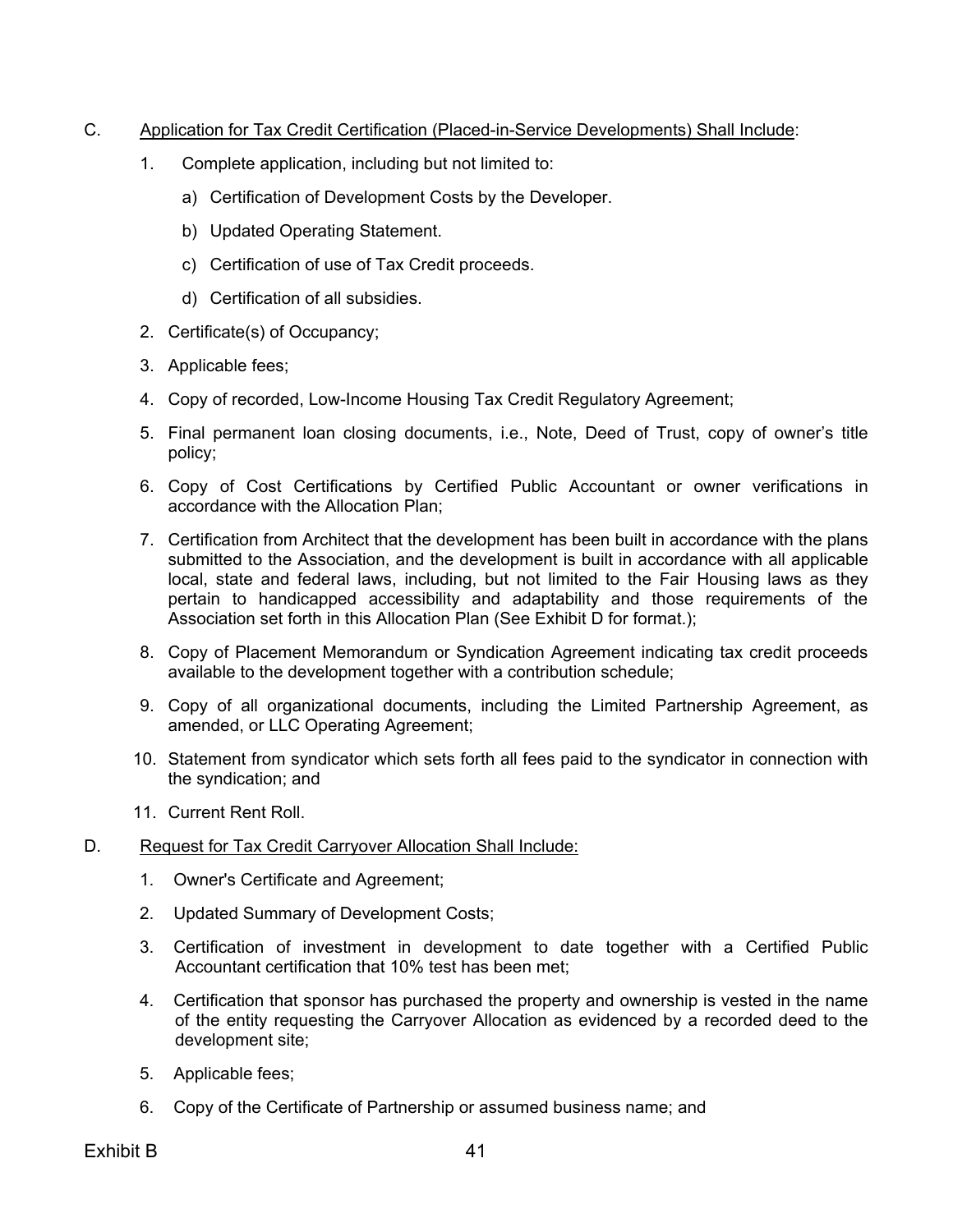7. Copy of the Limited Partnership Agreement, as amended.

**NOTE:** The Tax Credit Carryover Allocation will be conditioned upon commencement of construction and, prior to said commencement, delivery of the following items in accordance with the owner's development schedule as set forth in the Tax Credit Application:

- a) A copy of the executed Construction Contract.
- b) A complete set of drawings and specifications of the development including an Architect's Certification that the development design meets all Association requirements and all local, state and federal laws including Fair Housing Laws. Said certification shall be in the format attached as Exhibit C.
- c) A copy of the firm financing commitment for construction financing.

In the instance that a six-month extension to complete the 10% test has been given (See Section 4.17), items 1, 2, 6 and 7 will be required on or before December  $5<sup>th</sup>$  of the same vear the reservation was issued, and items 3, 4, 5 and 8 will be due no later than six months after the date of the Carryover Allocation. In completing the Owner's Certificate and Agreement for Carryover Allocation and the accompanying "Exhibit B", the Owner must estimate accumulated basis to date. Also be advised that the Owner must maintain site control in their name (as evidenced by a land purchase agreement) for a period of time not less than the expiration of the extension. The six- month extension is only available to Period II recipients that have been awarded current-year reservations after July 1<sup>st</sup>.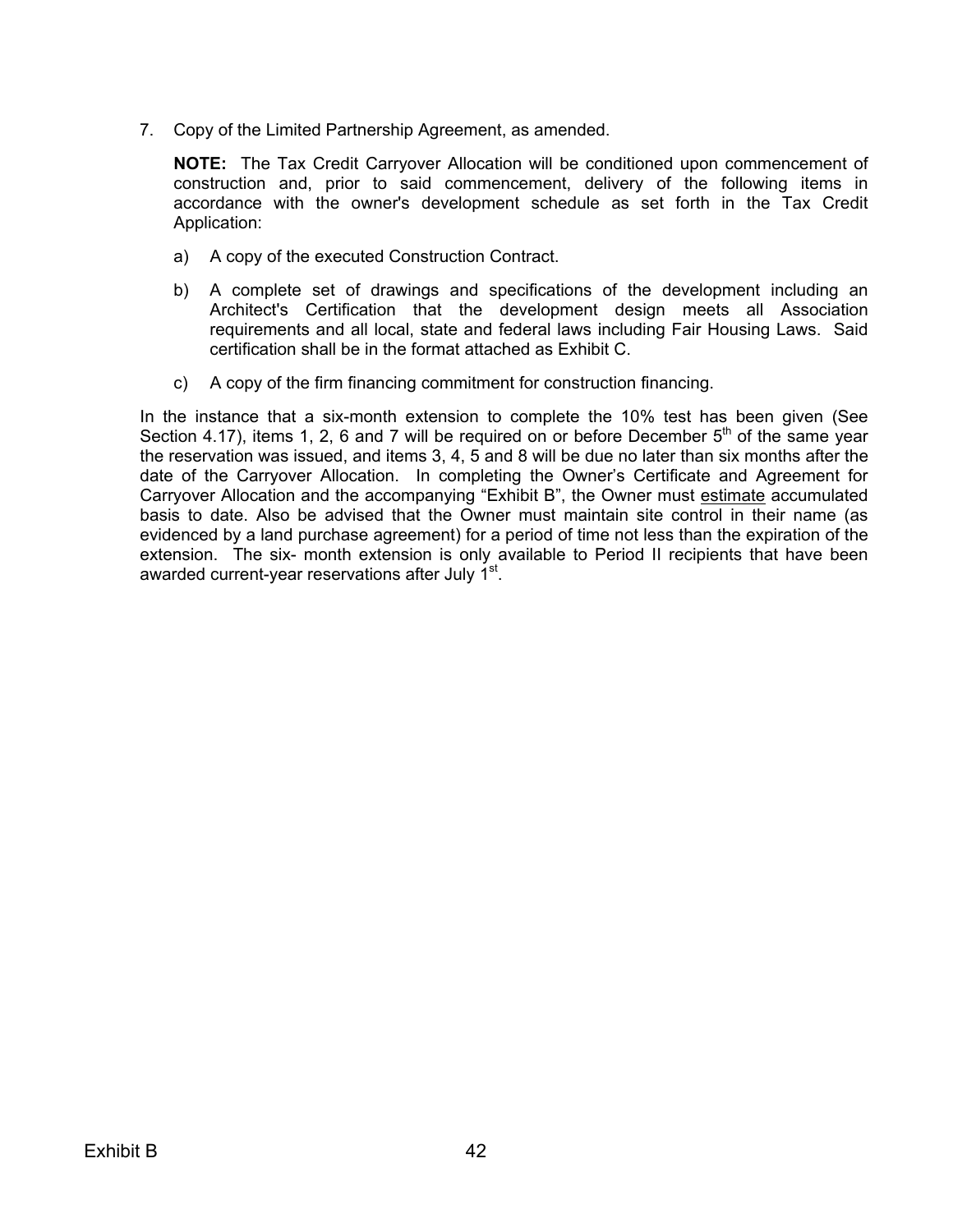# **EXHIBIT C: PRELIMINARY ARCHITECT CERTIFICATION**

<span id="page-47-0"></span>

| have examined the drawings and specifications dated |                |     |  |  | prepared by   |                            |         |    |
|-----------------------------------------------------|----------------|-----|--|--|---------------|----------------------------|---------|----|
|                                                     | (architect)    | and |  |  |               | related to the development | known   | as |
|                                                     |                |     |  |  | (development) | name)                      | located | in |
|                                                     | (city, state). |     |  |  |               |                            |         |    |

Based upon this examination, to the best of my knowledge and belief, these documents conform to all local, state and federal laws designated as the development standard for the development, all local health, safety and building codes and those additional requirements as adopted by the Association and set forth below:

- Minimum Property Standards for Housing (HUD Handbook 4910.1)
- Model Energy Code

\_\_\_\_\_\_\_\_\_\_\_\_\_\_\_\_\_\_\_\_\_\_\_\_\_\_\_\_\_\_\_\_

\_\_\_\_\_\_\_\_\_\_\_\_\_\_\_\_\_\_\_\_\_\_\_\_\_\_\_\_\_\_\_\_\_\_

- Fair Housing Accessibility Guidelines (3/6/91)
- Section 504 of the Rehabilitation Act
- Americans with Disabilities Act (ADA)
- Uniform Federal Accessibility Standards (UFAS)

\_\_\_\_\_\_\_\_\_\_\_\_\_\_\_\_\_\_\_\_\_\_\_\_\_\_\_\_\_\_\_ Date and Seal

**Architect** 

Based on the foregoing representations by the Architect, the owner certifies that the development will be constructed in accordance with the requirements set forth above.

\_\_\_\_\_\_\_\_\_\_\_\_\_\_\_\_\_\_\_\_\_\_\_\_\_\_\_\_\_\_\_\_\_\_ Date

**Owner**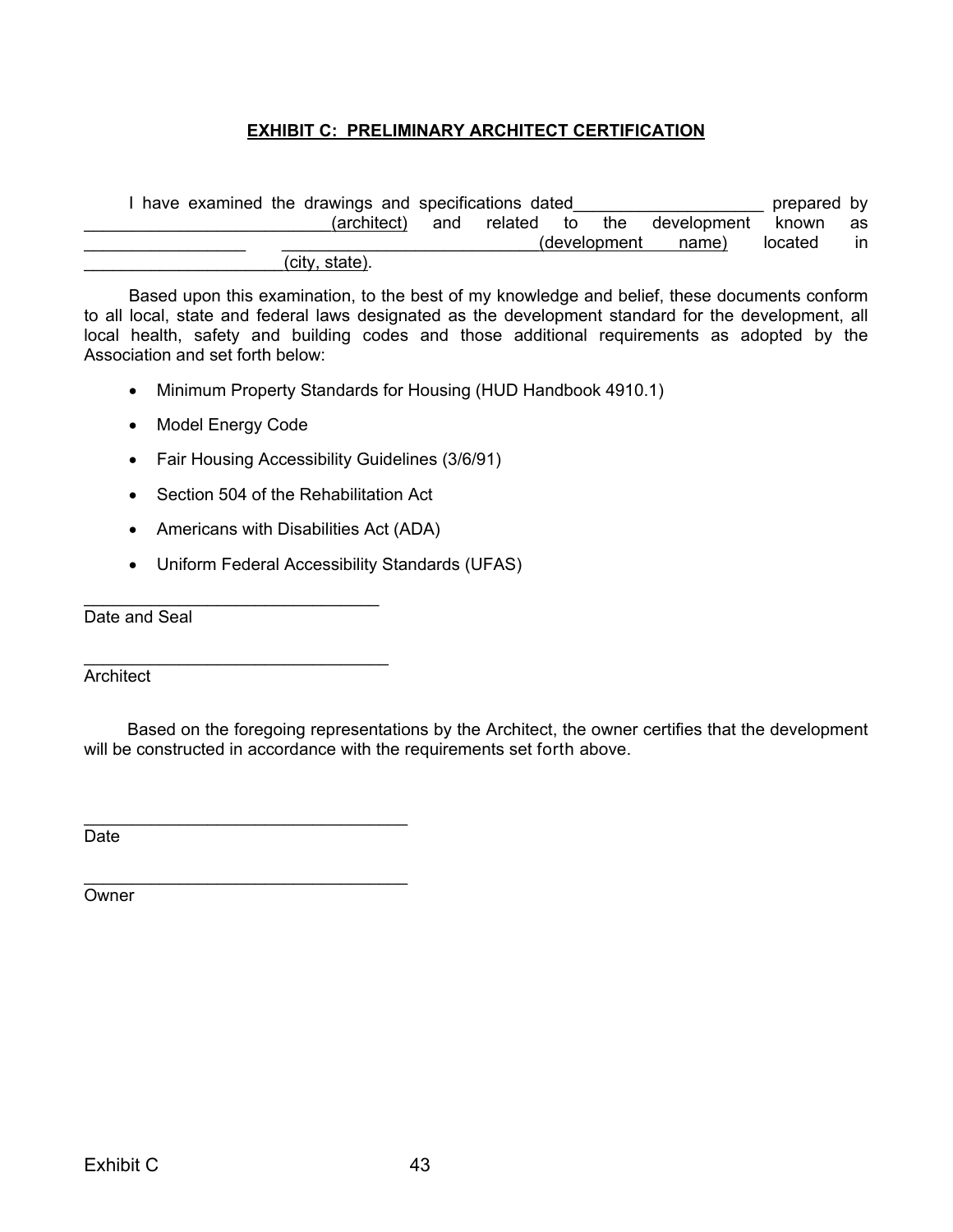# **EXHIBIT D: "AS-BUILT" ARCHITECT CERTIFICATION**

<span id="page-48-0"></span>I have inspected the development known as \_\_\_\_\_\_\_\_\_\_(development name) located in (city, state) and hereby certify that the development has been built in accordance with the drawings and specifications dated \_\_\_\_\_\_\_\_\_\_\_\_\_\_\_, \_\_\_\_ and prepared by \_\_\_\_\_\_\_\_\_  $\overline{\phantom{a}}$  . The set of the set of the set of the set of the set of the set of the set of the set of the set of the set of the set of the set of the set of the set of the set of the set of the set of the set of the set o

Based upon this inspection, to the best of my knowledge and belief, the development has been constructed in conformance with all local, state and federal laws designated as the development standard for the development, all local health, safety and building codes and those additional requirements as adopted by the Association and set forth below:

- Minimum Property Standards for Housing (HUD Handbook 4910.1)
- Model Energy Code
- Fair Housing Accessibility Guidelines (3/6/91)
- Section 504 of the Rehabilitation Act
- Americans with Disabilities Act (ADA)

\_\_\_\_\_\_\_\_\_\_\_\_\_\_\_\_\_\_\_\_\_\_\_\_\_\_\_\_\_\_\_\_

\_\_\_\_\_\_\_\_\_\_\_\_\_\_\_\_\_\_\_\_\_\_\_\_\_\_\_\_\_\_\_\_\_\_

• Uniform Federal Accessibility Standards (UFAS)

\_\_\_\_\_\_\_\_\_\_\_\_\_\_\_\_\_\_\_\_\_\_\_\_\_\_\_\_\_\_\_

Date (Seal)

Architect

Based on the foregoing representations by the Architect, the owner certifies that the development has been constructed in accordance with the requirements set forth above.

Date

\_\_\_\_\_\_\_\_\_\_\_\_\_\_\_\_\_\_\_\_\_\_\_\_\_\_\_\_\_\_\_\_\_\_ **Owner**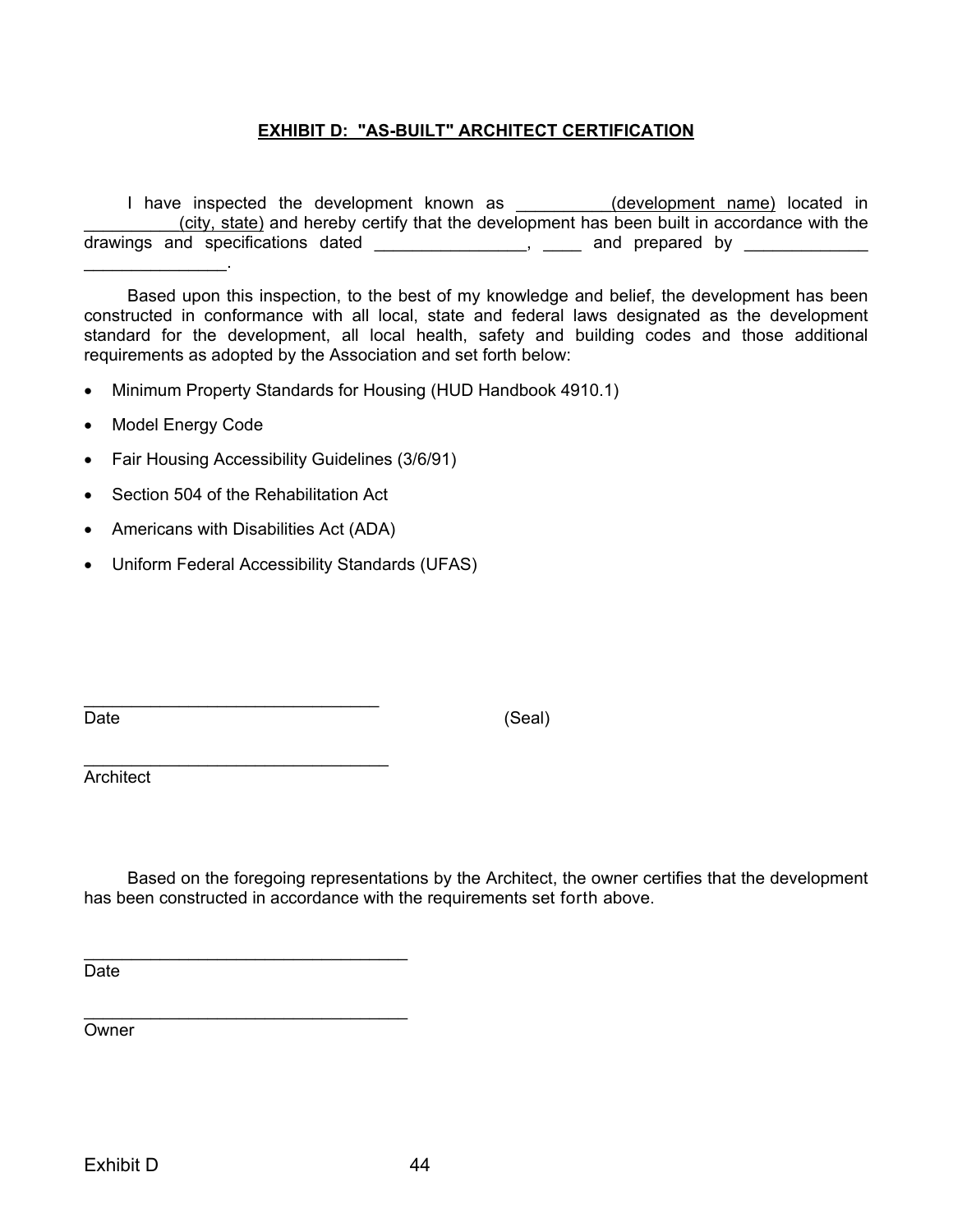# <span id="page-49-0"></span>**EXHIBIT E: CONSTRUCTION SPECIFICATION INSTITUTE'S UNIFORM SYSTEM**

- **Division 1 General Requirements**
- Division 2 Site Work
- Division 3 Concrete
- Division 4 Masonry
- Division 5 Metals
- Division 6 Carpentry
- Division 7 Thermal and Moisture Protection
- Division 8 Doors and Windows
- Division 9 Finishes
- Division 10 Specialties
- Division 11 Equipment
- Division 12 Furnishings
- Division 13 Special Construction
- Division 14 Conveying Systems
- Division 15 Mechanical
- Division 16 Electrical
- Contractor's Overhead and Profit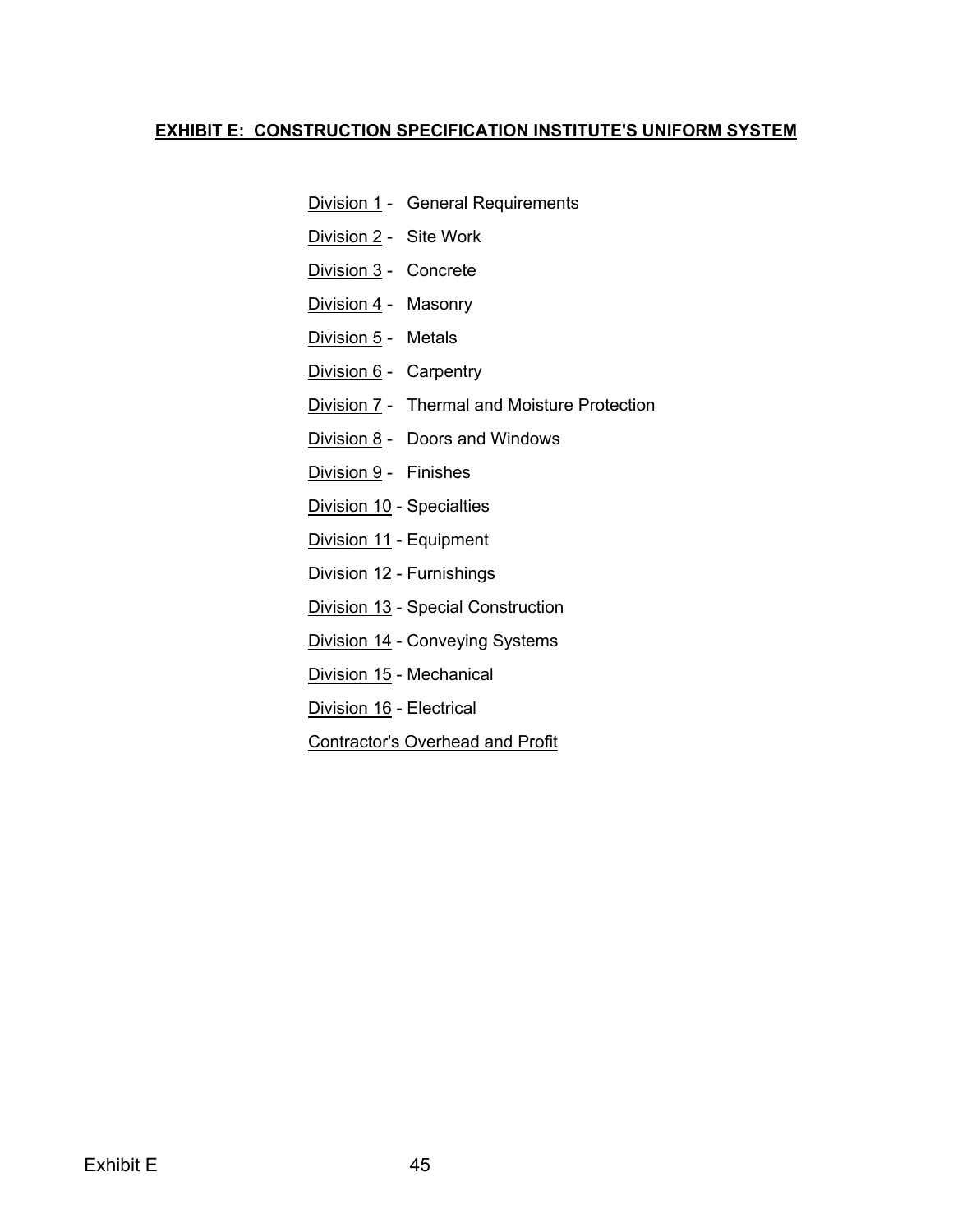# <span id="page-50-0"></span>**EXHIBIT F: TEN PERCENT LETTER FOR CARRYOVER ALLOCATION**

Independent Auditor's Report

Date:

To: Idaho Housing and Finance Association 565 West Myrtle P.O. Box 7899 Boise, ID 83707-1899

And

\_\_\_\_\_\_\_\_\_\_\_\_\_\_\_\_\_\_\_\_\_\_\_\_\_\_\_\_\_\_\_\_\_\_\_\_\_\_\_(the "Owner")

 Address City, State, Zip

Re: (Development name, development number)

We have audited the accompanying Certification of Costs Incurred ("Exhibit A") of the Owner for \_\_\_\_\_\_\_\_\_\_\_\_\_\_\_\_\_\_\_ (the "Development) as of \_\_\_\_\_\_\_\_, 20\_\_\_. Exhibit A is the responsibility of the Owner and the Owner's management. Our responsibility is to express an opinion on Exhibit A based on our audit.

We conducted our audit in accordance with generally accepted auditing standards. Those standards require that we plan and perform the audit to obtain reasonable assurance about whether Exhibit A is free of material misstatement. An audit includes examining, on a test basis, evidence supporting the amounts and disclosures in Exhibit A. An audit also includes assessing the accounting principles used and significant estimates made by management, as well as evaluating the overall presentation of Exhibit A. We believe that our audit provides a reasonable basis for our opinion.

The accompanying Exhibit A was prepared in conformity with the accounting practices prescribed by the Internal Revenue Service under the accrual method of accounting and by Idaho Housing and Finance Association ("IHFA"), which is a comprehensive basis of accounting other than generally accepted accounting principles.

In our opinion, Exhibit A referred to above presents fairly, in all material respects, costs incurred for the Development as of \_\_\_\_\_\_\_\_\_\_, 20\_, on the basis of accounting described above.

In addition to auditing Exhibit A, we have, at your request, performed certain agreed-upon procedures, as enumerated below, with respect to the Development. These procedures, which were agreed to by the Owner and IHFA, were performed to assist you in determining whether the Development has met the 10% test in accordance with Internal Revenue Code Section 42(h)(1)(E) and Treasury Regulation Section 1.42-6. These agreed-upon procedures were performed in accordance with standards established by the American Institute of Certified Public Accountants. The sufficiency of these

Exhibit F 46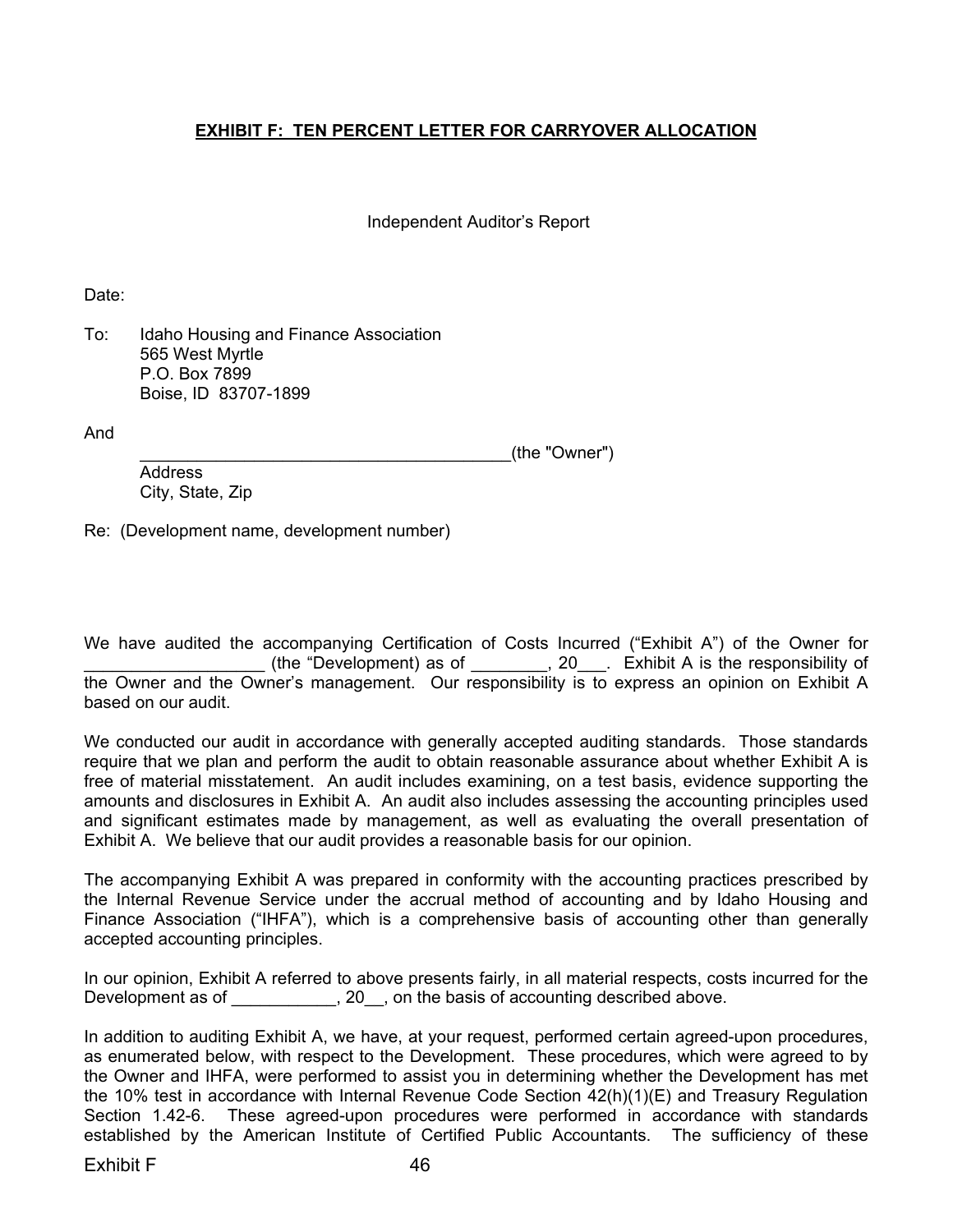procedures is solely the responsibility of the specified users of the report. Consequently, we make no representations regarding the sufficiency of the procedures below either for the purpose for which this report has been requested or for any other purpose.

We performed the following procedures:

- We calculated, based on estimates of total development costs provided by the Owner, the Development's total reasonably expected basis, as defined in Treasury Regulation Section 1.42-6, to be  $\frac{1}{2}$  as of \_\_\_\_\_, 20\_.
- We calculated the reasonably expected basis incurred by the Owner as of  $\qquad \qquad , 20$  to be  $\mathbb S$  .
- We calculated the percentage of the development fee incurred by the Owner as of the be \_\_\_% of the total development fee.
- We compared the reasonably expected basis incurred as of \_\_\_\_\_\_, 20 to the total reasonably expected basis of the Development, and calculated the \_\_\_% had been incurred as of \_\_\_\_\_\_\_, 20\_\_.
- We determined that the Owner uses the accrual method of accounting, and has not included any construction costs in carryover allocation basis that have not been properly accrued.
- Based on the amount of total reasonably expected basis listed above, for the Owner to meet the 10% test in accordance with Internal Revenue Code Section 42(h)(1)(E) and Treasury Regulation Section 1.42-6, we calculated that the Development needed to incur at least \$ of costs prior to December 31, 20\_\_\_. As of \_\_\_\_\_\_\_\_, 20\_\_, costs of at least \$\_\_\_\_\_\_\_\_ had been incurred, which is approximately \_\_\_% of the total reasonably expected basis of the Development.

We were not engaged to, and did not, perform an audit of the Owner's financial statements or of the Development's total reasonably expected basis. Accordingly, we do not express such an opinion. Had we performed additional procedures, other matters might have come to our attention that would have been reported to you.

This report is intended solely for the information and use of the Owner and the Owner's management and for filing with IHFA and should not be used by those who have not agreed to the procedures and taken responsibility for the sufficiency of the procedures for their purposes.

City, State Date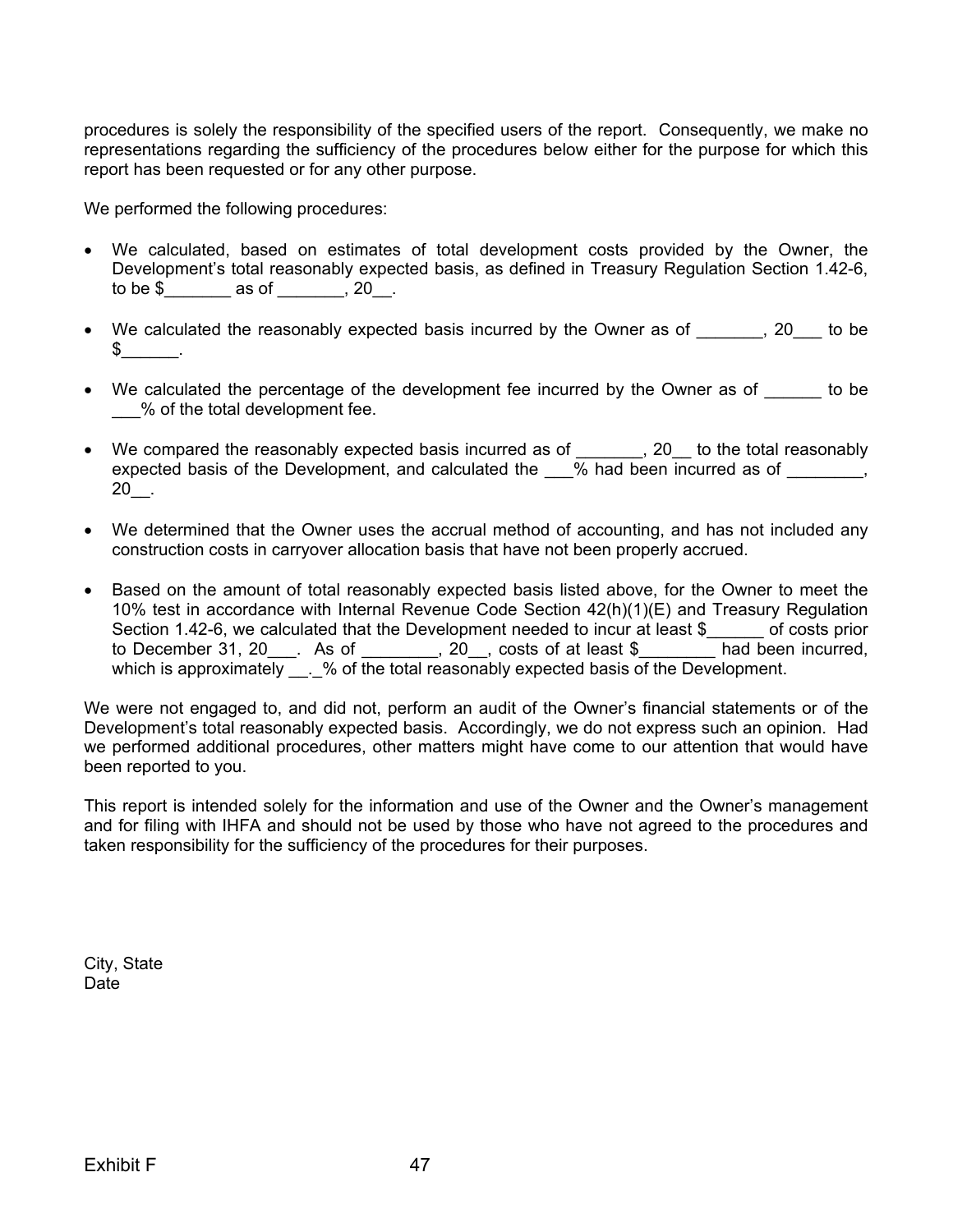# **EXHIBIT A**

# **CERTIFICATION OF COSTS INCURRED**

|                |                                                                                                                        |                                                                                                                                                                                                                                                                                                           | % of Total   |
|----------------|------------------------------------------------------------------------------------------------------------------------|-----------------------------------------------------------------------------------------------------------------------------------------------------------------------------------------------------------------------------------------------------------------------------------------------------------|--------------|
|                | Anticipated Total Basis as of December 31,                                                                             |                                                                                                                                                                                                                                                                                                           |              |
| 1.             | <b>Land Acquisition and Related Costs</b>                                                                              | \$                                                                                                                                                                                                                                                                                                        |              |
| 2.             | <b>Acquisition of Buildings</b>                                                                                        | \$<br><u> 1989 - Johann John Harry Harry Harry Harry Harry Harry Harry Harry Harry Harry Harry Harry Harry Harry Harry Harry Harry Harry Harry Harry Harry Harry Harry Harry Harry Harry Harry Harry Harry Harry Harry Harry Harry Har</u><br>the control of the control of the control of the control of |              |
| 3.             | Site Work                                                                                                              | \$<br><u> 1990 - Johann John Stone, mars et al. (</u>                                                                                                                                                                                                                                                     |              |
| 4.             | Rehabilitation                                                                                                         | <u> 1990 - Johann John Stone, mars et al. (</u>                                                                                                                                                                                                                                                           |              |
| 5.             | New Construction                                                                                                       | <u> 1950 - Johann John Stoff, fransk politik (d. 1950)</u>                                                                                                                                                                                                                                                |              |
| 6.             | Architectural/Engineering Fees                                                                                         | <u> 1989 - Johann John Stoff, deutscher Stoffen und der Stoffen und der Stoffen und der Stoffen und der Stoffen und der Stoffen und der Stoffen und der Stoffen und der Stoffen und der Stoffen und der Stoffen und der Stoffen </u>                                                                      |              |
| 7 <sub>1</sub> | <b>Interim Costs</b>                                                                                                   | <u> 1950 - Johann John Stone, market eta industrial eta industrial eta industrial eta industrial eta industrial e</u>                                                                                                                                                                                     |              |
| 8.             | <b>Financing Fees &amp; Expense</b>                                                                                    | <u> 1990 - Johann Barbara, martxa alemani</u> ar a                                                                                                                                                                                                                                                        |              |
| 9.             | <b>Soft Costs</b>                                                                                                      | \$<br>the control of the control of the control of the control of                                                                                                                                                                                                                                         |              |
| 10.            | Developer Fee                                                                                                          |                                                                                                                                                                                                                                                                                                           |              |
|                | 11. Contingency                                                                                                        | <u> 1989 - Johann John Stone, market fransk politiker (</u>                                                                                                                                                                                                                                               |              |
|                | 12. Other Costs:                                                                                                       | \$<br><u> 1980 - Johann John Stein, mars an deus Frankrik (d. 1980)</u>                                                                                                                                                                                                                                   |              |
|                | <b>TOTAL</b>                                                                                                           |                                                                                                                                                                                                                                                                                                           | 100%         |
|                | <b>Accumulated Basis to Date:</b>                                                                                      |                                                                                                                                                                                                                                                                                                           |              |
| 1.             |                                                                                                                        | \$<br><u> 1989 - Johann John Stone, mars eta bainar eta erroma eta erroma eta erroma eta erroma eta erroma eta erroma</u>                                                                                                                                                                                 |              |
| 2.             |                                                                                                                        | \$<br><u> 1989 - Johann John Stone, mars eta bainar eta baina eta baina eta baina eta baina eta baina eta baina eta ba</u>                                                                                                                                                                                |              |
| 3.             |                                                                                                                        | \$<br><u> 1964 - Johann John Harry Harry Harry Harry Harry Harry Harry Harry Harry Harry Harry Harry Harry Harry Harry Harry Harry Harry Harry Harry Harry Harry Harry Harry Harry Harry Harry Harry Harry Harry Harry Harry Harry Har</u>                                                                |              |
| 4.             |                                                                                                                        | \$<br><u> 1989 - Johann John Stone, mars et al. (</u>                                                                                                                                                                                                                                                     |              |
| 5.             | <u> 1989 - Paris Amerikaanse kommunister († 1905)</u>                                                                  | \$<br><u> 1989 - Johann John Stone, mars eta biztanleria (h. 1989).</u>                                                                                                                                                                                                                                   |              |
| 6.             | <u> 1989 - Johann John Stein, marwolaethau (b. 1989)</u>                                                               |                                                                                                                                                                                                                                                                                                           |              |
| 7.             | <u> 1989 - Johann Stoff, deutscher Stoffen und der Stoffen und der Stoffen und der Stoffen und der Stoffen und der</u> | \$<br><u>The contract of the contract of the contract of the contract of the contract of the contract of the contract of the contract of the contract of the contract of the contract of the contract of the contract of the contract </u>                                                                |              |
| 8.             | <u> 1989 - Johann Stoff, deutscher Stoffen und der Stoffen und der Stoffen und der Stoffen und der Stoffen und der</u> | \$<br><u> 1989 - Johann John Stoff, deutscher Stoffen und der Stoffen und der Stoffen und der Stoffen und der Stoffen un</u>                                                                                                                                                                              |              |
| 9.             | <u> 1989 - Johann John Stein, mars an deus Frankrik (b. 1989)</u>                                                      | \$                                                                                                                                                                                                                                                                                                        |              |
| 10.            | <u> 1989 - Johann John Stone, mars andrew Maria (b. 1982)</u>                                                          | \$                                                                                                                                                                                                                                                                                                        |              |
|                | <b>TOTAL</b>                                                                                                           | \$<br>the control of the control of the control of the control of the control of the control of                                                                                                                                                                                                           | $\%$ *       |
|                |                                                                                                                        |                                                                                                                                                                                                                                                                                                           | % of Total   |
|                |                                                                                                                        |                                                                                                                                                                                                                                                                                                           | Anticipated  |
|                |                                                                                                                        |                                                                                                                                                                                                                                                                                                           | <b>Basis</b> |
|                | * Percent Accumulated Basis to Date Against Total Anticipated Basis Must Exceed 10%                                    |                                                                                                                                                                                                                                                                                                           |              |

**The Owner hereby accepts full responsibility for the accuracy of the foregoing information and acknowledges that Idaho Housing and Finance Association has no responsibility in the verification or the eligibility of the basis calculation.**

| (Owner's Name) |
|----------------|
| Bv:            |
| Title:         |
|                |

This form must be accompanied by a certification by a Certified Public Accountant stating that the development meets the 10% test as required to meet Carryover Eligibility. The Idaho Housing and Finance Association reserves the right to review such certifications for reasonableness and may refuse to accept certifications based upon that review.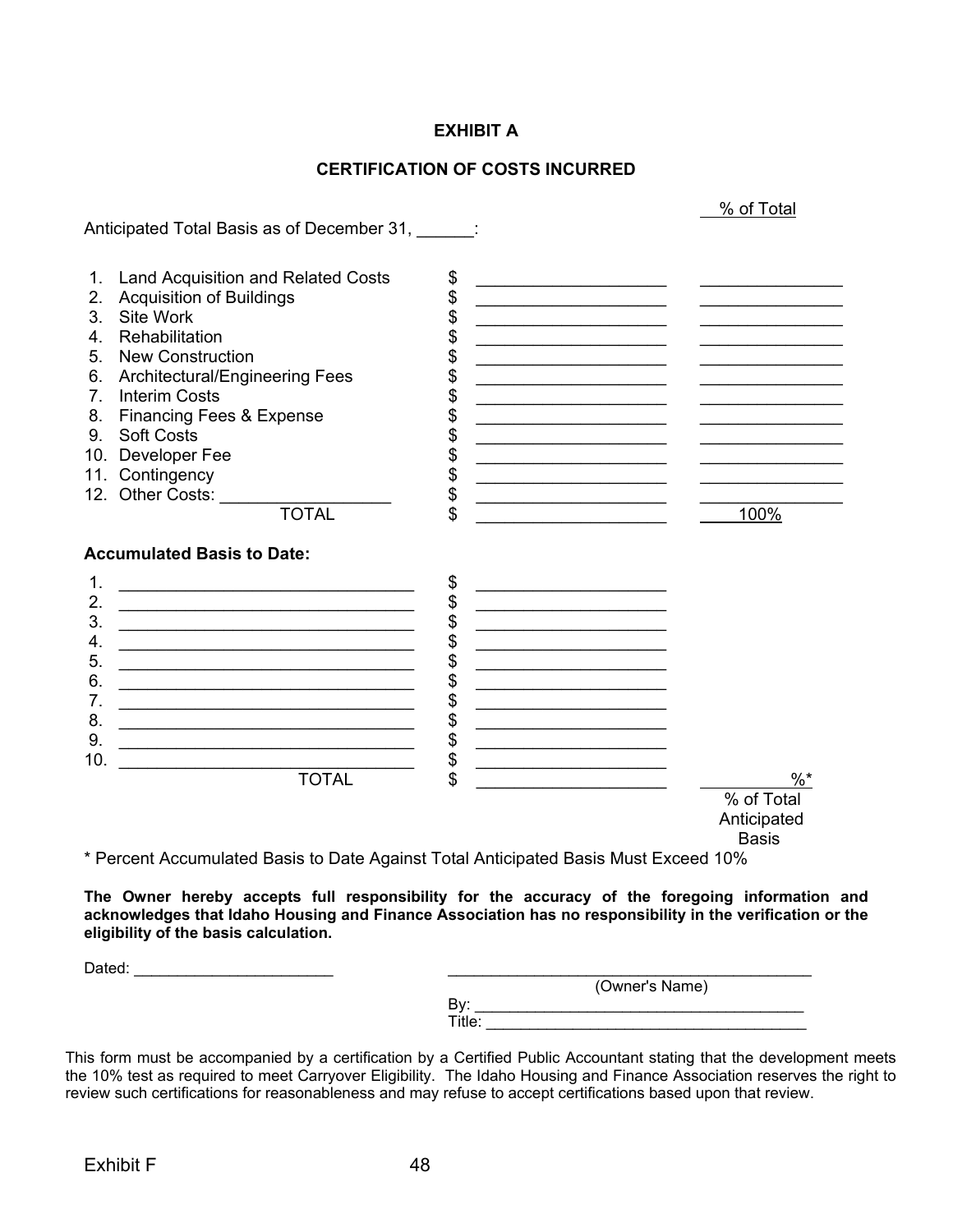# **EXHIBIT G: FINAL COST CERTIFICATION LETTER**

Independent Auditor' Report

<span id="page-53-0"></span>Owners's Name:

Development Name:

Development Number:

We have audited the costs included in the accompanying Idaho Housing and Finance Association ("IHFA") Final Cost Certification (the "Final Cost Certification" of \_\_\_\_\_\_\_\_\_\_\_\_\_\_\_\_\_\_\_\_\_\_\_\_\_ (the "Owner") for \_\_\_\_\_\_\_\_\_\_\_\_\_\_(the "Development") as of \_\_\_\_\_\_\_\_\_\_\_, 20\_\_. The Final Cost Certification is the responsibility of the Owner and the Owner's management. Our responsibility is to express an opinion on the Final Cost Certification based on our audit.

We conducted our audit in accordance with generally accepted auditing standards. Those standards require that we plan and perform the audit to obtain reasonable assurance about whether the Final Cost Certification is free of material misstatement. An audit includes examining, on a test basis, evidence supporting the amounts and disclosures in the Final Cost Certification. An audit also includes assessing the accounting principles used and significant estimates made by management, as well as evaluating the overall Final Cost Certification presentation. We believe our audit provides a reasonable basis for our opinion.

The accompanying Final Cost Certification was prepared in conformity with the accounting practices prescribed by the Internal Revenue Service, under the accrual method of accounting, and in conformity with the format and qualified allocation plan rules set by IHFA, which is a comprehensive basis of accounting other than generally accepted accounting principles.

In our opinion, the Final Cost Certification presents fairly, in all material respects, the actual costs of \$\_\_\_\_\_\_\_\_ and eligible basis of \$\_\_\_\_\_\_\_\_ of the Owner for the Development as of \_\_\_\_\_\_\_\_, 20\_\_\_\_, on the basis of accounting described above.

This report is intended solely for the information and use of the Owner and the Owner's management and for filing with IHFA, and should not be used for any other purposes.

We have no financial interest in the Development other than in the practice of our profession.

City, State Date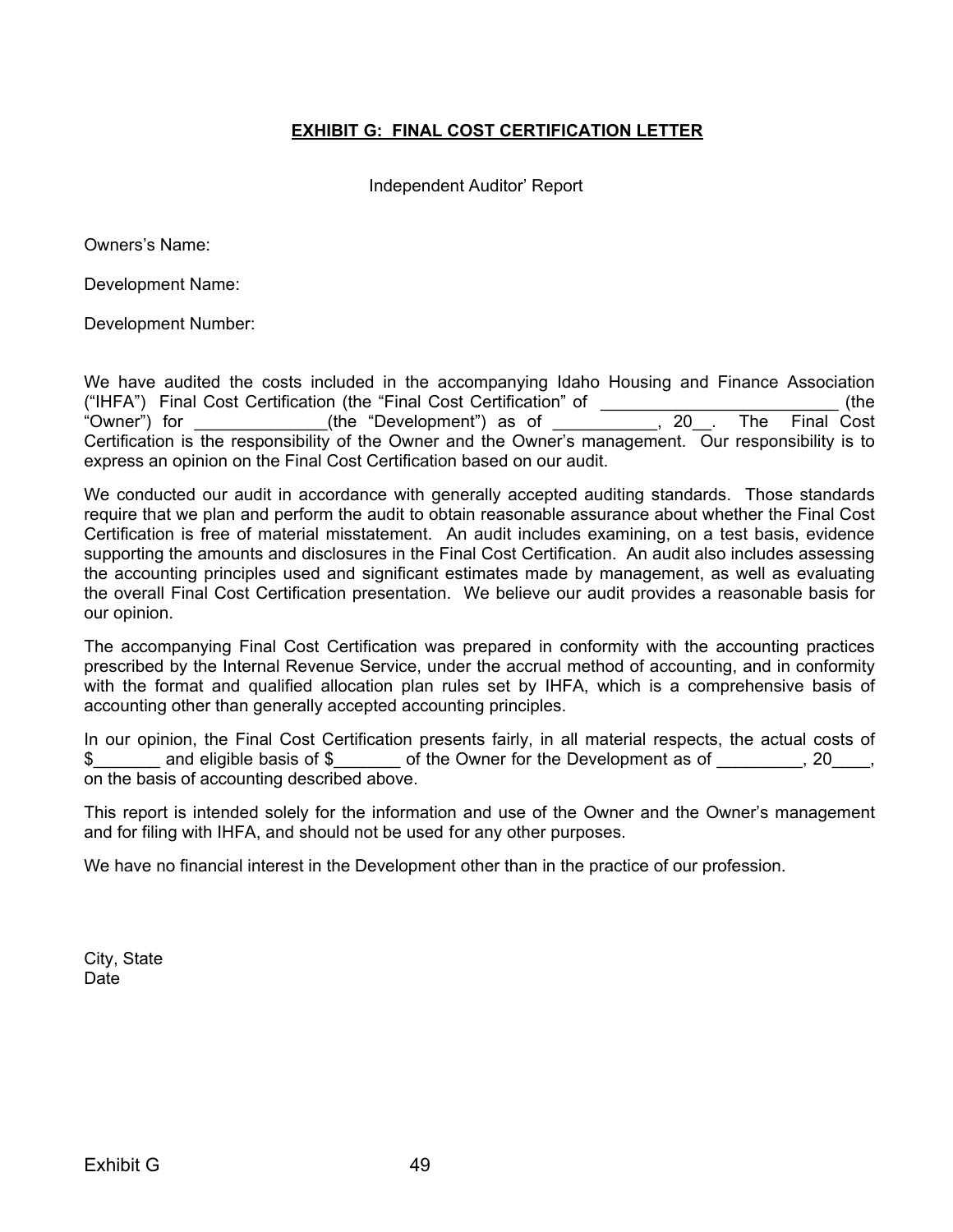# **EXHIBIT G FINAL COST CERTIFICATION**

Include all costs incurred in project development exclusive of syndication fees and syndication related costs. Indicate the amount of basis recognized for tax credit purposes in the appropriate column. Refer to Section 9 of the Allocation Plan for requirements.

|                                                       |             | <b>Actual Cost</b> |                   |                                 |                                 |
|-------------------------------------------------------|-------------|--------------------|-------------------|---------------------------------|---------------------------------|
| <b>ITEMIZED COSTS</b><br>(Identify "Other" items)     | <b>PAID</b> | TO BE PAID         | <b>TOTAL COST</b> | 30% PV<br><b>ELIGIBLE BASIS</b> | 70% PV<br><b>ELIGIBLE BASIS</b> |
| To Purchase Land and Buildings:                       |             |                    |                   |                                 |                                 |
| Land                                                  |             |                    |                   |                                 |                                 |
|                                                       |             |                    |                   |                                 |                                 |
| <b>Existing Structures</b>                            |             |                    |                   |                                 |                                 |
| Demolition                                            |             |                    |                   |                                 |                                 |
| Legal Costs                                           |             |                    |                   |                                 |                                 |
| Title & Closing Costs                                 |             |                    |                   |                                 |                                 |
| Interest Attributed to Land                           |             |                    |                   |                                 |                                 |
| <b>Subtotal</b>                                       |             |                    |                   |                                 |                                 |
| For Site Work:                                        |             |                    |                   |                                 |                                 |
| Site Work                                             |             |                    |                   |                                 |                                 |
| Off Site Improvement                                  |             |                    |                   |                                 |                                 |
| Other                                                 |             |                    |                   |                                 |                                 |
| <b>Subtotal</b>                                       |             |                    |                   |                                 |                                 |
| For Rehab. and New Construction                       |             |                    |                   |                                 |                                 |
| New Building                                          |             |                    |                   |                                 |                                 |
| Rehabilitation                                        |             |                    |                   |                                 |                                 |
| <b>Accessory Building</b>                             |             |                    |                   |                                 |                                 |
| <b>Buildings or facilities</b><br>with tenant charges |             |                    |                   |                                 |                                 |
| <b>General Requirements *</b>                         |             |                    |                   |                                 |                                 |
| Contractor Overhead *                                 |             |                    |                   |                                 |                                 |
| Contractor Profit *                                   |             |                    |                   |                                 |                                 |
| <b>Surety Bond Premium</b>                            |             |                    |                   |                                 |                                 |
| Other                                                 |             |                    |                   |                                 |                                 |
| Other                                                 |             |                    |                   |                                 |                                 |
| Other                                                 |             |                    |                   |                                 |                                 |
| Other                                                 |             |                    |                   |                                 |                                 |
| <b>Subtotal</b>                                       |             |                    |                   |                                 |                                 |

\* General Requirements, Overhead and Profit limited to a total 14% of Construction Contract.

#### **For Architectural and Engineering Fees:**

| Architect Fee - Design         |  |  |  |
|--------------------------------|--|--|--|
| Architect Fee - Supervision    |  |  |  |
| <b>Engineering Fees/Survey</b> |  |  |  |
| Subtotal                       |  |  |  |
|                                |  |  |  |
| <b>Subtotal Page 1</b>         |  |  |  |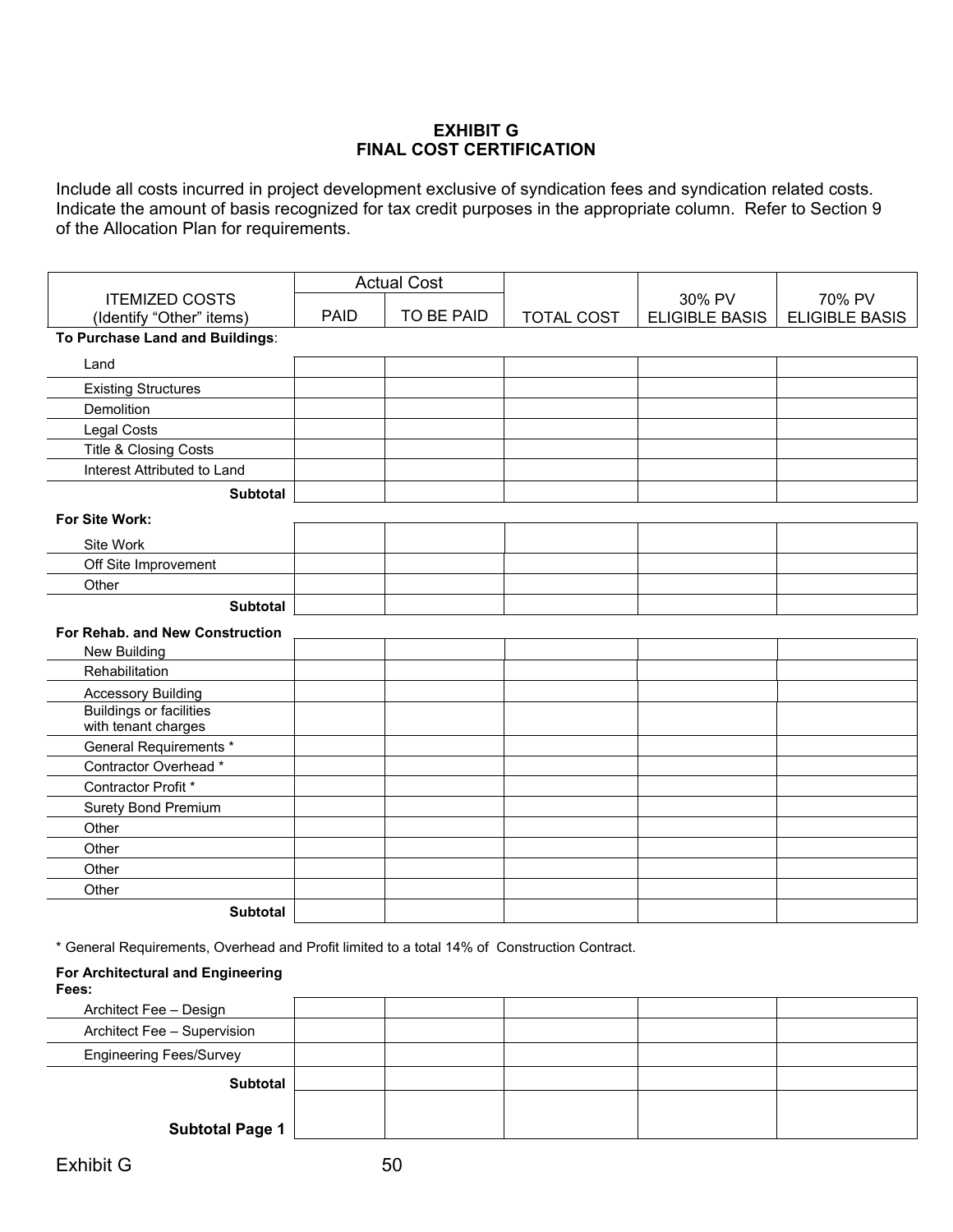# **EXHIBIT G - CONTINUED**

|                                                                                                            |             | <b>Actual Cost</b> |                   |                                 |                                 |
|------------------------------------------------------------------------------------------------------------|-------------|--------------------|-------------------|---------------------------------|---------------------------------|
| <b>ITEMIZED COSTS</b><br>(Identify "Other" items)                                                          | <b>PAID</b> | TO BE PAID         | <b>TOTAL COST</b> | 30% PV<br><b>ELIGIBLE BASIS</b> | 70% PV<br><b>ELIGIBLE BASIS</b> |
| <b>SUBTOTAL FROM PAGE 1</b>                                                                                |             |                    |                   |                                 |                                 |
| For Permits:                                                                                               |             |                    |                   |                                 |                                 |
| <b>City Permits</b>                                                                                        |             |                    |                   |                                 |                                 |
| Permits                                                                                                    |             |                    |                   |                                 |                                 |
| Plan Checks                                                                                                |             |                    |                   |                                 |                                 |
| <b>Subtotal</b>                                                                                            |             |                    |                   |                                 |                                 |
| <b>For Interim Costs:</b>                                                                                  |             |                    |                   |                                 |                                 |
| <b>Construction Insurance</b>                                                                              |             |                    |                   |                                 |                                 |
| <b>Construction Interest</b>                                                                               |             |                    |                   |                                 |                                 |
| (only during Const. Term)                                                                                  |             |                    |                   |                                 |                                 |
| Construction Loan                                                                                          |             |                    |                   |                                 |                                 |
| <b>Origination Fee</b>                                                                                     |             |                    |                   |                                 |                                 |
| Title Insurance/ Escrow/                                                                                   |             |                    |                   |                                 |                                 |
| Recording/Closing                                                                                          |             |                    |                   |                                 |                                 |
| <b>Construction Taxes</b>                                                                                  |             |                    |                   |                                 |                                 |
| Legal Costs                                                                                                |             |                    |                   |                                 |                                 |
| <b>Subtotal</b>                                                                                            |             |                    |                   |                                 |                                 |
| <b>For Permanent Financing Fees</b><br>and Expenses:                                                       |             |                    |                   |                                 |                                 |
|                                                                                                            |             |                    |                   |                                 |                                 |
| <b>Credit Report</b>                                                                                       |             |                    |                   |                                 |                                 |
| Permanent Loan Origination Fee                                                                             |             |                    |                   |                                 |                                 |
| Title and Recording/Closing                                                                                |             |                    |                   |                                 |                                 |
| <b>Legal Costs</b>                                                                                         |             |                    |                   |                                 |                                 |
| Other                                                                                                      |             |                    |                   |                                 |                                 |
| <b>Subtotal</b>                                                                                            |             |                    |                   |                                 |                                 |
| <b>For Soft Costs:</b>                                                                                     |             |                    |                   |                                 |                                 |
| Property Appraisal                                                                                         |             |                    |                   |                                 |                                 |
| Market Study                                                                                               |             |                    |                   |                                 |                                 |
| <b>Environmental Report</b>                                                                                |             |                    |                   |                                 |                                 |
| Soil Tests                                                                                                 |             |                    |                   |                                 |                                 |
| <b>Tax Credit Fees</b>                                                                                     |             |                    |                   |                                 |                                 |
| Rent Up Expense                                                                                            |             |                    |                   |                                 |                                 |
| Organizational Costs (Excluding<br>Synidcation)                                                            |             |                    |                   |                                 |                                 |
| <b>Subtotal</b>                                                                                            |             |                    |                   |                                 |                                 |
| For Developer's Fees: (Not to Exceed 14% of total cost, excluding reserves, developer and consultant fees) |             |                    |                   |                                 |                                 |
| Developer Fee - (includes profit<br>and overhead)                                                          |             |                    |                   |                                 |                                 |
| Consultant's Fee                                                                                           |             |                    |                   |                                 |                                 |
| <b>Subtotal</b>                                                                                            |             |                    |                   |                                 |                                 |
|                                                                                                            |             |                    |                   |                                 |                                 |
| <b>Subtotal Page 2</b>                                                                                     |             |                    |                   |                                 |                                 |